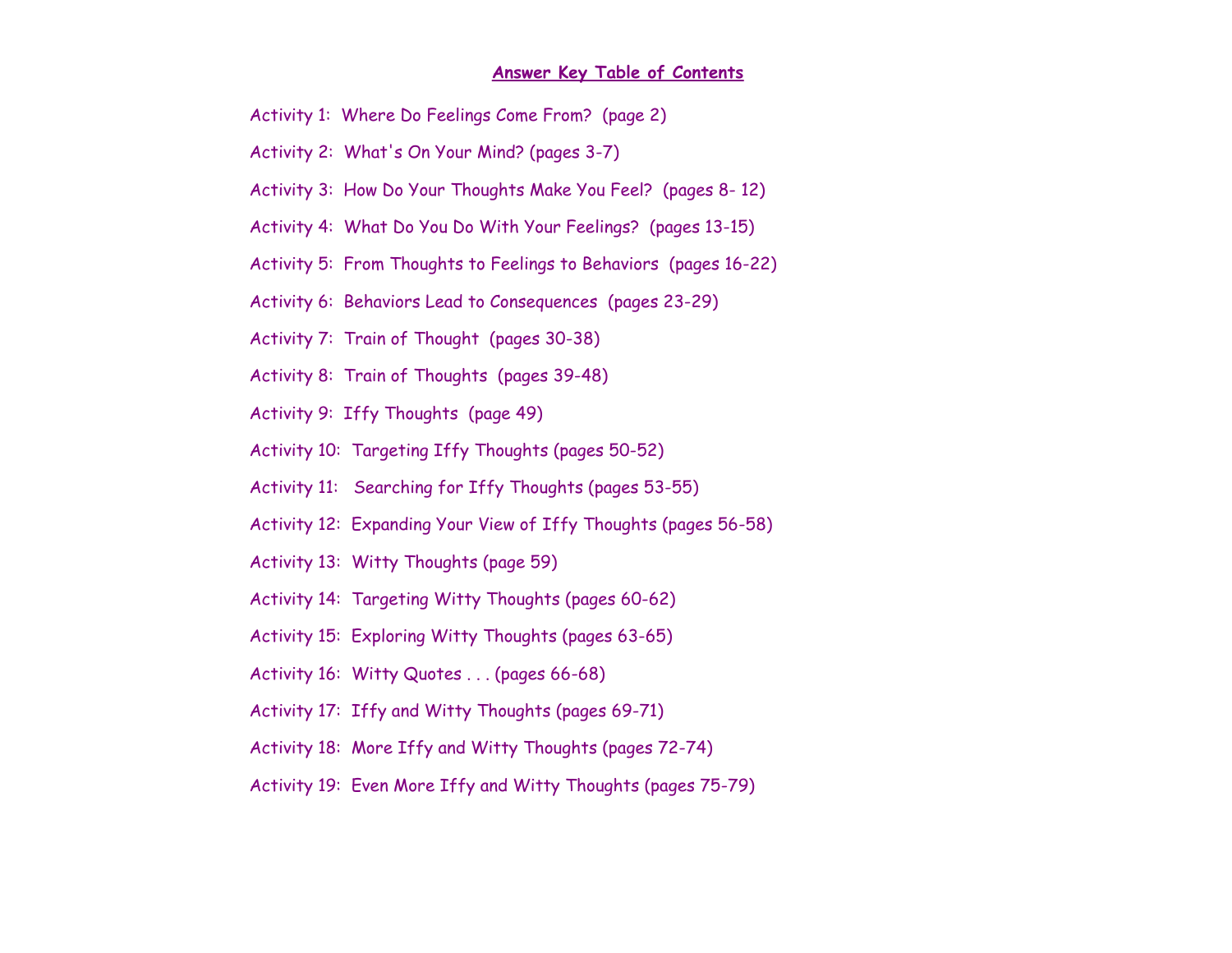# **Where Do Feelings Come From?: Activity 1**

| Slide 2: happy      | Slide 15: confident    |
|---------------------|------------------------|
| Slide 3: sad        | Slide 16: amused       |
| Slide 4: worried    | Slide 17: annoyed      |
| Slide 5: angry      | Slide 18: frustrated   |
| Slide 6: greedy     | Slide 19: arrogant     |
| Slide 7: confused   | Slide 20: hurt         |
| Slide 8: excited    | Slide 21: disappointed |
| Slide 9: guilty     | Slide 22: discouraged  |
| Slide 10: surprised | Slide 23: humiliated   |
| Slide 11: helpless  | Slide 24: lonely       |
| Slide 12: impatient | Slide 25: embarrassed  |
| Slide 13: shameful  | Slide 26: shocked      |
| Slide 14: jealous   | Slide 27: our thoughts |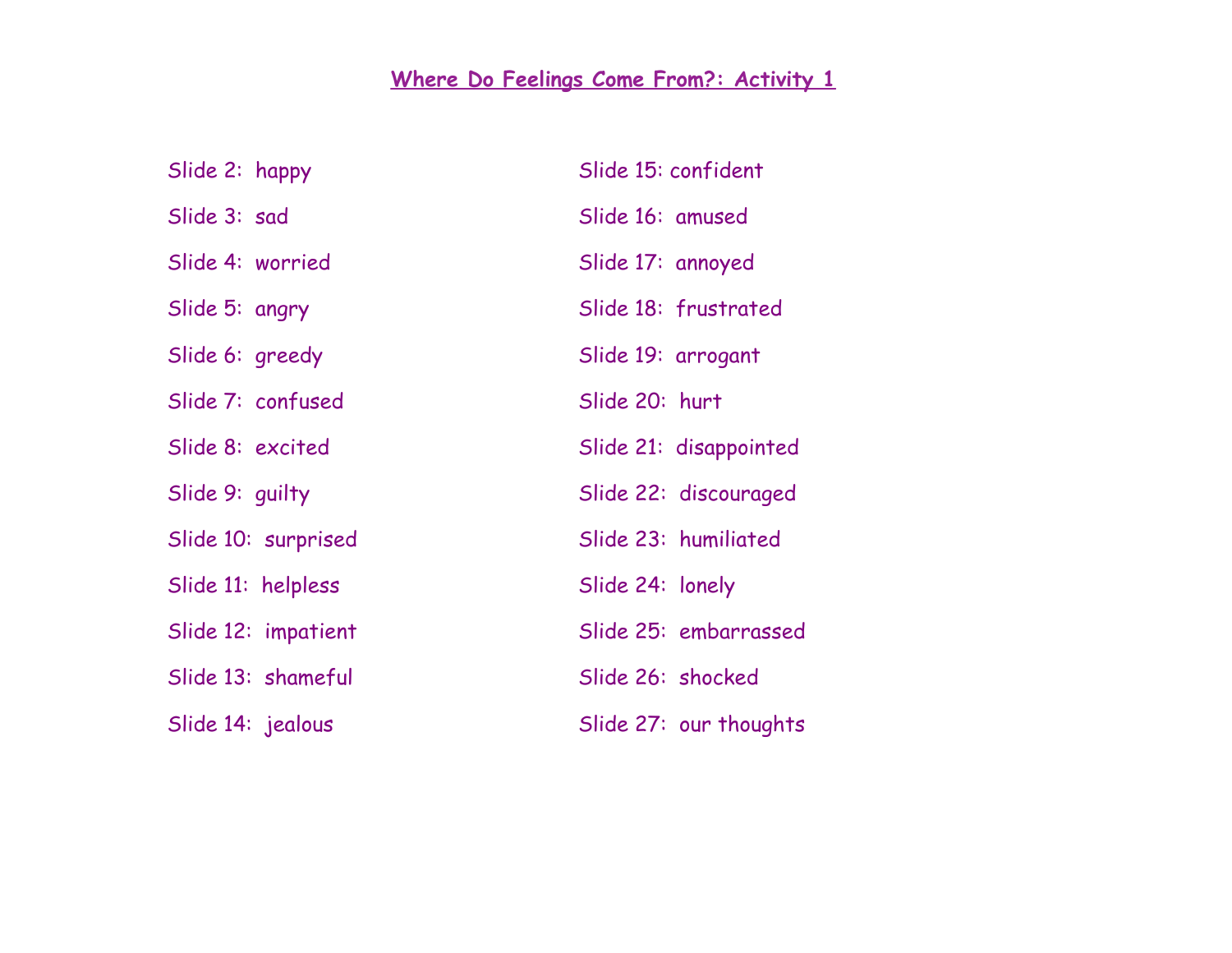# **Slide 2**:

# **Situation Thought**

- 2. Tomorrow is the first day of school 2. I hope I get my favorite teacher
- 3. They gave me the wrong order at the diner 3. Maybe I can try something new
- 
- 
- 
- 7. I got a 95 on my science test 7. Mom will be very happy
- 8. I left my new bike out in the rain 8. We all make mistakes

# **Slide 3**:

# **Situtation Thought**

- 1. I was in the hallway on the first day of 1. I'm going to get in so much trouble
- school and the bell rang before I got to my class with my teacher
- 2. I went to the pool to meet my friends and 2. They all hate me no one was there
- 3. There wasn't any toothpaste left this morning3. I know my sister used it all
- 4. When I got home from school, my mom told 4. She never tells my sister to clean her me to clean my room room
- 5. Dad said that we're going out to dinner 5. They never go where I want to go tonight
- 6. Someone just burped 6. People are so rude
- 7. Mom and dad are fighting 7. It's all my fault
- 8. My dad bought me a jacket for my birthday 8. He should've known I wanted a video

- 1. I don't make the team 1. Maybe next time I'll get picked
	-
	-
- 4. I got a 50 on my math test 4. Perhaps I could have studied more
- 5. My family is going on vacation 5. We're going to have a great time
- 6. My friend didn't call me back 6. Maybe she's at soccer practice
	-
	-

- 
- 
- -
	-
	-
	-
	- game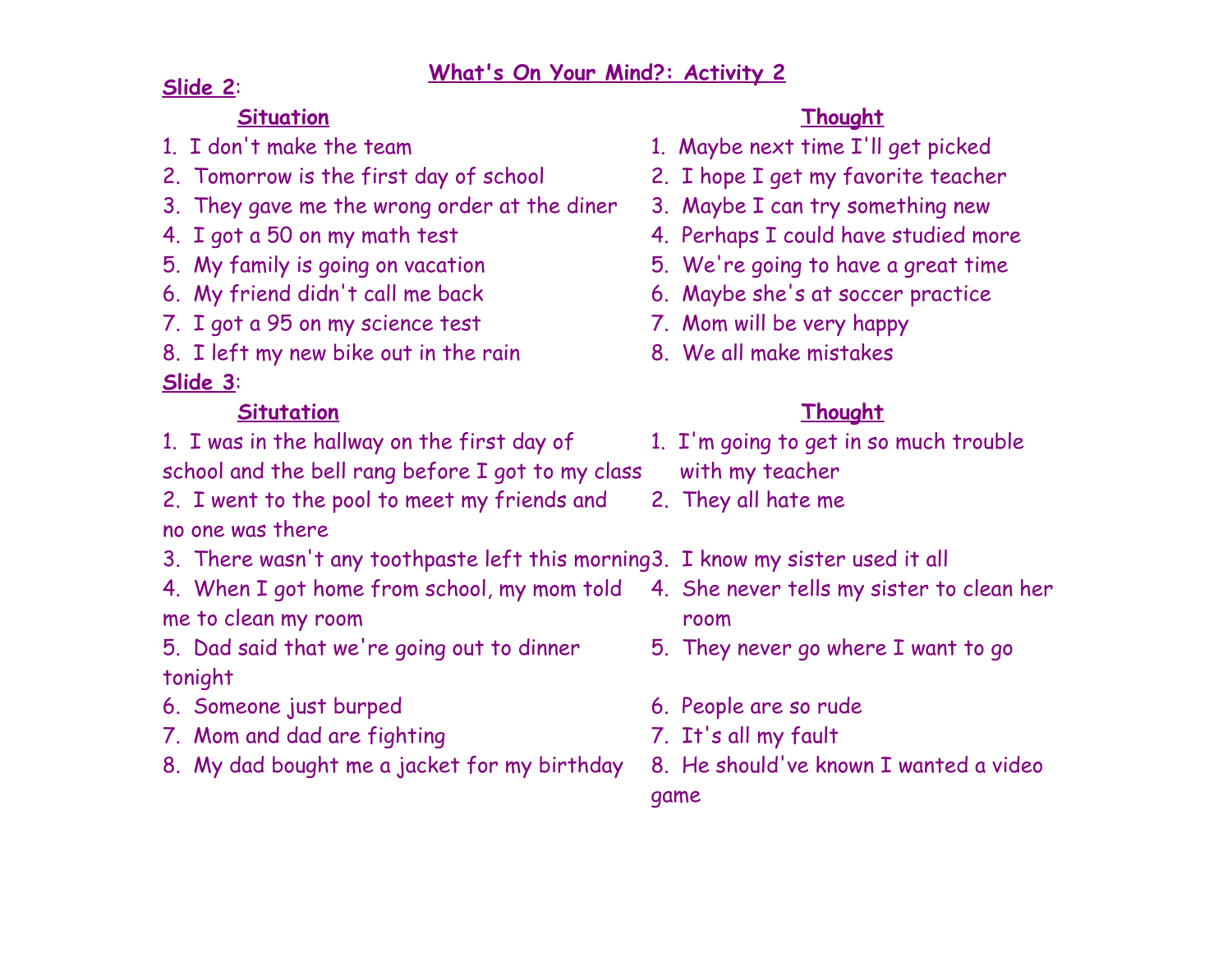# **What's On Your Mind?: Activity <sup>2</sup> Slide <sup>4</sup>**:

# **Situation Thought**

- 1. The person in back of me bumped into me 1. I shouldn't have stood so close to her
- 2. I dropped all my books in the middle of class 2. I'm such a klutz
- 
- 4. The teacher didn't call my name in attendance 4. She always forgets about me
- 5. I walked into the cafeteria and no one asked 5. I guess I don't have any friends me to sit with them
- 6. School starts next week 6. I have nothing to wear
- 7. The doctor told me I need glasses 7. Everyone will make fun of me
- 8. I have homework in every class tonight 8. I will never get all of it done **Slide 5**:

# **Situtation Thought**

- 1. My dad just told me I have tutoring today 1. I know this will help raise my grades
- 2. My sister helped me with my homework 2. She wants me to do well in school
- 3. I was called down to the main office 3. I must be in trouble
- 
- 5. I answered the math question correctly 5. I knew I could do it
- 6. We have a substitute teacher today 6. Maybe we won't have homework
- 7. I have swim practice five days this week 7. I don't have any time to relax
- 

- 
- 
- 3. It's raining 3. My day is ruined
	-
	- -
		-
		-

- 
- 
- 
- 4. My computer froze **4. I hope my dad can fix it** 
	-
	- tonight
	-
- 8. I lost my friend's book 8. I don't think she'll loan any more books to me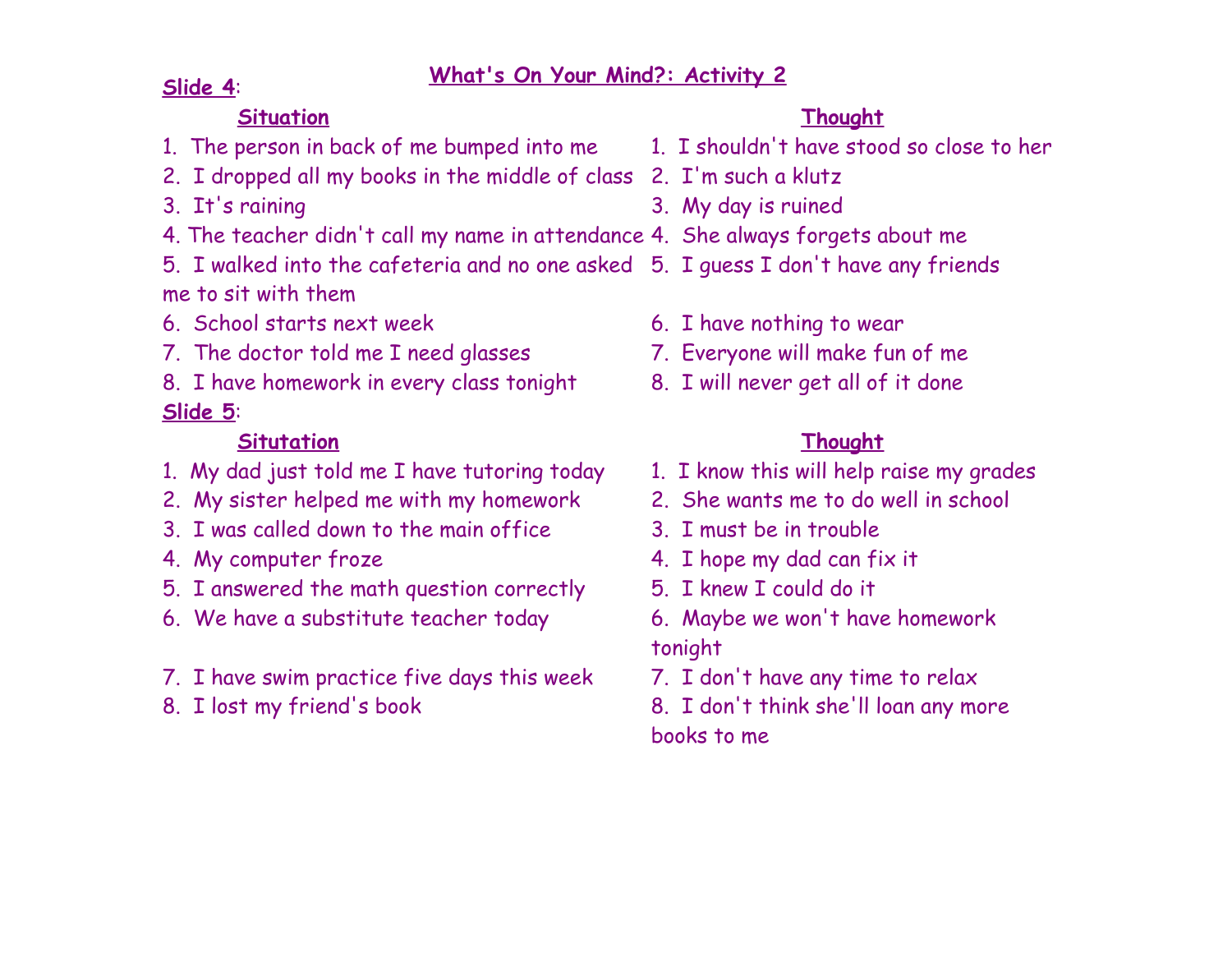# **Slide 6**:

# **Situation Thought**

- 1. My teacher gave me a compliment 1. She's just being nice
- 2. I dropped my book during the science test 2. Everyone is looking at me
- 3. My friend canceled our plans for the weekend 3. She thinks I'm no fun
- 
- 5. My friend is absent today 5. She's always sick
- 6. My favorite song is on the radio 6. I hope it just started
- 7. My mom reminded me to fasten my seatbelt 7. I know she loves me
- 8. Someone is sitting in my seat 8. He better move

# **Slide 7:**

# **Situation Thought**

- 1. I have peanut butter and jelly for lunch 1. That's my favorite today
- 
- 3. It's 3:30 on Friday 3. I can finally relax
- 
- 
- 
- 
- 8. I threw a ball and broke a window 8. I need to be more careful

- 
- 
- 
- 4. I forgot my gym clothes 4. I can't do anything right
	-
	-
	-
	-

- 
- 2. My friend invited me to the beach 2. I wonder if she invited anyone else
	-
- 4. I woke up with a headache 4. I hope I don't get a stomachache too
- 5. I couldn't fall asleep last night 5. Maybe I'll sleep better tonight
- 6. I'm late for soccer practice 6. If I'm late again, I'll be kicked off the soccer team
- 7. I overslept 7. I'm going to miss the bus
	-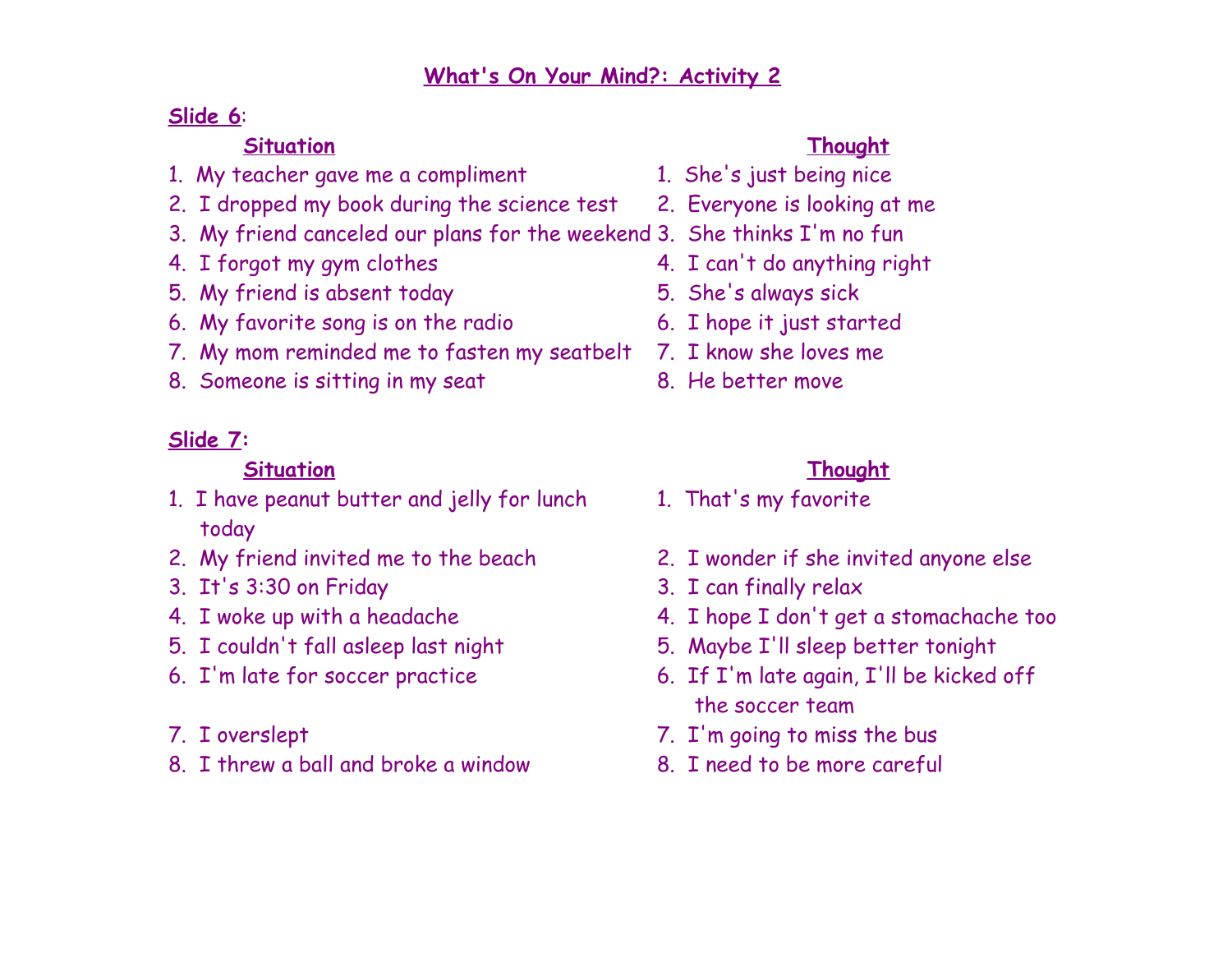#### **Slide 8**:

#### **Situation Thought**

- 1. I'm going to my friend's house after school 1. I wonder if his mom's going to invite
- 2. Some kids at recess are laughing at me 2. I shouldn't have worn my sister's top
- 
- 4. I'm getting my braces tomorrow 4. I'll never chew gum again
- 5. My team lost the math competition 5. It's because I missed the last
- 6. Thursday is parent teacher conferences 6. My dad's going to find out that I'm
- 7. My mom's picking me up from school today 7. I can't wait to tell her about my
- 8. The teacher called on me to answer a a set She thinks I'm smart question

## **Slide 9:**

### **Situation Thought**

- 
- 
- 
- 
- 5. Everyone is yelling in the lunchroom 5. We're going to be sent to the
- 
- 7. I struck out at bat 7. No one is perfect
- 8. My dad picked up my new glasses today 8. I can't wait to try them on

- me for dinner
- 
- 3. Next week is vacation 3. I'm going to ask mom and dad to go to the zoo
	-
	- question
	- failing math
	- spelling grade
	-

- 1. My mom got me a tutor 1. I know she wants me to get good grades
- 2. Recess is indoors today 2. I hope we go outside tomorrow
- 3. It's 9 a.m. on Monday 3. The weekend went by too quickly
- 4. Someone stepped on my sweatshirt 4. He needs to respect his classmate's property
	- principal's office
- 6. Today's the school trip 6. It's going to be very interesting
	-
	-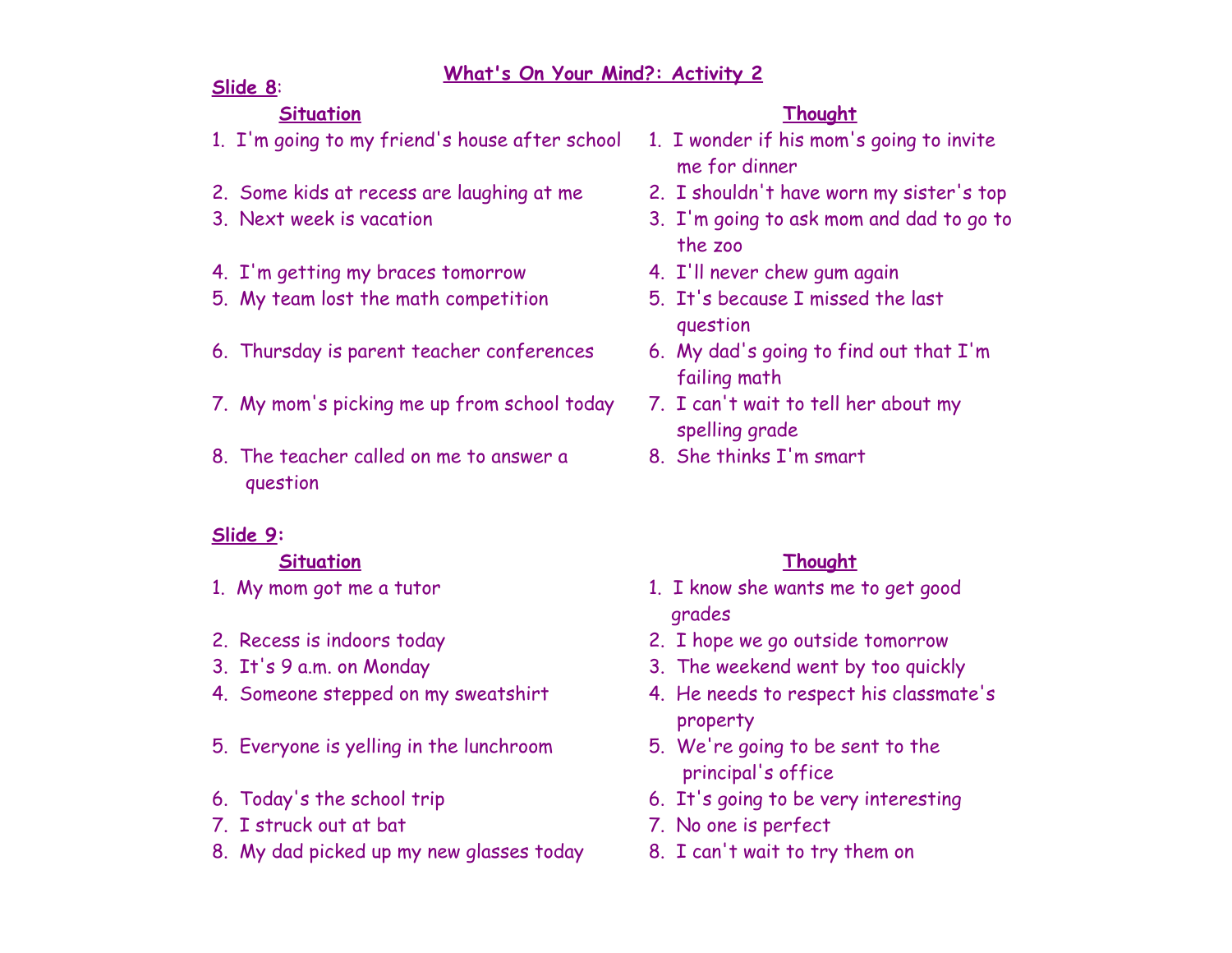# **Slide 10**:

## **Situation Thought**

- 1. The student next to me keeps tapping his pencil 1. I can't concentrate during the test
- 2. I told the principal that some kids were teasing 2. Maybe he'll call them down to his me office
- 3. I'm running for class president 3. I know I'll get a lot of votes
- 4. The teacher asked me to come to extra help 4. She can help me to raise my
- 5. I've been chosen to say the announcements 5. I hope I don't make a mistake
- 
- 7. My science project is due tomorrow 7. I'll have to stay up all night to
- 8. My mom and dad said that we are getting a cat 8. I really wanted a dog

# **Slide 11:**

# **Situation Thought**

- 1. My dad's coming in to meet with my teacher 1. She's going to give him a good today report
- 2. Mom's baking chocolate chip cookies 2. She knows they're my favorite
- 
- 4. My brother helped me with my homework 4. Mom and dad told him to help me
- 5. Michael didn't invite me to his birthday party 5. He's still mad at me
- 6. We have a surprise quiz this morning 6. I should have looked at my notes
- 7. The teacher reminded me to participate more 7. She thinks I'm shy
- 

- 
- 
- 
- grades
- 
- 6. Today is picture day 6. I want to look my best
	- finish it
	-

- 
- 
- 3. I have to go to after care today 3. I can get my homework done there
	-
	-
	-
	-
- 8. I called out in class 8. I should have waited until the teacher called on me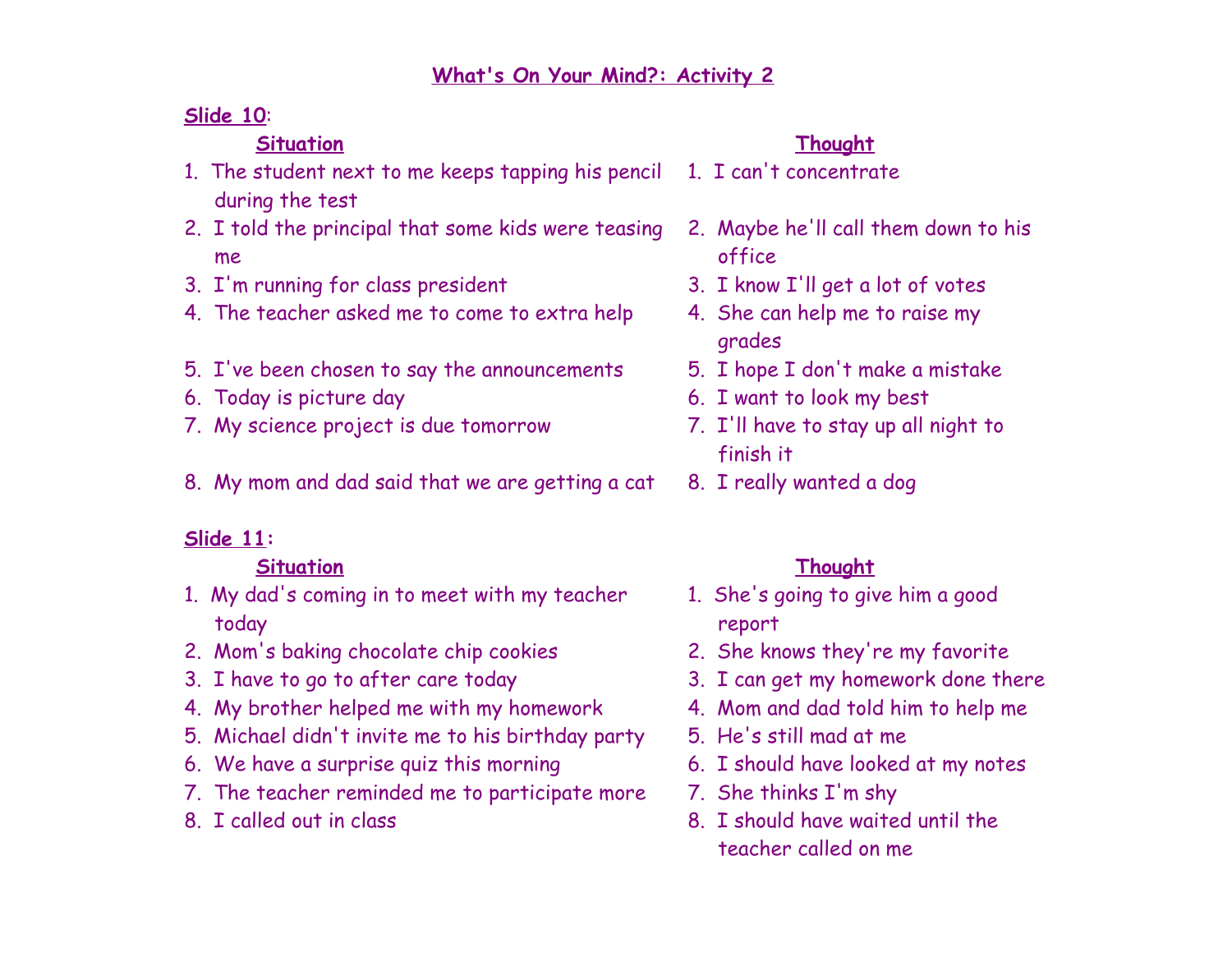#### **How Do Your Thoughts Make You Feel? Activity 3**

#### Slide 2

Annoyed: My friend is late again.

Confused: I don't understand the lesson.

Worried: What if I fail?

Jealous: It bothers me that he's more popular than I am.

Happy: I had a good day at school.

#### Slide 3

Lonely: I don't have anyone to go out with.

Impatient: It's been 5 minutes already; I'm not waiting any longer.

Frustrated: I can't enjoy the movie because too many people are talking.

Surprised: I didn't expect him to get me such an expensive gift!

Humiliated: They're all making fun of me because they know I sleep with a light on.

#### Page 4

Discouraged: Even though I practice everyday, I'll never be great.

Excited: This is going to be the best vacation ever.

Confident: I know I'm going to pass the test.

Sad: My dog is lost.

Embarrassed: They'll make fun of me for wearing 2 different socks in gym today.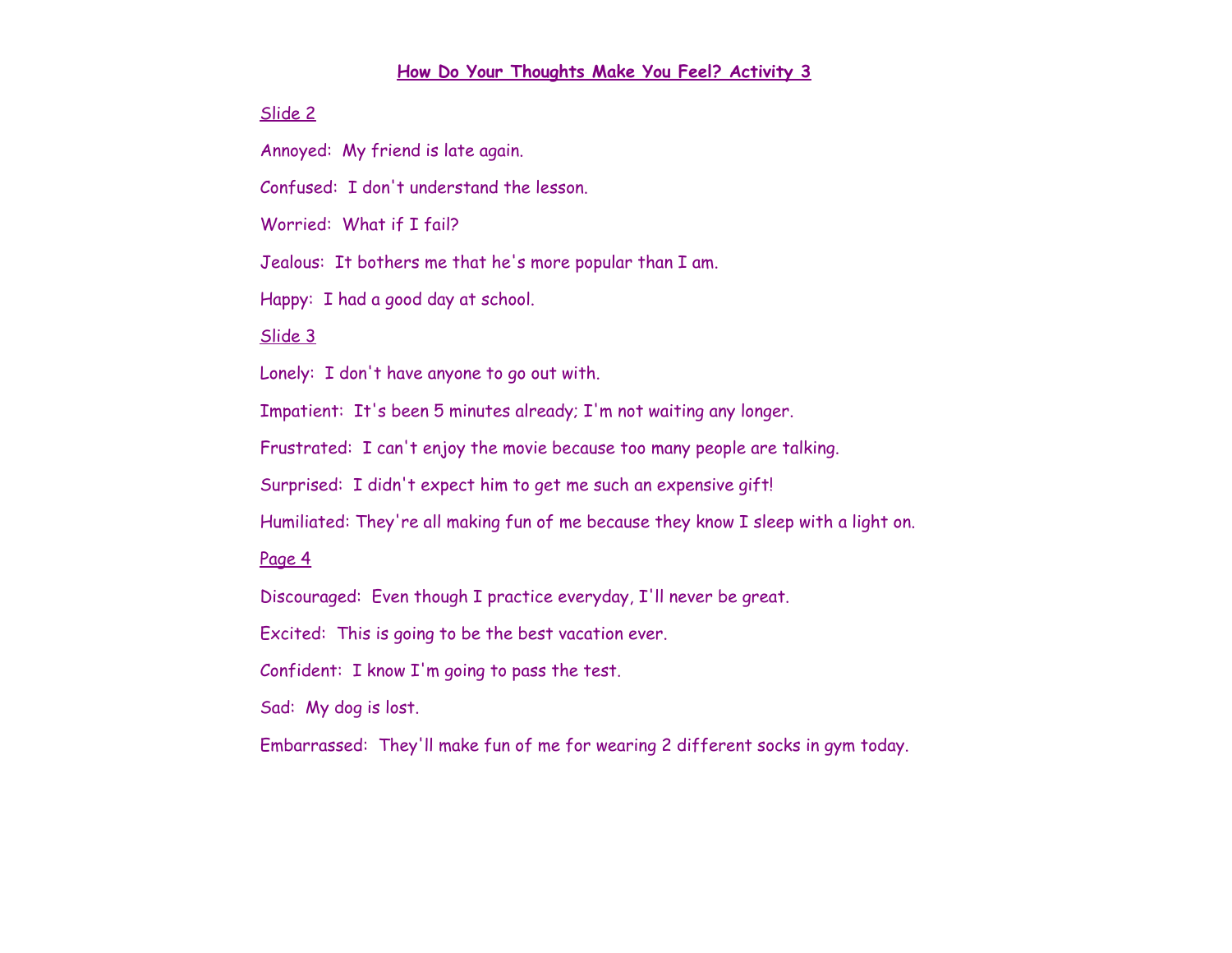#### **How Do Your Thoughts Make You Feel? Activity 3**

#### Slide 5

Arrogant: I'm a better student than she is.

Hurt: My sister loves my brother more than me.

Disappointed: I invited her to my party but she didn't come.

Guilty: I should have defended my brother.

Amused: I'm going to dress my dog up for Halloween.

Slide 6

Greedy: Even though I got a lot of presents, I still want more.

Shameful: I know the teacher saw me cheating on the test.

Angry: He has no right to be so rude to me!

Discouraged: I thought going on the rollercoaster would be a lot of fun until I realized that I could get sick.

Shocked: How could I get the worst grade in class?

#### Page 7

Impatient: I can't wait for the holidays to get here!

Greedy: I told my parents that I want more birthday presents this year.

Arrogant: He shouldn't bother trying; I'm going to win first prize.

Sad: My parents are going to take away my allowance

Embarrassed: I know everyone is staring at me because my haircut is too short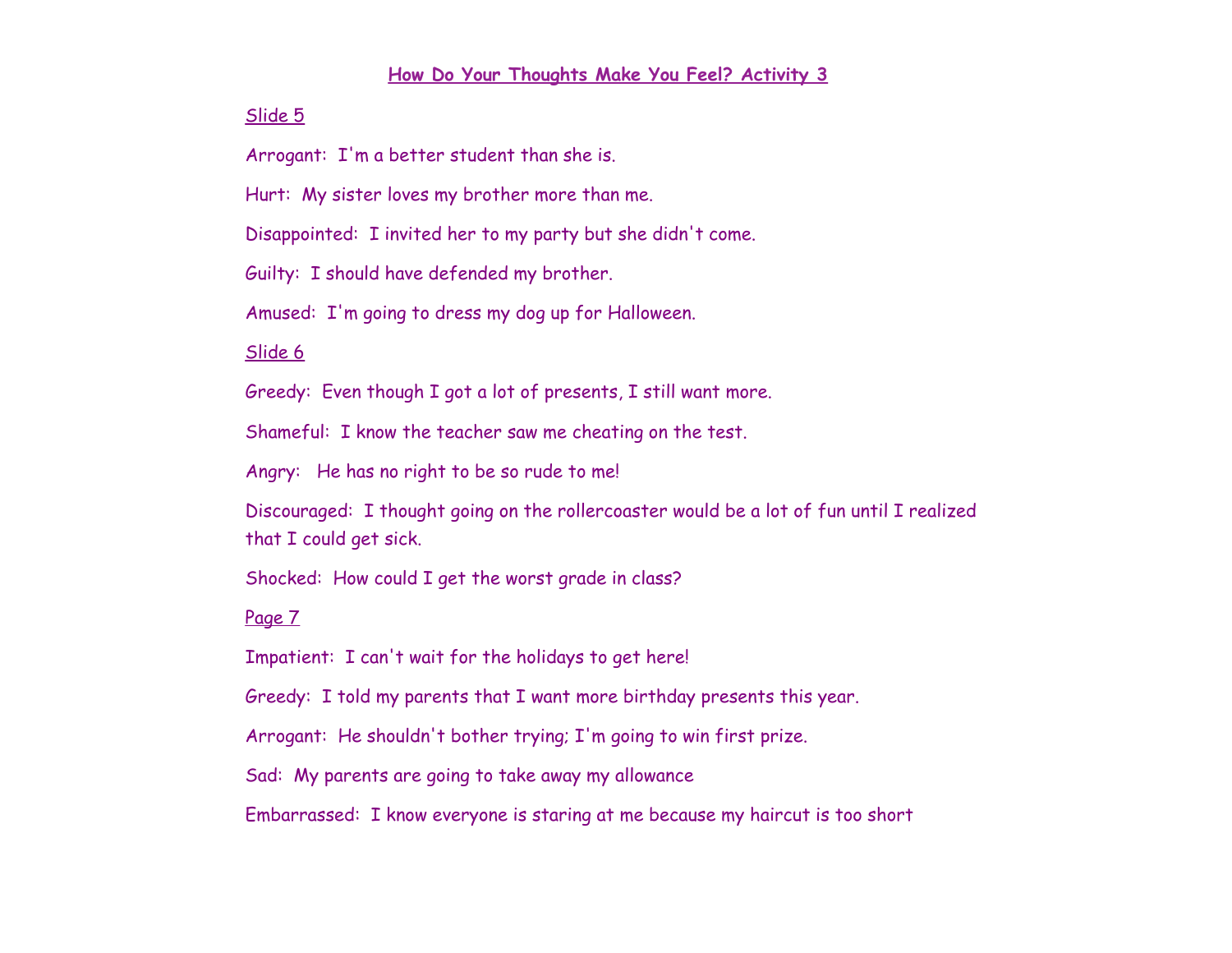#### **How Do Your Thoughts Make You Feel? Activity 3**

Slide 8

Lonely: All of my friends are away for the summer.

Surprised: I never would've guessed that I could win the race!

Excited: I think my dad has the winning lottery ticket!

Annoyed: This is the third test I failed.

Amused: That movie made me laugh.

Slide 9

Guilty: My dog had an accident in the house because I didn't walk him.

Worried: I made a mistake; I made a mistake; I made a mistake.

Frustrated: I can't figure out my locker combination and I'm going to be late for class.

Humiliated: I'm always the last one picked in gym because they think I'm a loser!

Discouraged: I thought our swim team had a good chance of winning until I realized the other team was undefeated.

#### Page 10

Helpless: I don't know how to improve my grades.

Confused: What's happening here?

Angry: How dare he push me?

Disappointed: I expected the movie to be more entertaining.

Shocked: I never thought she would be so mean to me!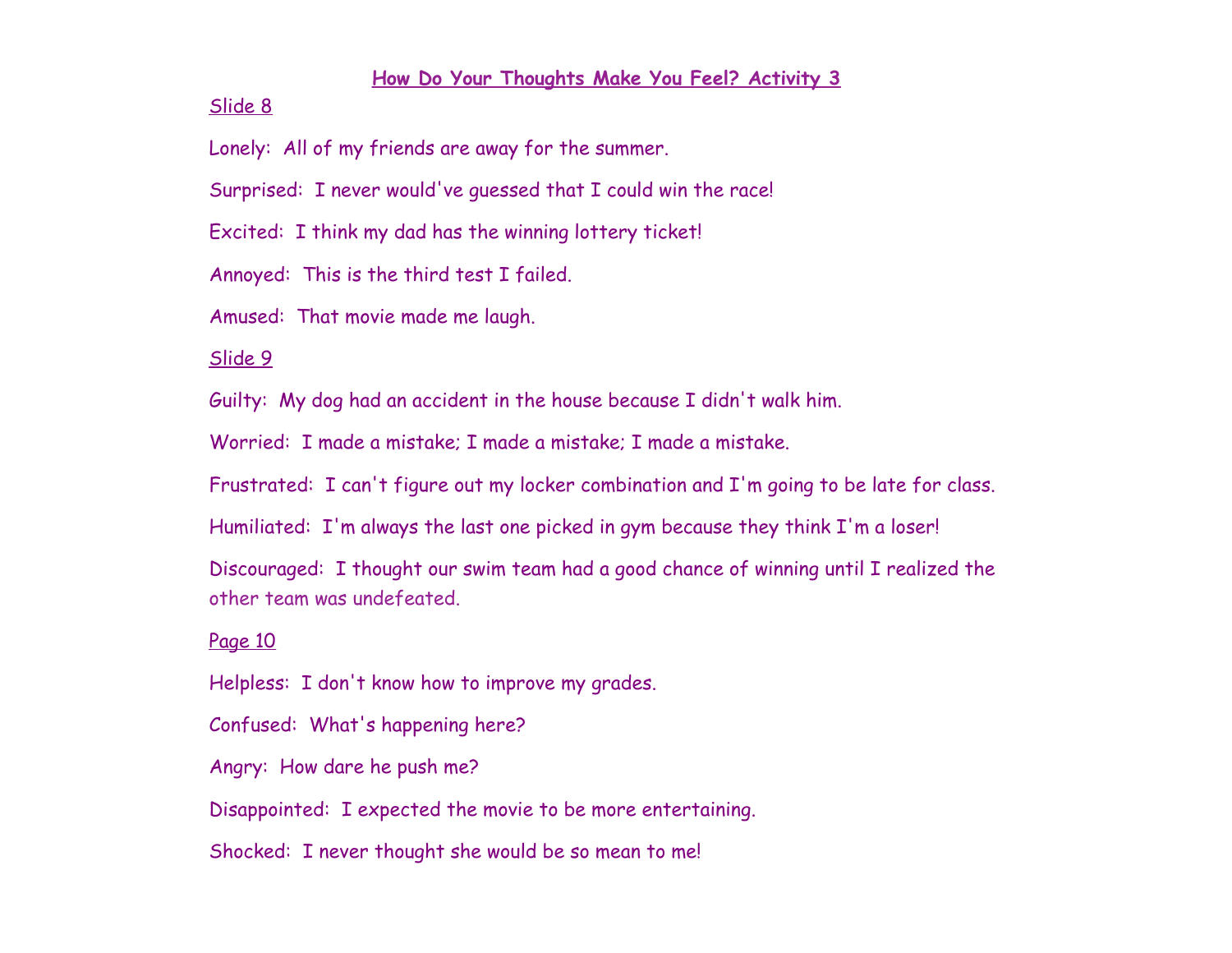# **How Do Your Thoughts Make You Feel? Activity <sup>3</sup>** Slide <sup>11</sup>

Shameful: It was wrong for me to take my friend's bike without asking.

Jealous: I think the teacher likes him more than me.

Confident: I'm certain we'll have a good time.

Hurt: I think she's pretending to be my friend.

Happy: We're almost home.

Slide 12

Greedy: My red bike is o.k. but now I need a blue one.

Worried: What if they don't like me?

Helpless: I want to learn a foreign language but I just can't do it, no matter how hard I try.

Shameful: I ruined my friend's science project.

Jealous: She's trying to take my place as the lead in the play

#### Page 13

Confident: You're going to love this song.

Happy: My friend took care of my cat while we were away.

Amused: I think his jokes are very funny.

Excited: My favorite team just scored another touchdown!

Surprised: I can't believe we got here in time!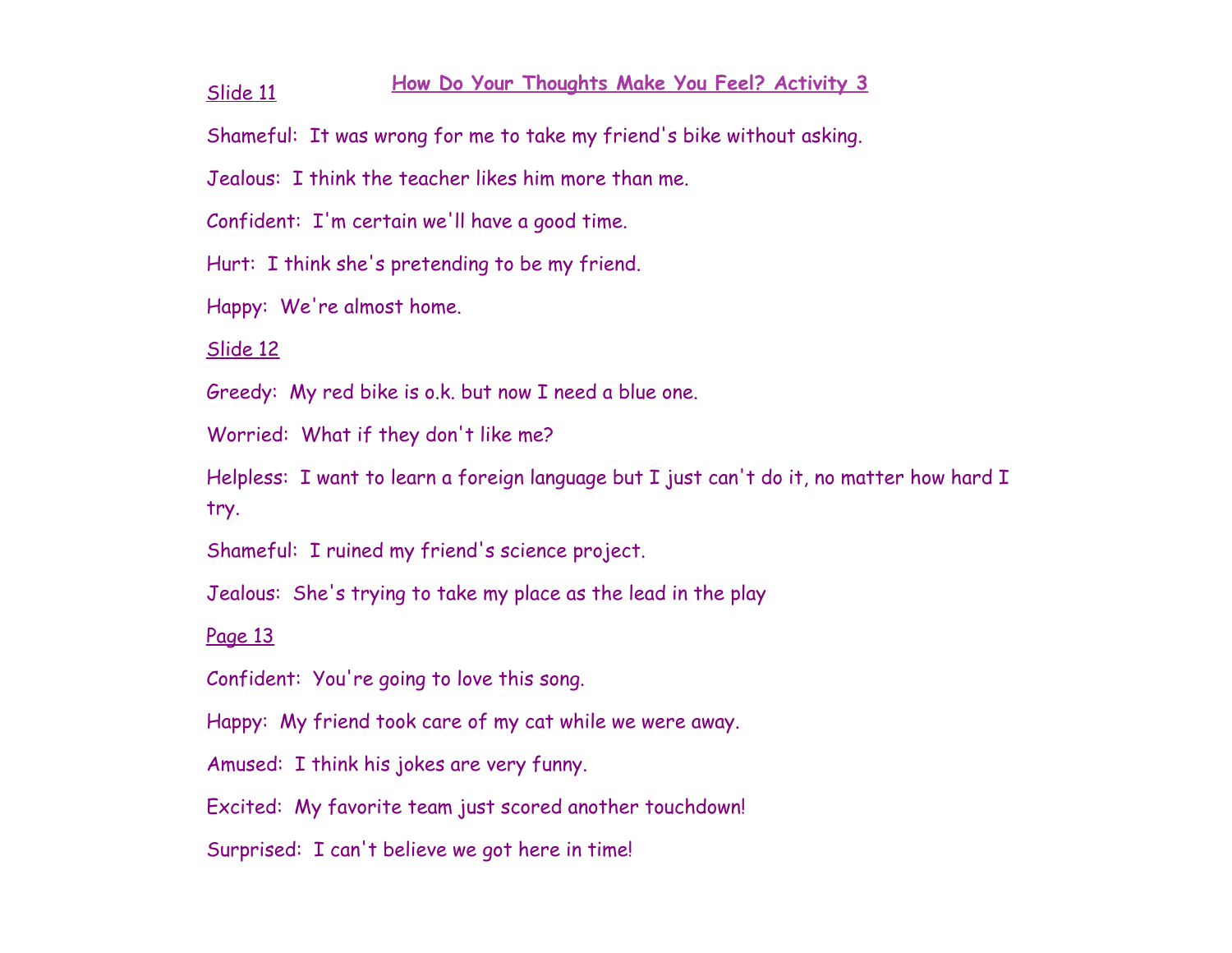#### **How Do Your Thoughts Make You Feel? Activity 3** Slide 14

Angry: Who does she think she is blaming me for starting the rumor!

Annoyed: My sister keeps forgetting to lock the door when she leaves.

Impatient: It's taking forever for her to call me!

Arrogant: Everyone wants to be like me.

Frustrated: I knew the answer but couldn't think of it during the test.

Slide 15

Hurt: My best friend stood up for someone else, not me

Sad: My favorite cousin is moving to another state.

Lonely: I left messages for 3 friends and no one has gotten back to me.

Worried: What will happen if I don't finish my homework?

Disappointed: I studied a lot and only got a 70 on my language arts test.

Page 16

Guilty: I shouldn't have lied to my parents.

Embarrassed: I know they all heard me burp in class.

Confused: These instructions don't make sense to me.

Humiliated: They drew mustaches on all of my posters for class president because they think I'm an idiot.

Shocked: I heard Johnny yell at the teacher!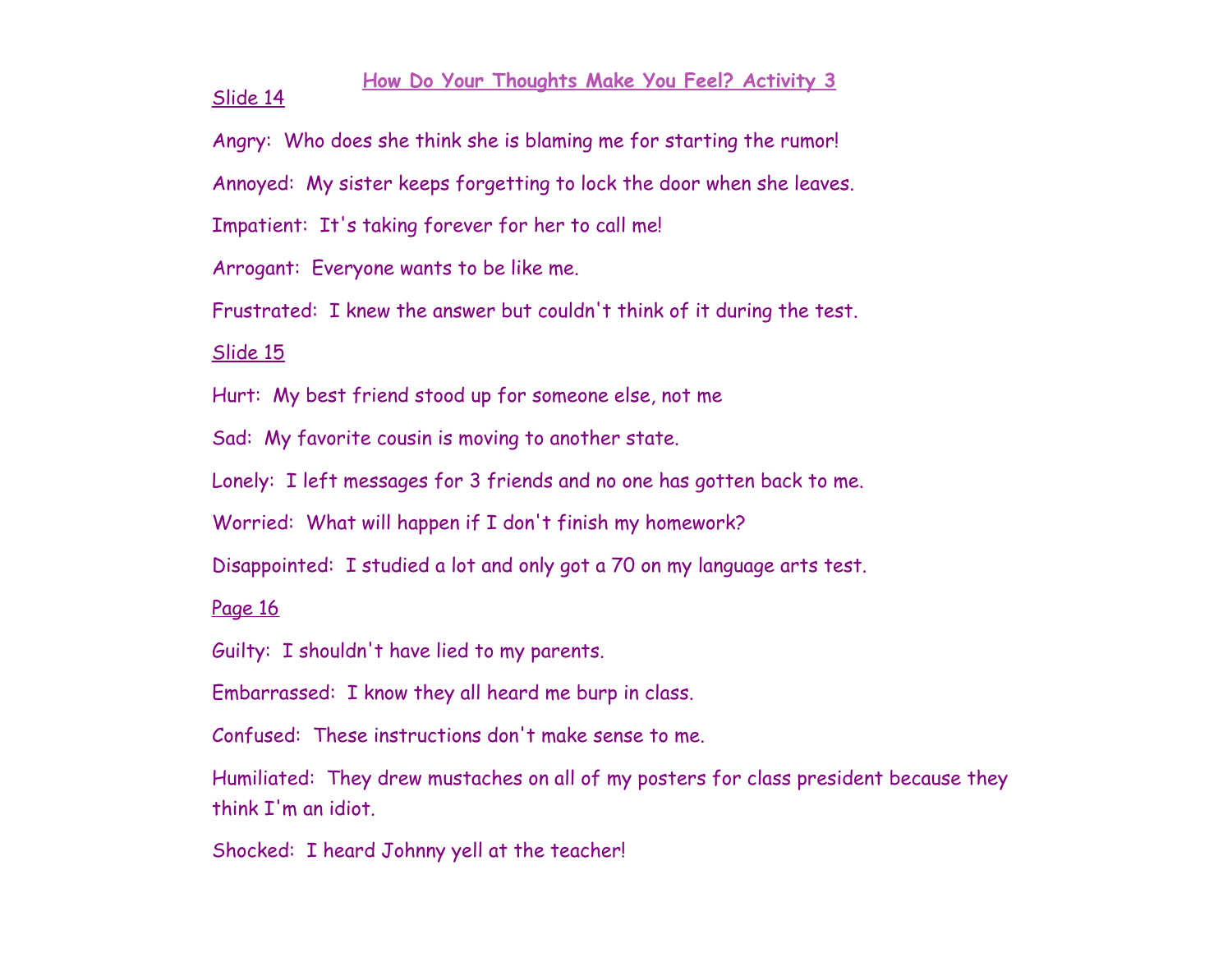#### **What Do You Do With Your Feelings?: Activity 4**

- Slide 2: Tyler confesses to his dad what he did
- Slide 3: David is biting his fingernails
- Slide 4: Mario has a blank stare on his face
- Slide 5: Trevor opens his eyes as wide as he can
- Slide 6: James sits in his room until someone comes in to help him with his homework
- Slide 7: Laila turns her back on the class and lowers her head
- Slide 8: Will smiles and waves
- Slide 9: Morris takes the last piece of cake even though he had 2 pieces already
- Slide 10: Darryl pushes Jensen
- Slide 11: Cheryl opens her mouth and covers it with her hands
- Slide 12: Derek runs home crying
- Slide 13: Kevin spies on his brother
- Slide 14: Rob laughs at Sam's jokes
- Slide 15: Selena walks around with her head held high
- Slide 16: Darryl paces back and forth
- Slide 17: Ricco couldn't tell his friend how he felt so he wrote it in a letter
- Slide 18: Keith claps his hands loudly and has a big smile on his face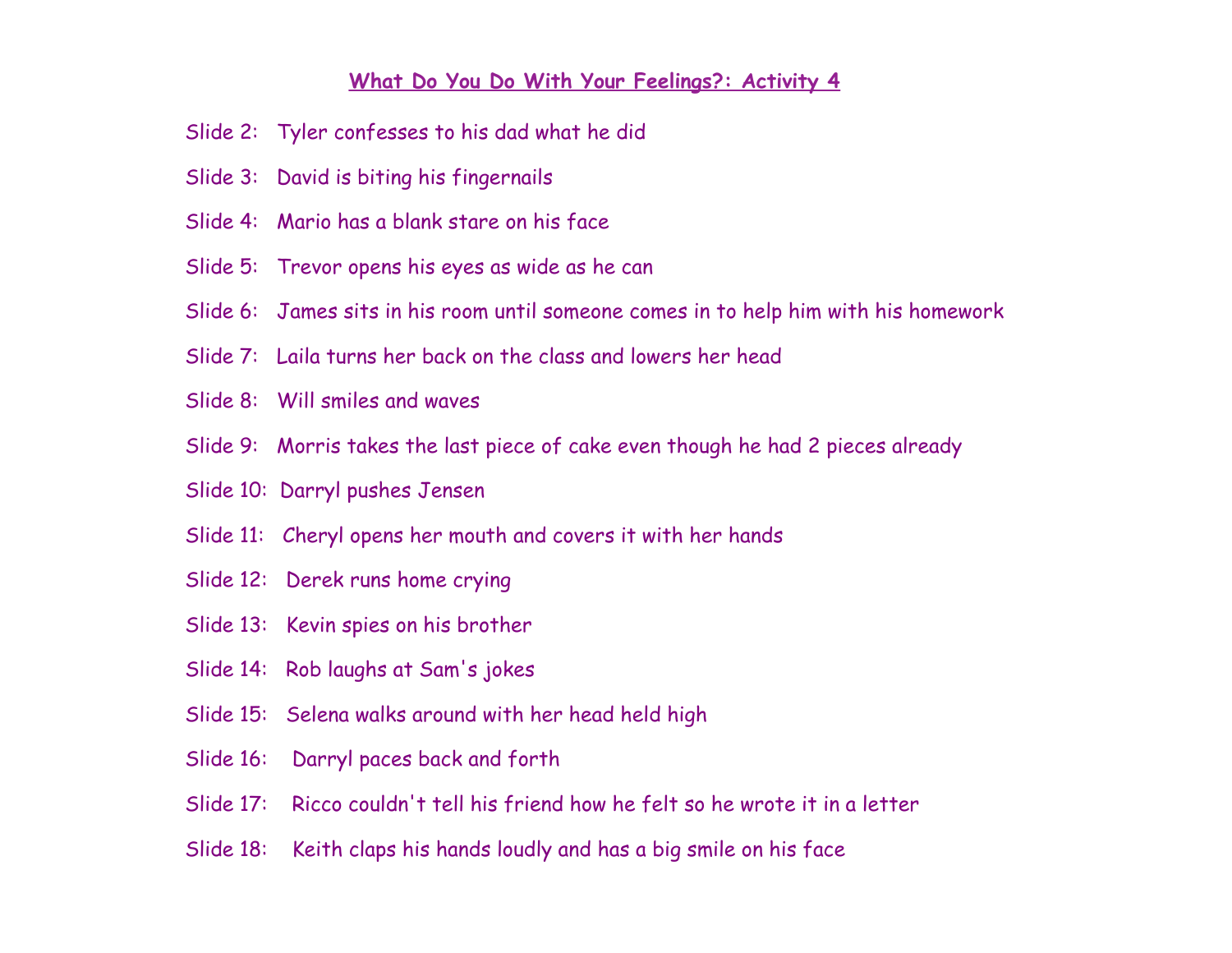#### **What Do You Do With Your Feelings?: Activity 4**

- Slide 19: Selena grunts as she tries to fasten her seatbelt
- Slide 20: James gives Desiree a dirty look
- Slide 21: Michael runs away and hides
- Slide 22: Kobe mopes around the house
- Slide 23: Roscoe blames everyone around him
- Slide 24: Jeffrey puts down his baseball glove, sighs and walks away
- Slide 25: David calls his friend to come over
- Slide 26: Brandon covers his test grade

#### Part 2

|                    | Slide 27: confused    | Slide 35: greedy  |                      |
|--------------------|-----------------------|-------------------|----------------------|
|                    | Slide 28: humiliated  | Slide 36: amused  |                      |
| Slide 29: guilty   |                       | Slide 37: worried |                      |
| Slide 30: happy    |                       |                   | Slide 38: frustrated |
|                    | Slide 31: embarrassed | Slide 39: jealous |                      |
| Slide 32: angry    |                       | Slide 40: excited |                      |
| Slide 33: helpless |                       | Slide 41: shocked |                      |
|                    | Slide 34: shameful    |                   | Slide 42: surprised  |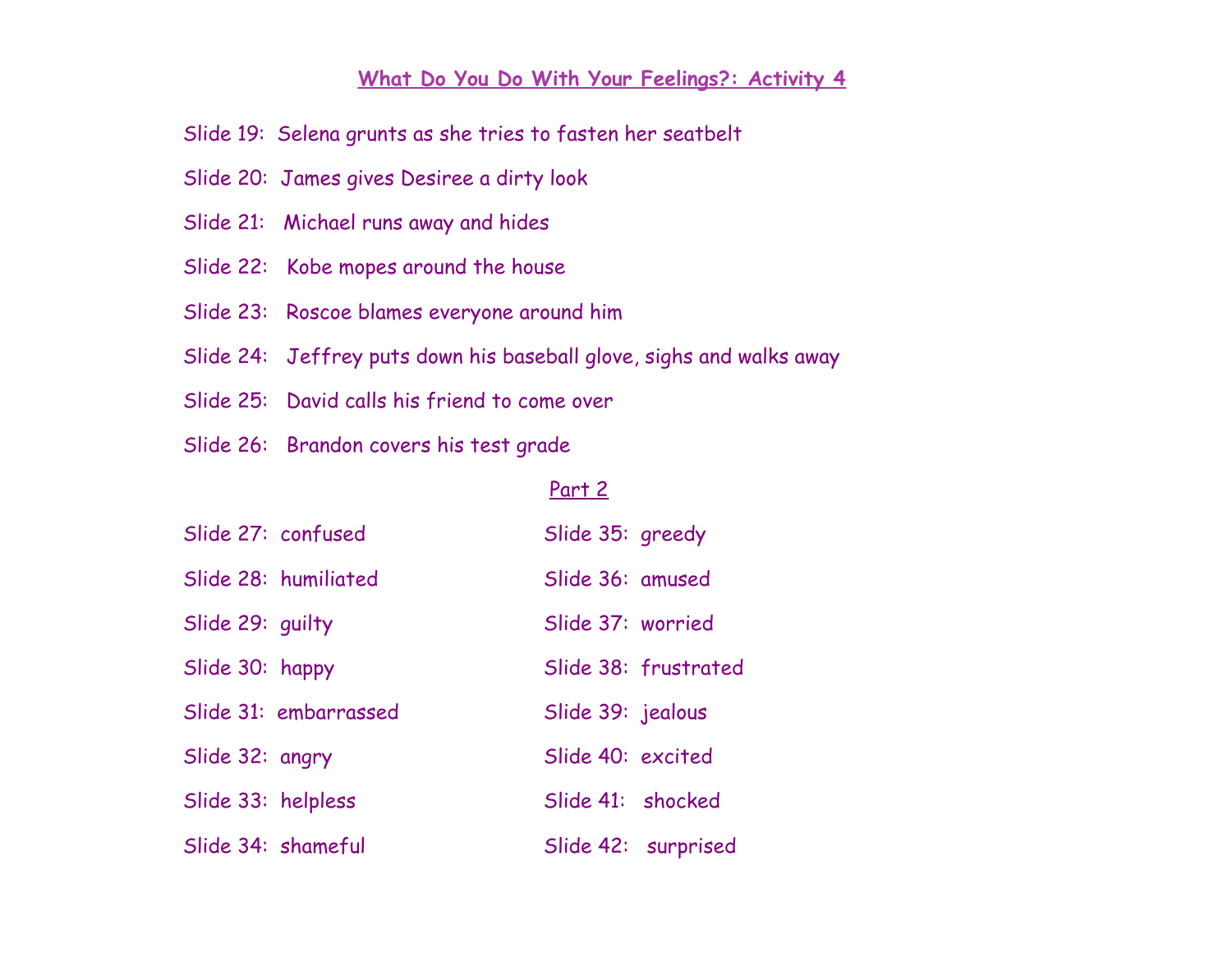# **What Do You Do With Your Feelings?: Activity 4**

- Slide 43: disappointed
- Slide 44: confident
- Slide 45: annoyed
- Slide 46: sad
- Slide 47: discouraged
- Slide 48: lonely
- Slide 49: hurt
- Slide 50: arrogant
- Slide 51: impatient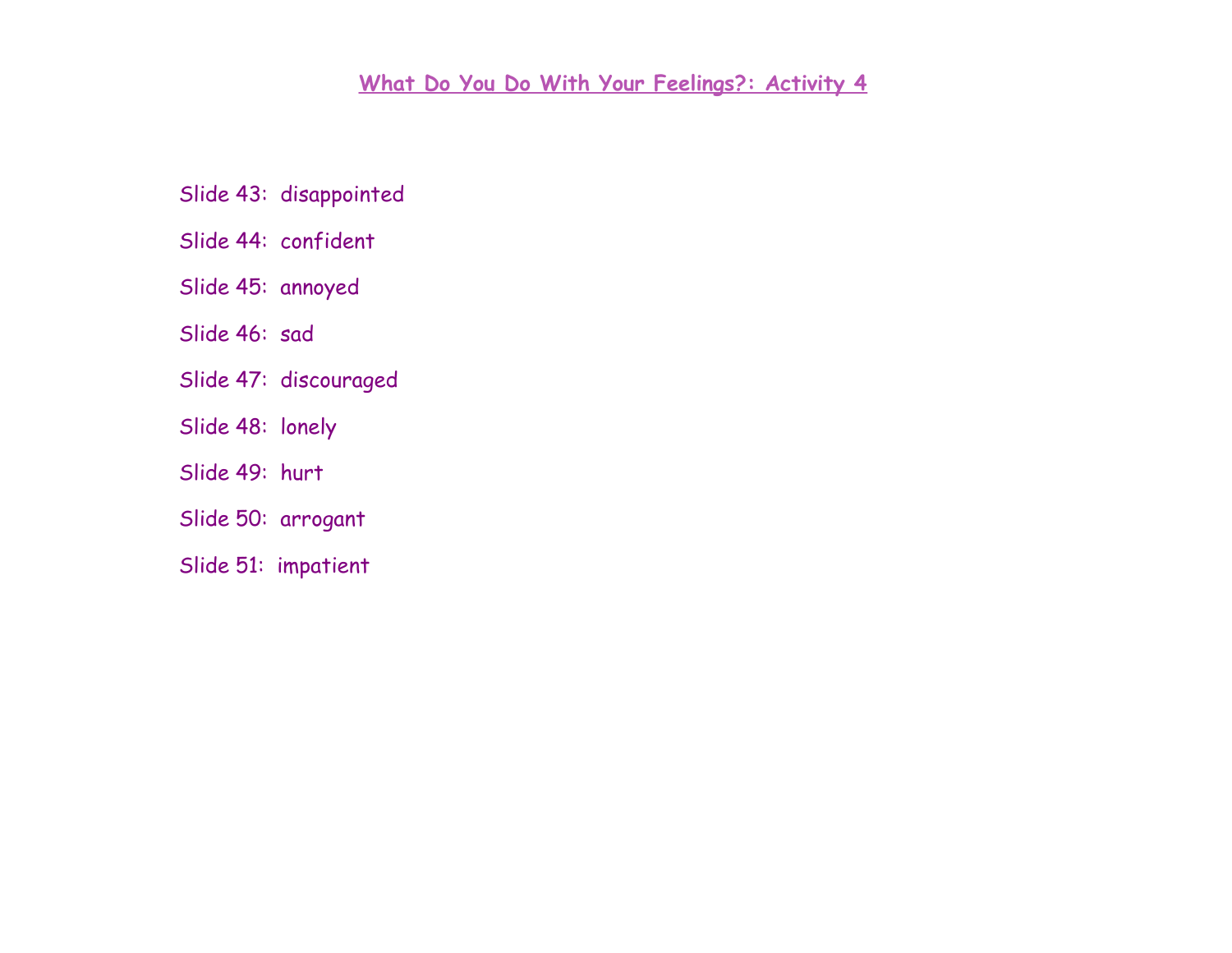**Slide 2**:

**Thought:** I never get called on

**Feeling:** angry

**Behavior:** I slam my hand on the desk

**Slide 3**:

**Thought:** I know the answer

**Feeling:** confident

**Behavior:** I raise my hand

## **Slide 4**:

**Thought:** I should always be first **Feeling:** impatient **Behavior:** I cut the line at the movie

### **Slide 5**:

**Thought:** I know my teacher will understand **Feeling:** hopeful **Behavior:** I tell my teacher I forgot my homework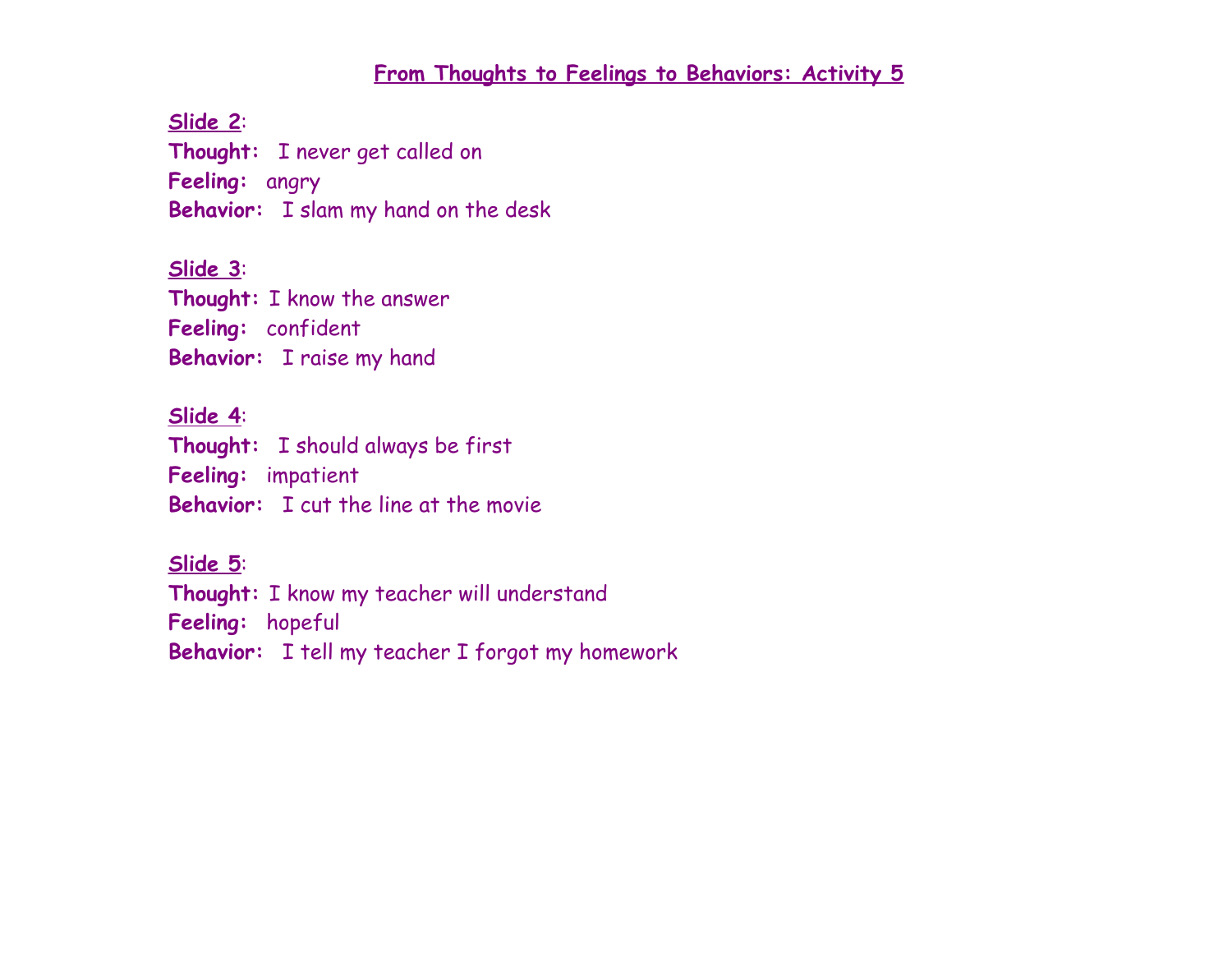**Slide 6**:

**Thought:** I can't do the work on my own

**Feeling:** helpless

**Behavior:** I try to copy someone else's work

## **Slide 7**:

**Thought:** She always yells at me

**Feeling:** angry

**Behavior:** I yell back at her

## **Slide 8**:

**Thought:** She wants to be my friend

**Feeling:** confident

**Behavior:** I smile and say hi

# **Slide 9**:

**Thought:** I'm lucky that mom buys me new clothes **Feeling:** grateful **Behavior:** I give my old clothes to charity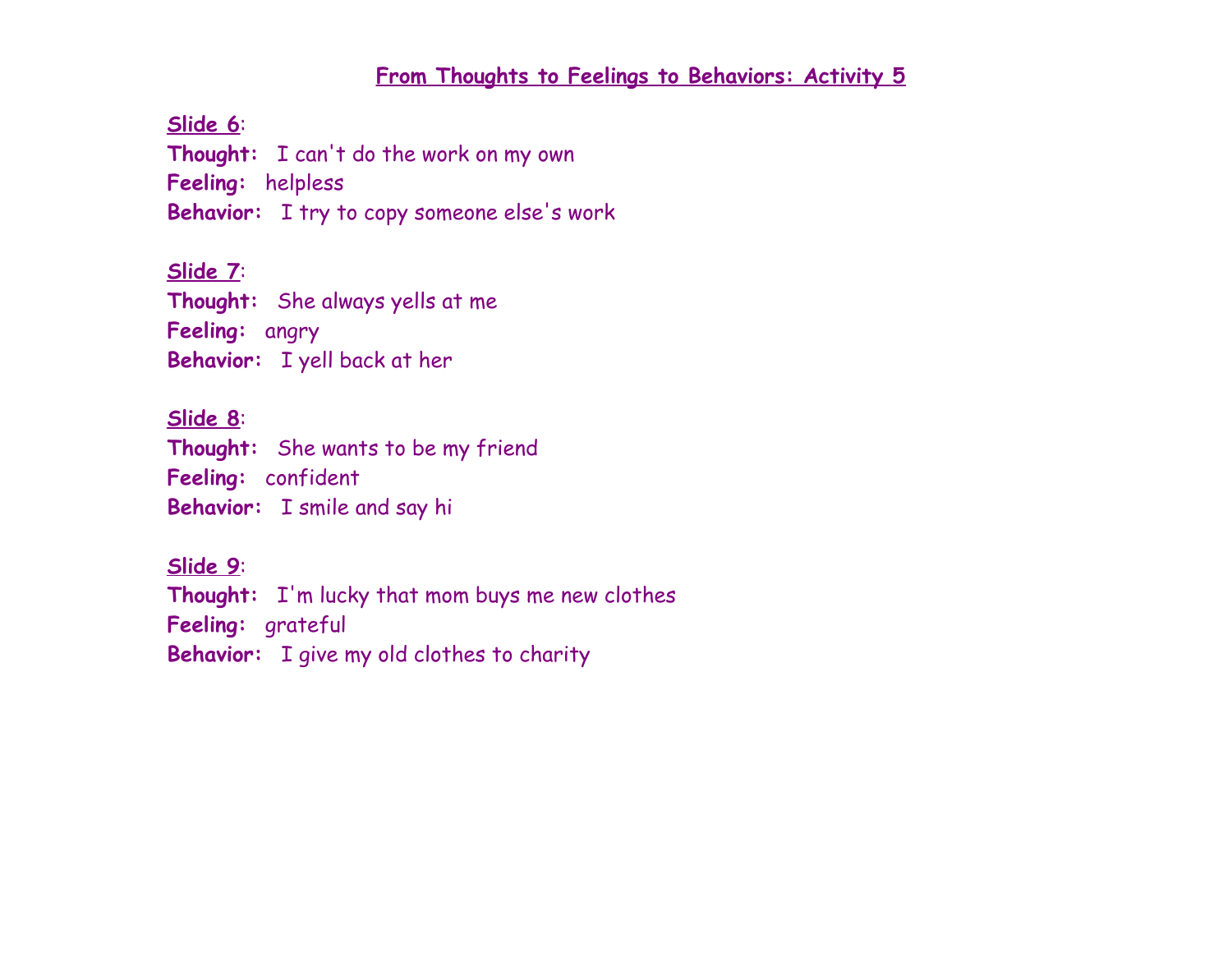**Slide 10**:

**Thought:** She never calls me

**Feeling:** angry

**Behavior:** I tell her we're no longer friends

**Slide 11**:

**Thought:** I'm going to get sick

**Feeling:** worried

**Behavior:** I wash my hands a lot to avoid getting sick

### **Slide 12**:

**Thought:** I can't let them see my grade

**Feeling:** embarrassed

**Behavior:** I quickly hide my test in my backpack

**Slide 13**:

**Thought:** I studied hard for the test

**Feeling:** confident

**Behavior:** I answer all the questions on the test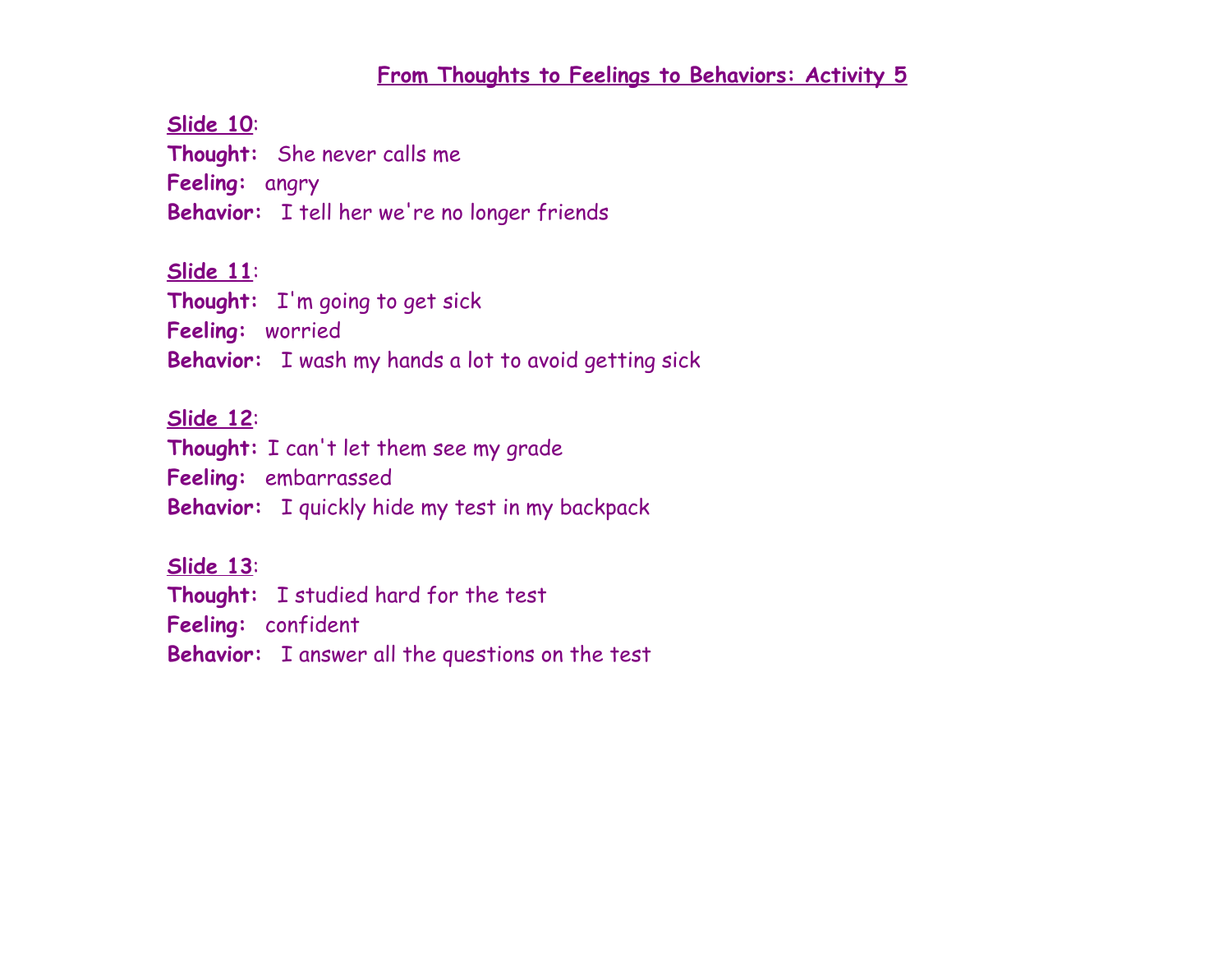**Slide 14**:

**Thought:** I know he hates me

**Feeling:** angry

**Behavior:** I tell my friend to ignore him

**Slide 15**:

**Thought:** My sister's room is cleaner than mine

**Feeling:** jealous

**Behavior:** I pay my brother to clean my room

## **Slide 16**:

**Thought:** My game has to be around here somewhere

**Feeling:** confident

**Behavior:** I search until I find it

**Slide 17:**

**Thought:** She won't talk to me in homeroom

**Feeling:** embarrassed

**Behavior:** I avoid her all day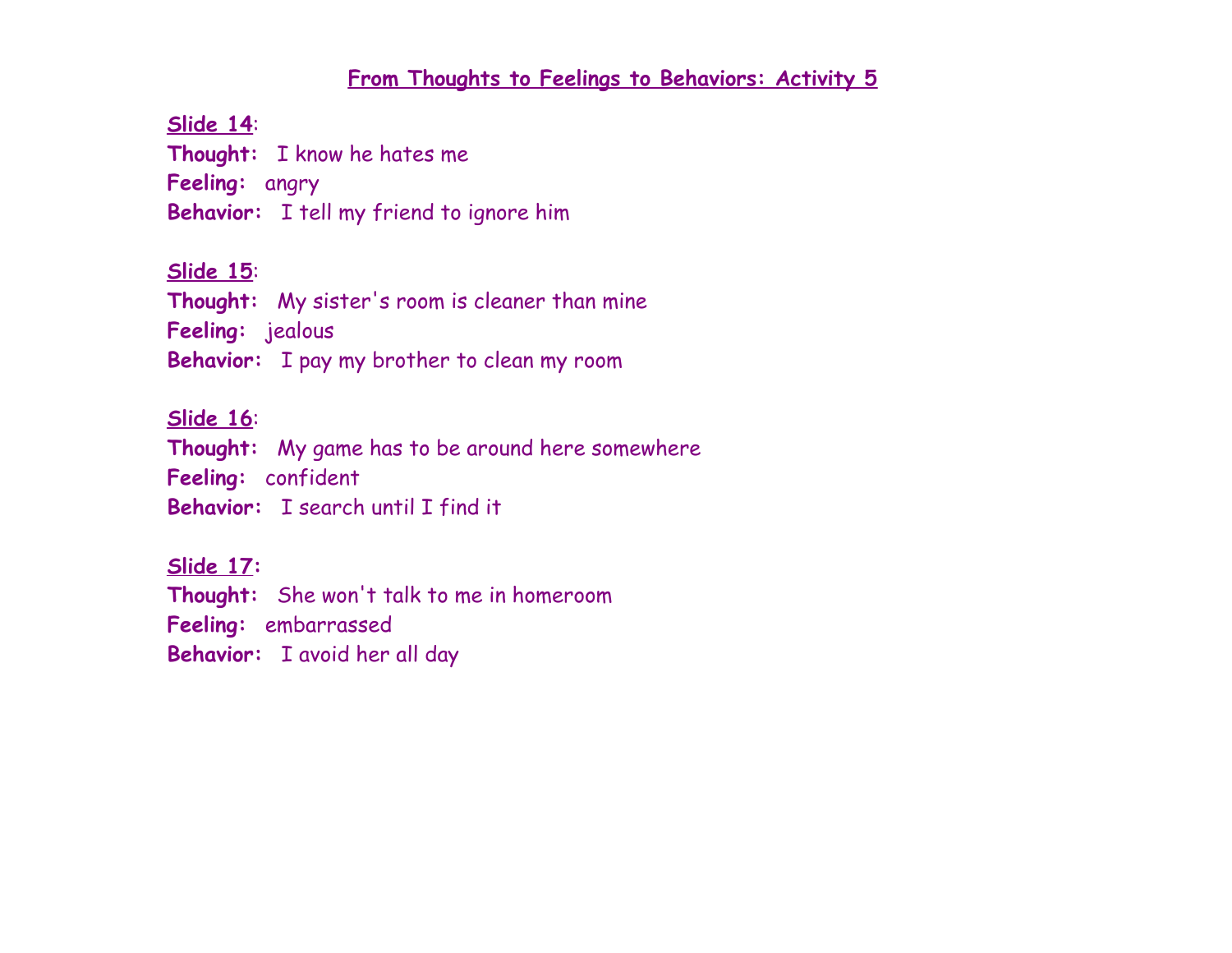**Slide 18**:

**Thought:** I think they're talking about me

**Feeling:** confused

**Behavior:** I ask them what they're saying

**Slide 19**:

**Thought:** I'm going to be late for my class

**Feeling:** worried

**Behavior:** I rush through the hallway

### **Slide 20**:

**Thought:** This is my favorite time of the year

**Feeling:** cheerful

**Behavior:** I wish everyone I see a happy holiday

**Slide 21**:

**Thought:** This was the best summer ever

**Feeling:** happy

**Behavior:** I tell my friends all about it on the first day of school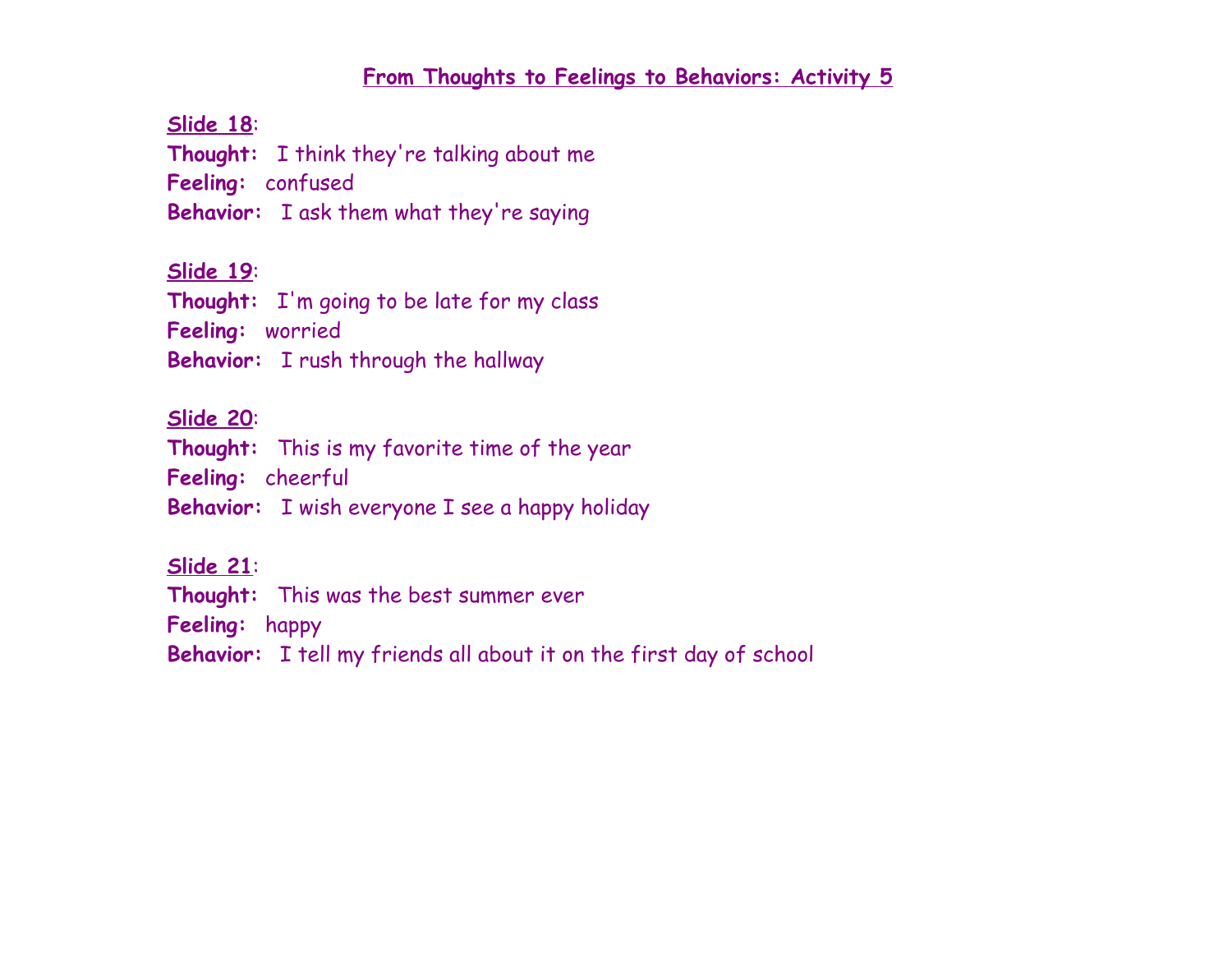#### **Slide 22**:

**Thought:** There are so many animals that need a home **Feeling:** sad **Behavior:** I cry when I see animal adoption ads

## **Slide 23**:

**Thought:** I don't understand the math homework **Feeling:** confused **Behavior:** I ask my mom to explain it

#### **Slide 24**:

**Thought:** Everyone heard me yelling at my mom **Feeling:** embarrassed **Behavior:** I walk home alone

## **Slide 25**:

**Thought:** I don't know which party to go to **Feeling:** confused **Behavior:** I toss a coin to decide which party to go to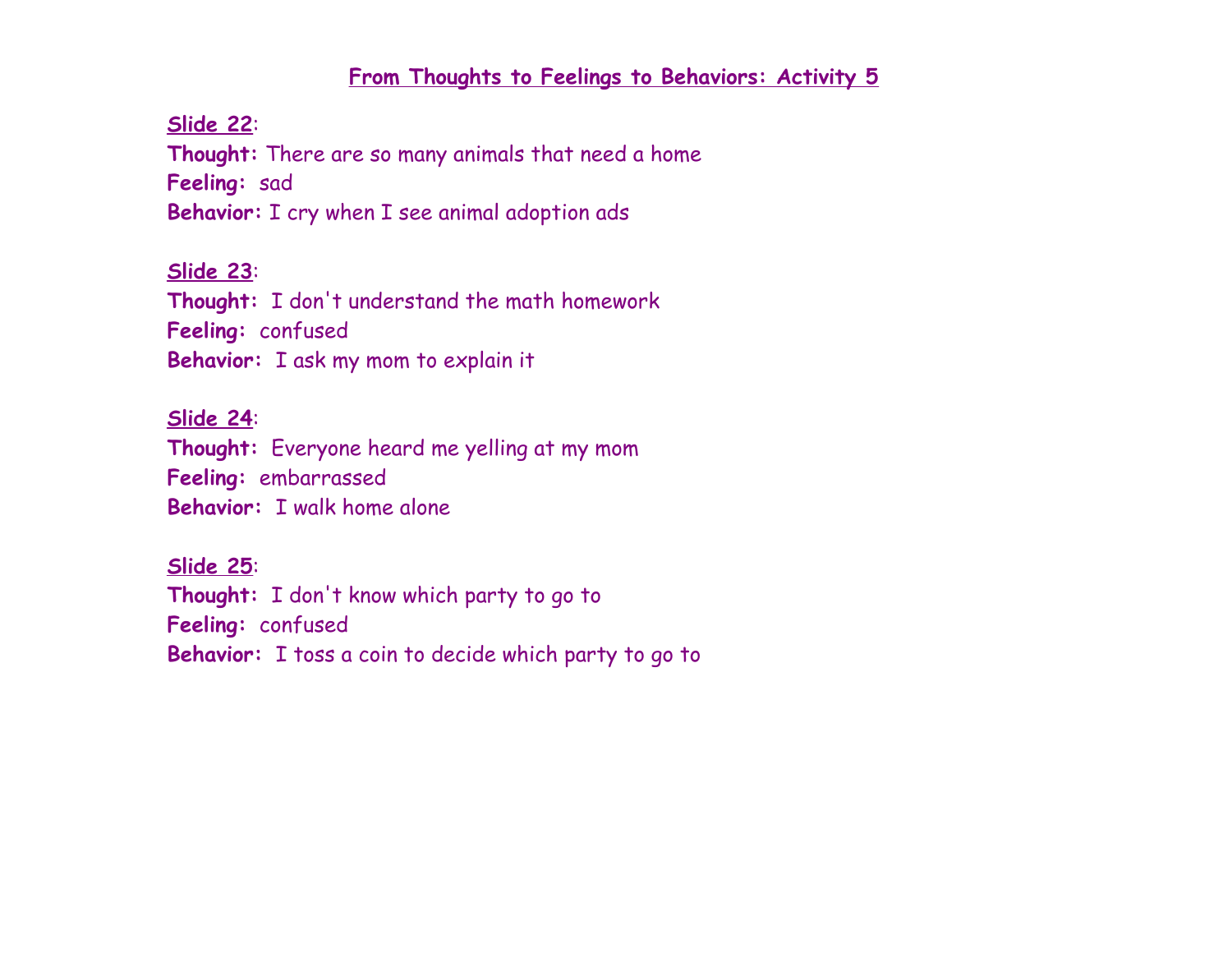**Slide 26**:

**Thought:** It's my fault that my mom's dish broke

**Feeling:** guilty

**Behavior:** I call her at work to tell her

#### **Slide 27**:

**Thought:** I won't get picked for the team **Feeling:** disappointed **Behavior:** I leave the field before I find out

#### **Slide 28**:

**Thought:** My dog is smarter than his dog **Feeling:** arrogant **Behavior:** I brag to everyone I see

**Slide 29**:

**Thought:** I always lose

**Feeling:** angry

**Behavior:** I tell them that I don't want to play anymore

#### **Slide 30**:

**Thought:** I don't know what to wear **Feeling:** confused **Behavior:** I change my outfit five times this morning

**Slide 31**:

**Thought:** I did a great job on my test today **Feeling:** happy

**Behavior:** I rush home to tell my parents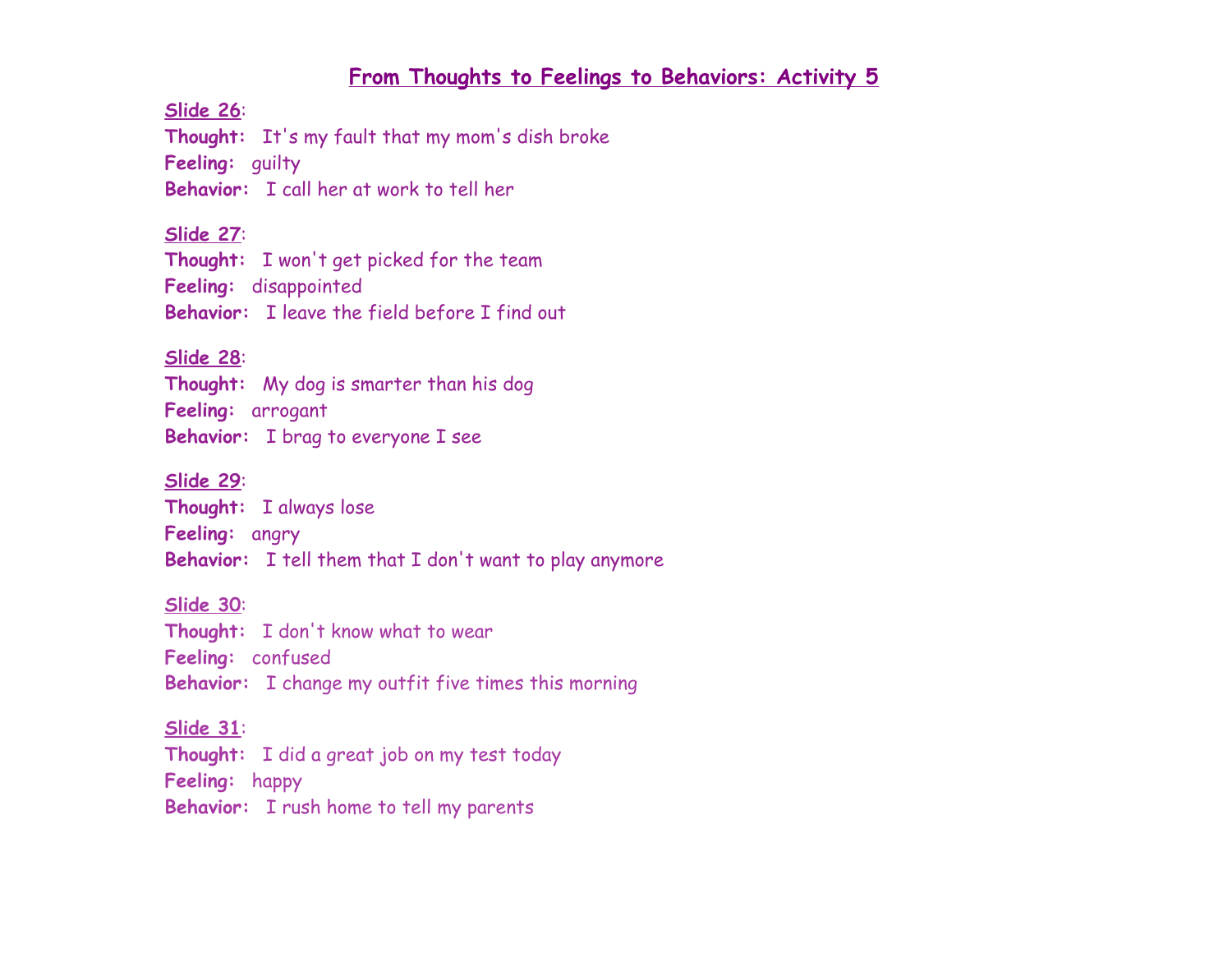**Slide 2**: **Matching behavior:** I yelled at my sister last night **Matching consequence:** I woke up with a sore throat

**Slide 3**: **Matching behavior:** I played video games all weekend long **Matching consequence:** I didn't finish my homework

**Slide 4**: **Matching behavior:** I went to school when I was sick **Matching consequence: I** was out the next day with a fever

**Slide 5**: **Matching behavior:** I ran to be first on line in the cafeteria **Matching consequence:** I was told to go to the back of the line

**Slide 6**: **Matching behavior:** I asked my teacher for help **Matching consequence:** She answered all my questions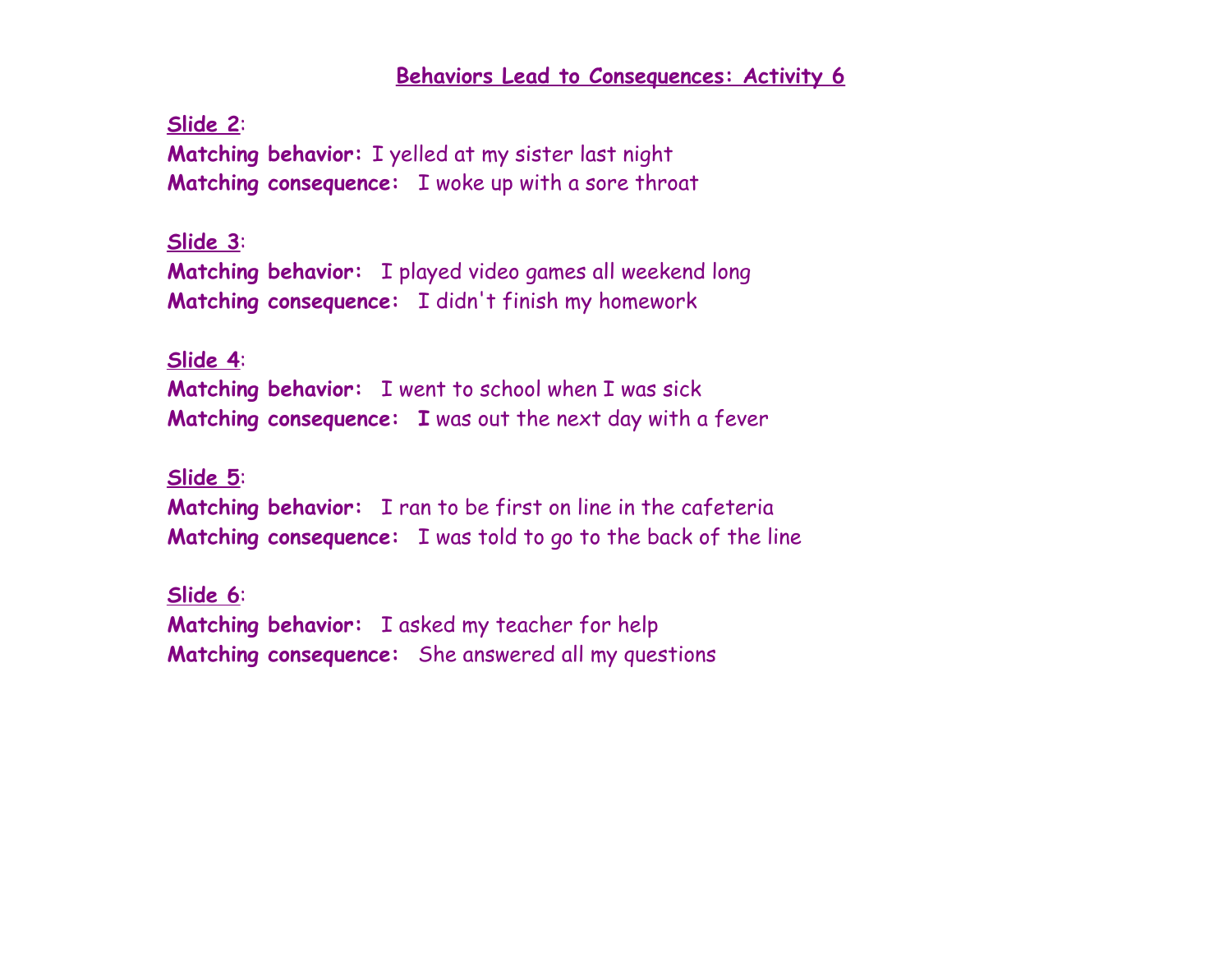**Slide 7**: **Matching behavior:** I took a very long shower **Matching consequence:** There wasn't any more hot water left

**Slide 8**:

**Matching behavior:** My brother missed baseball practice again **Matching consequence:** The coach suspended him from the team

### **Slide 9**:

**Matching behavior:** My sister didn't put on sunblock **Matching consequence:** She got a sunburn

**Slide 10**: **Matching behavior:** I used my phone at school **Matching consequence:** My teacher took it away

**Slide 11**: **Matching behavior:** My brother went on the roller coaster 10 times **Matching consequence:** He didn't have enough time to go on the water rides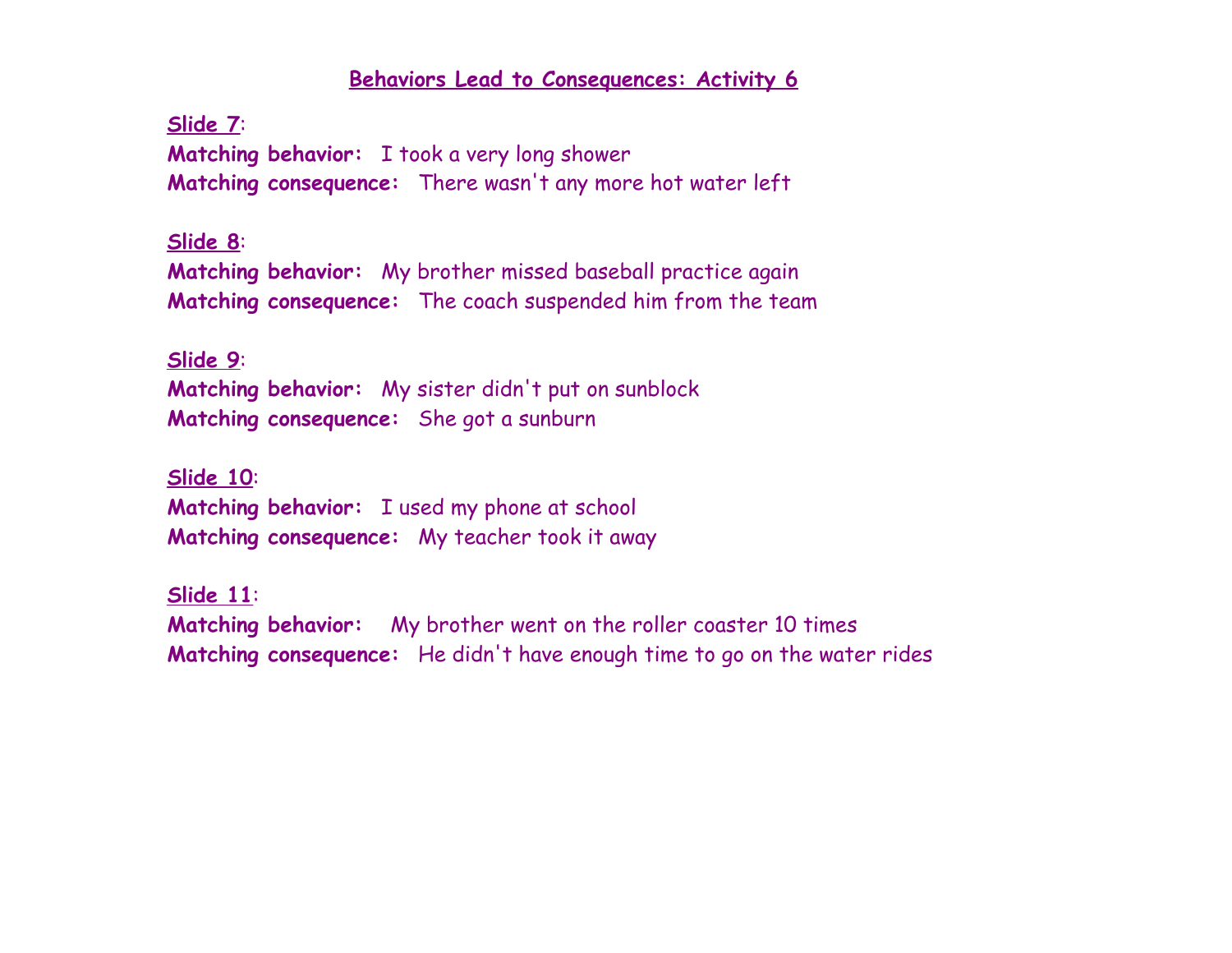**Slide 12**: **Matching behavior:** My friend skipped breakfast **Matching consequence:** She couldn't concentrate in class

**Slide 13**: **Matching behavior:** We arrived late to the movies **Matching consequence:** We couldn't sit together

**Slide 14**: **Matching behavior:** Our dog barked all night long **Matching consequence:** The neighbors complained

**Slide 15**: **Matching behavior:** I ate too much junk food last night **Matching consequence:** I got a stomachache

**Slide 16**: **Matching behavior:** I talked back to my parents **Matching consequence:** They sent me to my room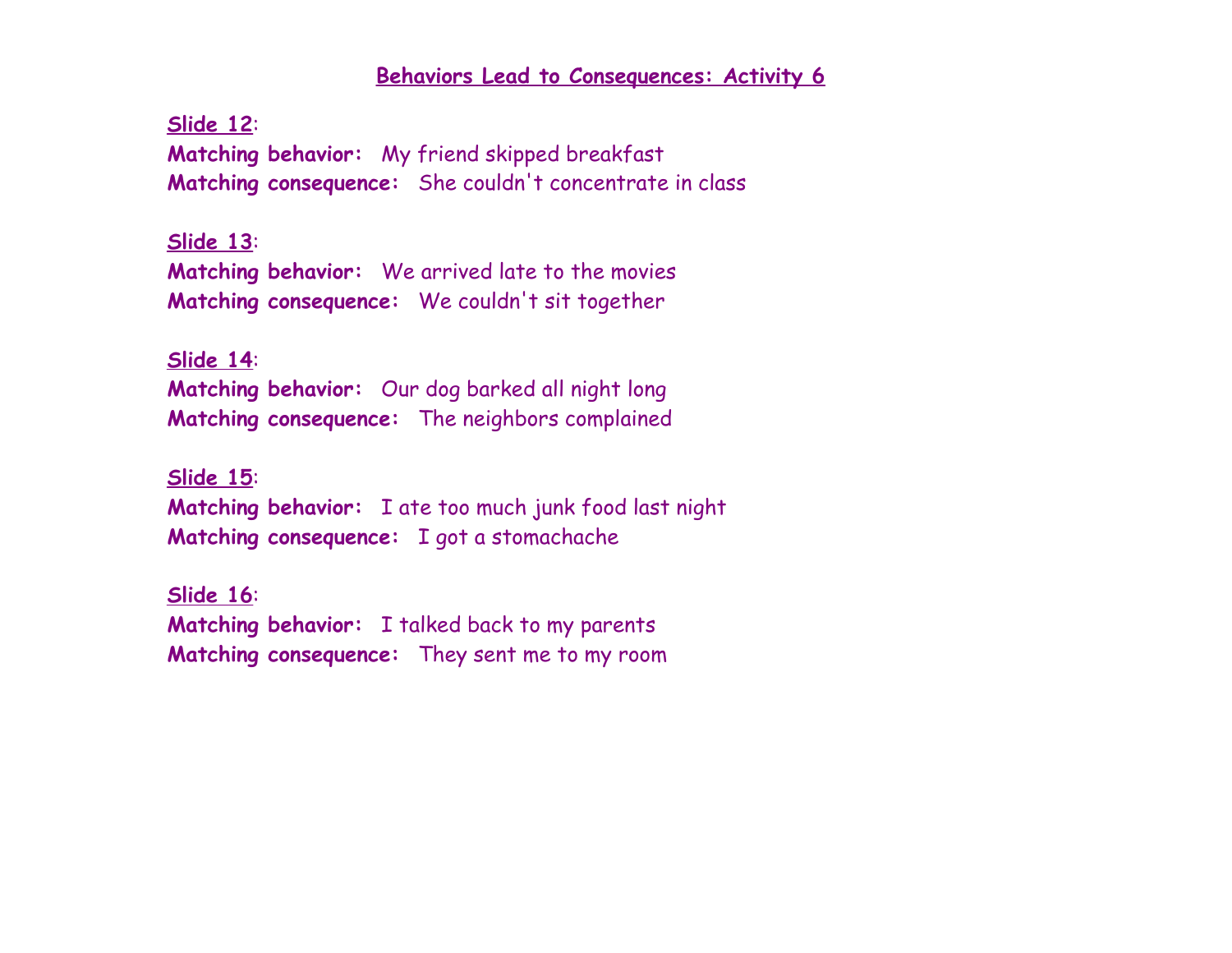**Slide 17**: **Matching behavior:** I yelled at my brother **Matching consequence:** He won't talk to me

**Slide 18**: **Matching behavior:** I studied the wrong class notes again **Matching consequence:** I have to start going to extra help

**Slide 19**: **Matching behavior:** I was late for class 3 times this week **Matching consequence:** A warning letter went home to my parents

**Slide 20**: **Matching behavior:** I didn't look where I was going **Matching consequence:** I bumped into the principal

**Slide 21**: **Matching behavior:** I looked in the dryer for my shirt instead of blaming my sister **Matching consequence:** I found my shirt and favorite pants too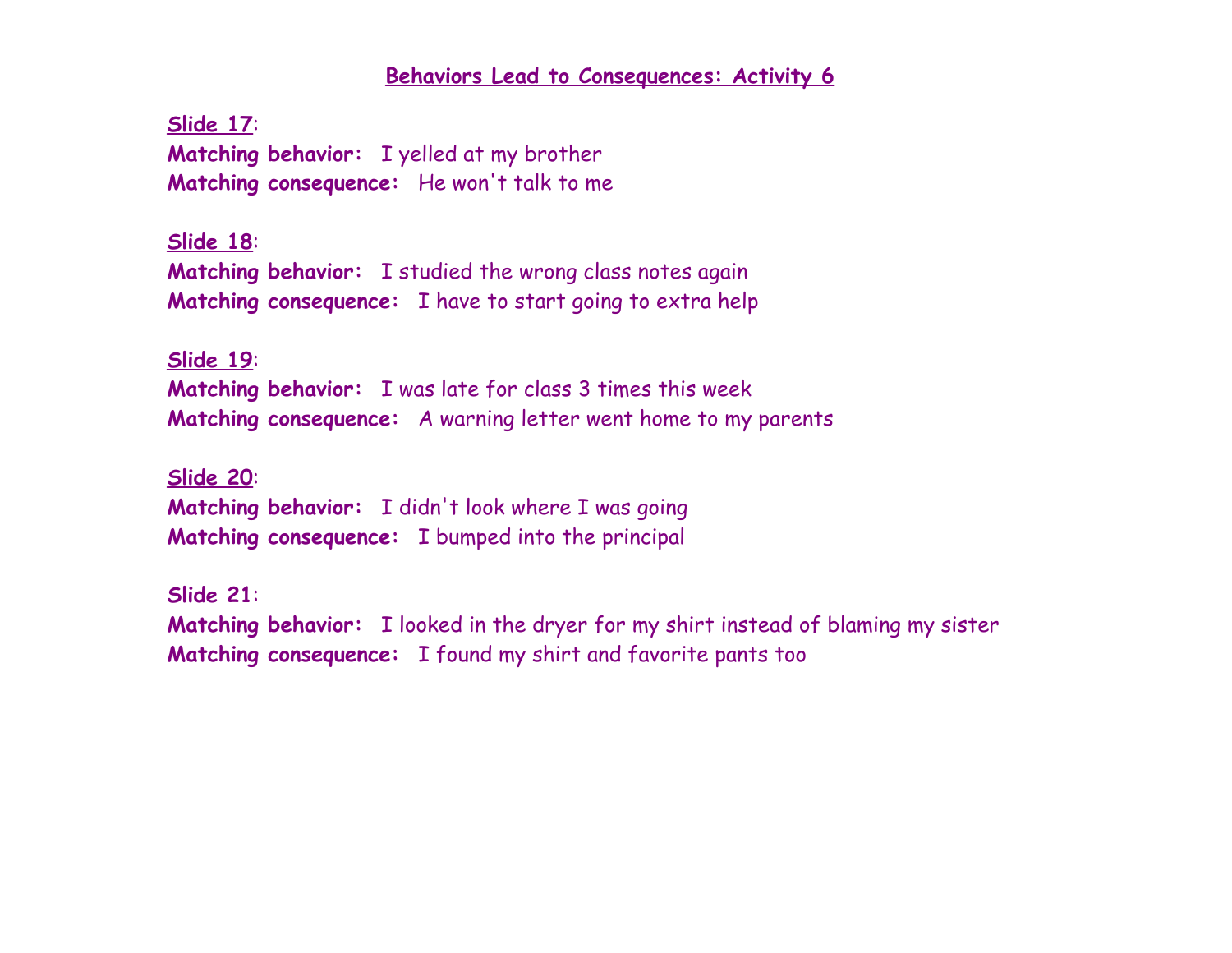**Slide 22**: **Matching behavior:** I let my friend sit in the front seat **Matching consequence:** He put on my favorite radio station

#### **Slide 23**:

**Matching behavior:** I listened to my father and waited for the pizza to cool off **Matching consequence:** I didn't burn my tongue this time

#### **Slide 24**:

**Matching behavior:** I volunteered to be team captain **Matching consequence:** The gym teacher told me that I'm a good leader

#### **Slide 25**:

**Matching behavior:** I made room for a student to sit next to me at lunch **Matching consequence:** I have a new friend

#### **Slide 26**:

**Matching behavior:** I washed my dad's car for him **Matching consequence:** He played video games with me for the rest of the night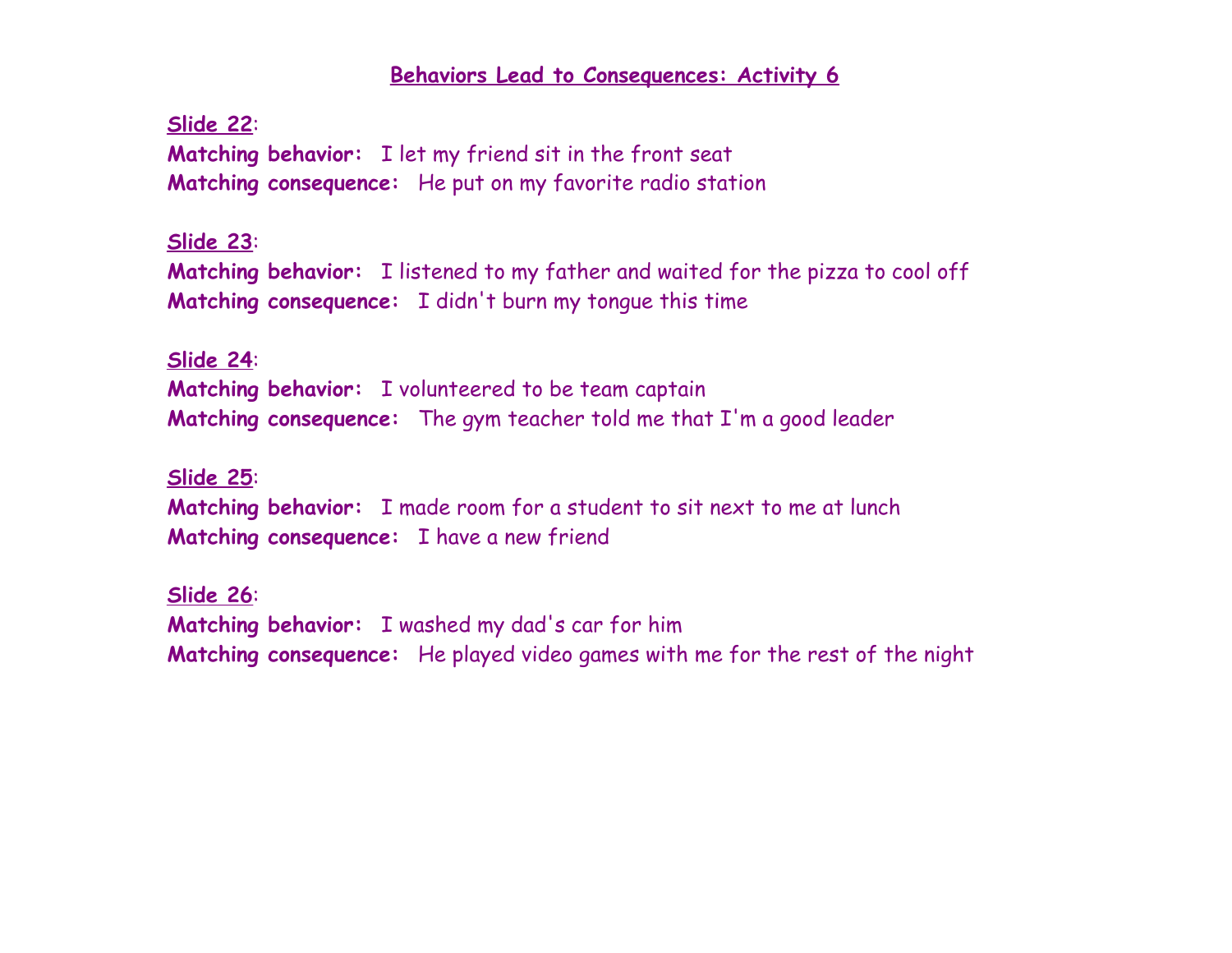**Slide 27**: **Matching behavior:** I told my teacher that my older sister is a straight A student **Matching consequence:** She got her a tutoring job

#### **Slide 28**:

**Matching behavior:** I waited until the day before my party to invite my friend **Matching consequence:** She already had plans

#### **Slide 29**:

**Matching behavior:** I left my video game on the floor **Matching consequence:** My father stepped on it

**Slide 30**: **Matching behavior:** I ignored my mom when she called me **Matching consequence:** I missed dessert too

**Slide 31**: **Matching behavior:** I found a wallet and turned it in **Matching consequence:** I got a reward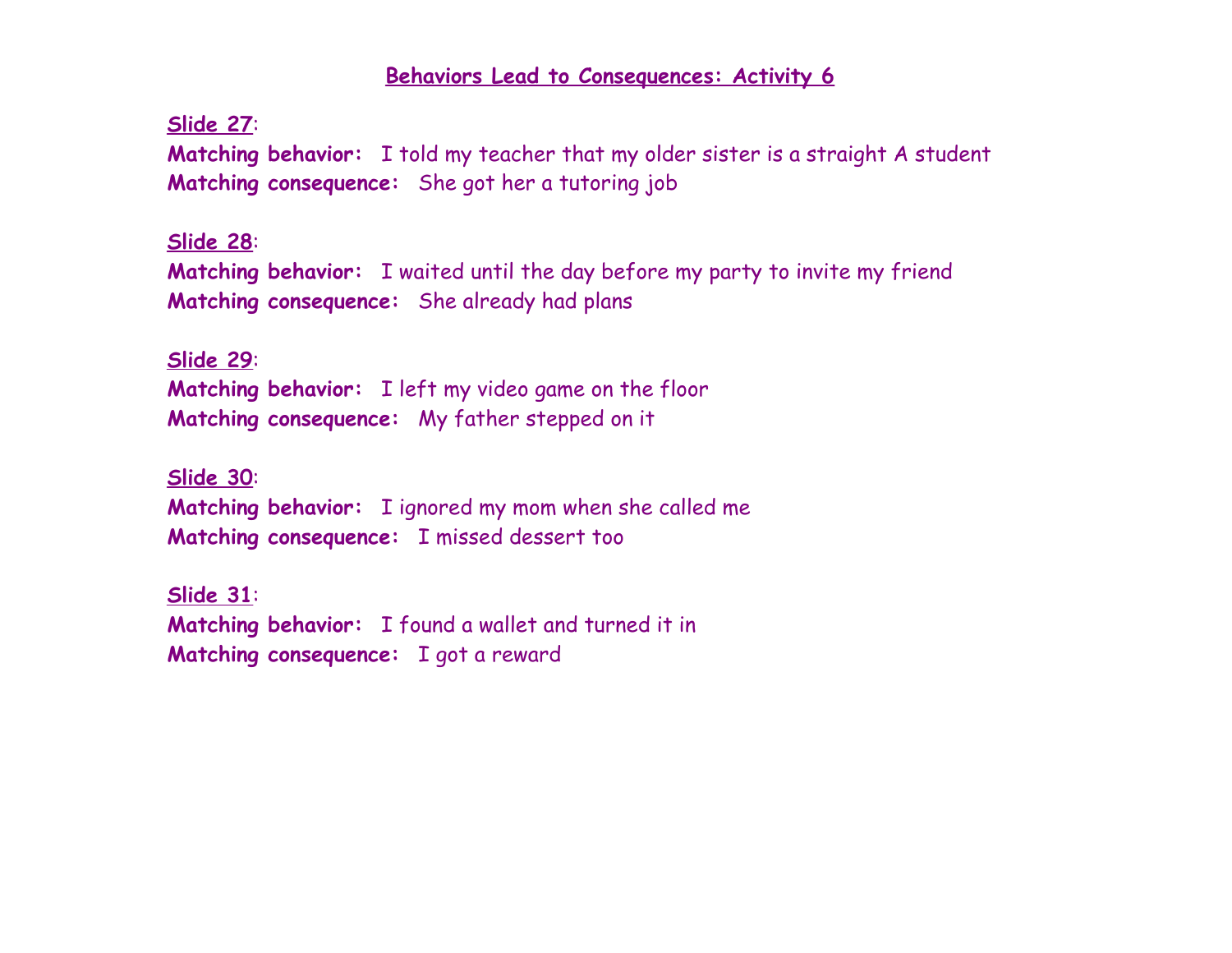**Slide 32**:

**Matching behavior:** I apologized to my friend when I accidentally ripped her paper **Matching consequence:** She told me that it wasn't a big deal

**Slide 33**:

**Matching behavior:** My cousin put too many clothes in the wash **Matching consequence:** He broke the machine

**Slide 34**:

**Matching behavior:** I politely asked my mom if she would take me shopping **Matching consequence:** She said yes

**Slide 35**: **Matching behavior:** I didn't clean up after breakfast **Matching consequence:** The milk spoiled

**Slide 36**: **Matching behavior:** I forgot to shampoo the cat **Matching consequence:** The cat has fleas

**Slide 37: Matching behavior:** I ignored my dad's advice to practice karate **Matching consequence:** I failed another belt test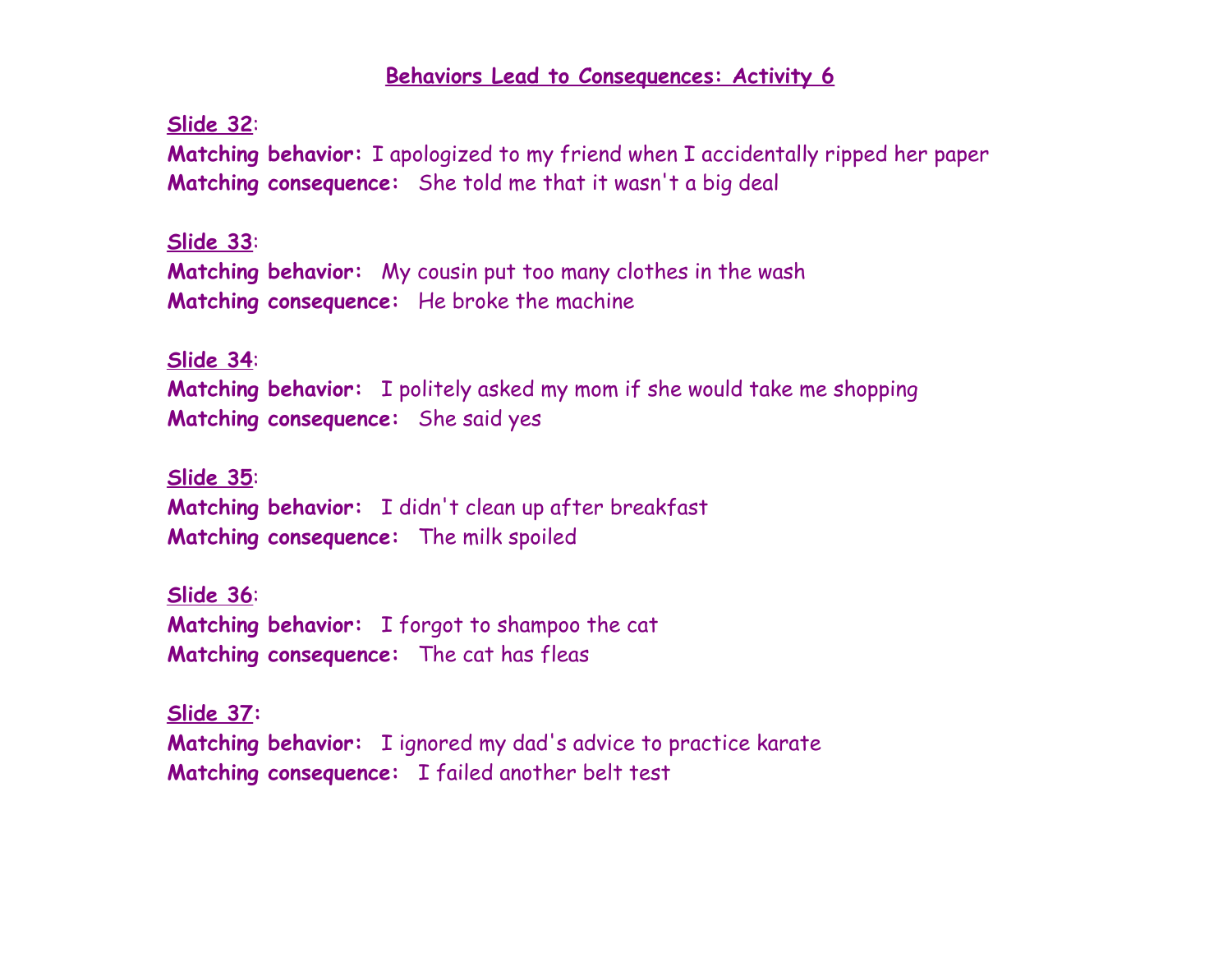### **Slide 2**:

**Situation:** I didn't get called on in class **Thought:** The teacher never sees me raise my hand **Feeling:** frustrated **Behavior:** I kick the chair in front of me **Consequence:** It hurt the other student

## **Slide 3:**

**Situation:** I overhear two girls talking about a party **Thought:** I hope I'm invited **Feeling:** confident **Behavior:** I smile and wave at them **Consequence:** They invite me over

**Slide 4: Situation:** My brother yelled at me **Thought:** He hates me **Feeling:** sad **Behavior:** I sat in my room all night **Consequence:** I missed dinner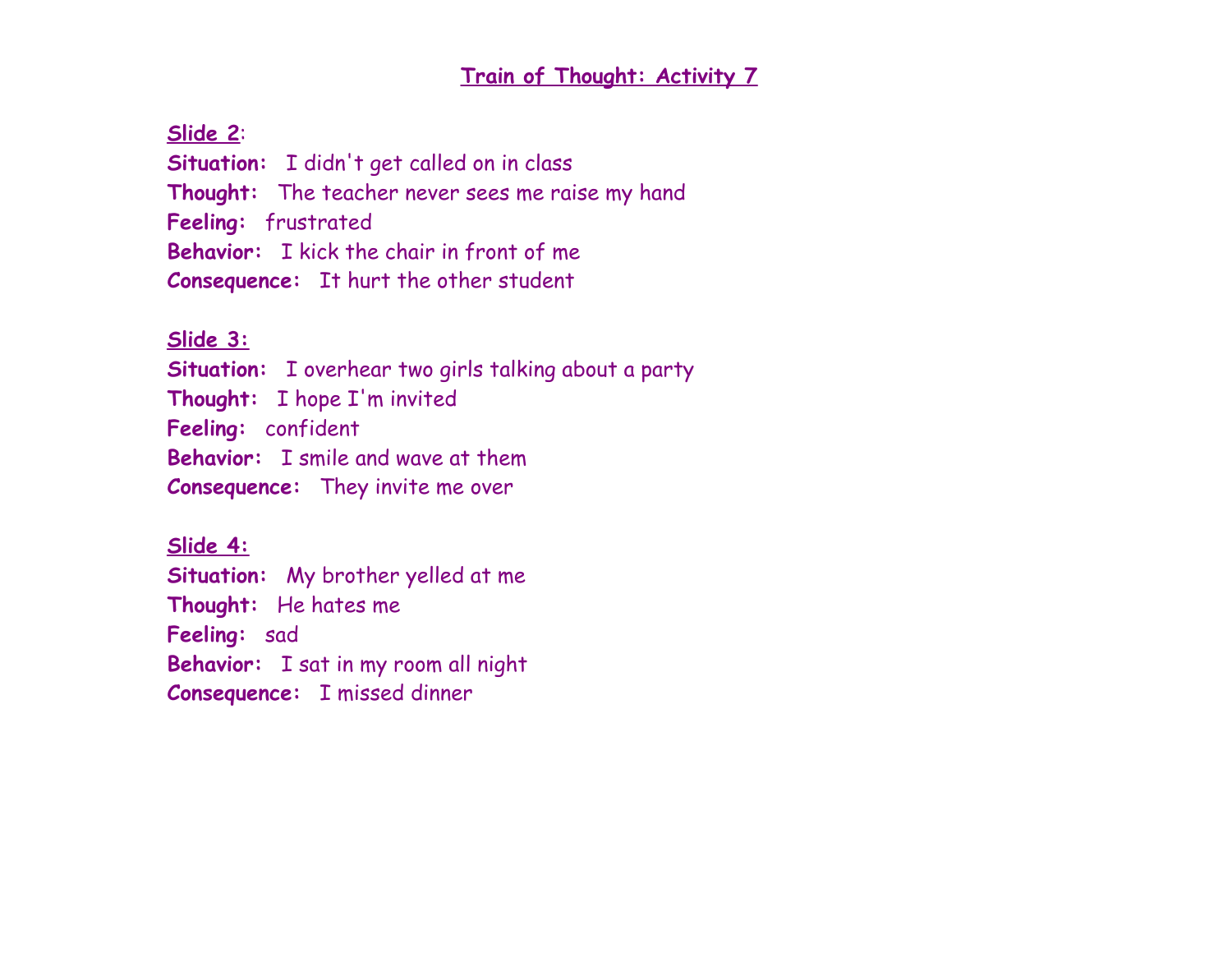## **Slide 5**:

**Situation:** My favorite show is no longer on t.v. **Thought:** I hope they show reruns **Feeling:** hopeful **Behavior:** I check the channel guide for reruns **Consequence:** My friend comes over and we watch a marathon of my favorite shows

# **Slide 6:**

**Situation:** I have strep throat **Thought:** I know my mom's going to make me take medicine **Feeling:** angry **Behavior:** I refuse to take it **Consequence:** I get sick again

**Slide 7: Situation:** My puppy destroyed my shoes **Thought:** I'll bring them to the shoemaker **Feeling:** confident **Behavior:** I drop them off at the shoemaker **Consequence:** They look brand new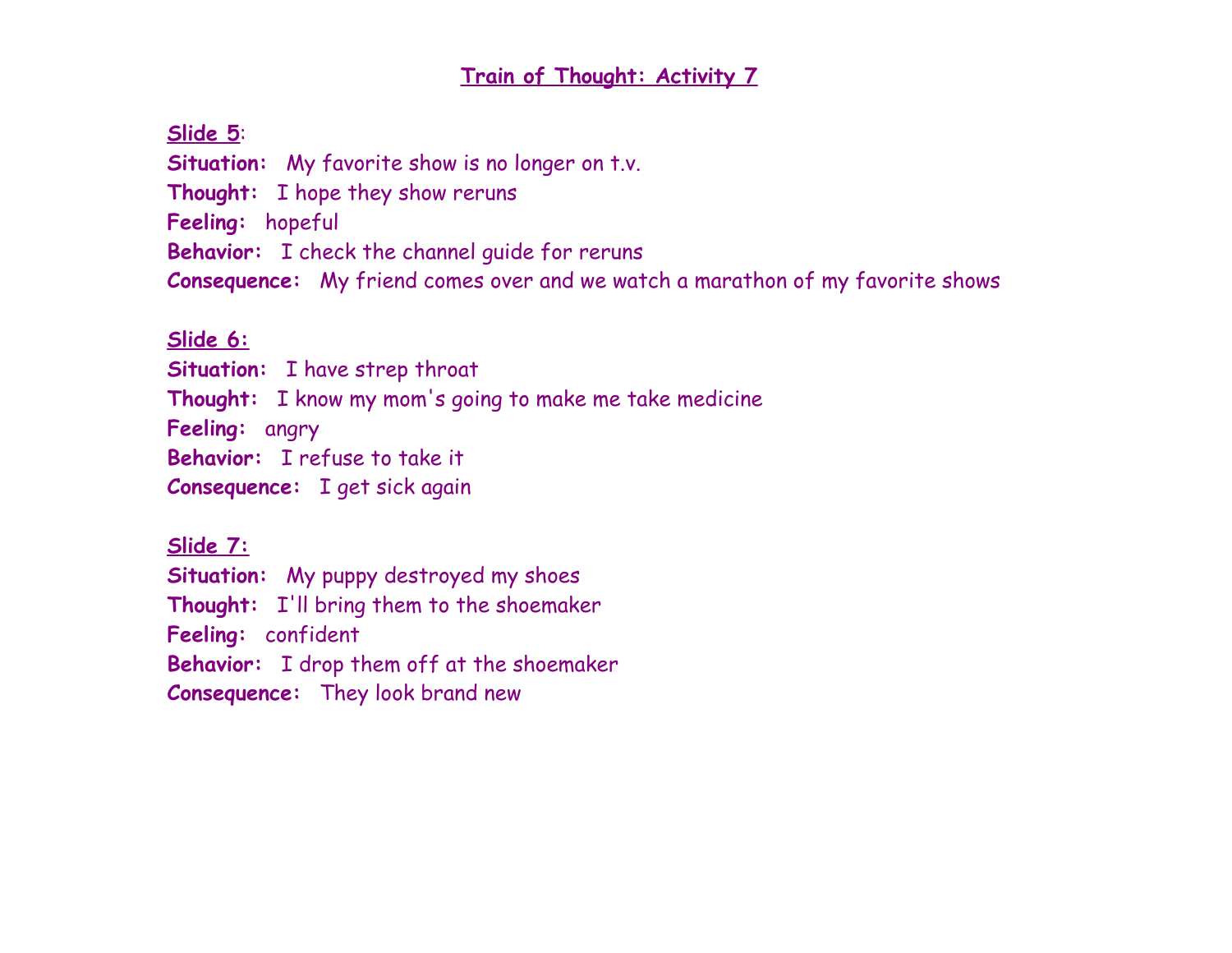## **Slide 8**:

**Situation:** My mom saw me sneaking out of my room **Thought:** I can't believe she saw me **Feeling:** surprised **Behavior:** I tell her it was my friend's idea **Consequence:** She tells me that I'm grounded

## **Slide 9:**

**Situation:** Today is the school play **Thought:** There will be a lot of people in the audience **Feeling:** embarrassed **Behavior:** I refuse to go on stage **Consequence:** I let everyone down

**Slide 10: Situation:** I earned a 100 on my Spanish test **Thought:** Spanish comes easy to me **Feeling:** happy **Behavior:** I speak in Spanish at home **Consequence:** My sister learns some words in Spanish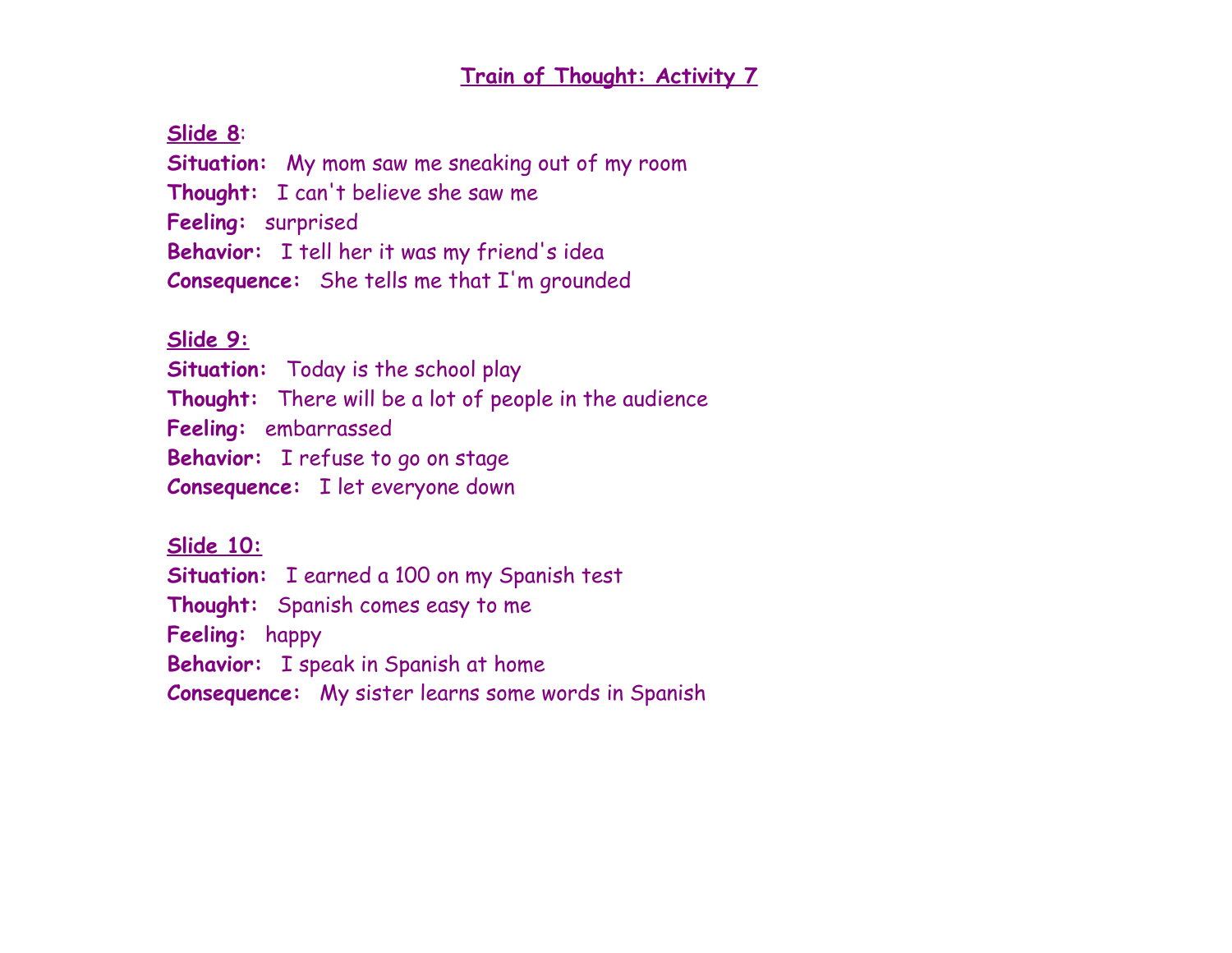**Slide 11**:

**Situation:** I was asked to play on the soccer team **Thought:** I know I'm going to be a good player **Feeling:** confident **Behavior:** I practice every day after school **Consequence:** I scored a goal in my very first game

## **Slide 12:**

**Situation:** I broke my mom's favorite ornament **Thought:** I'm going to be in so much trouble **Feeling:** worried **Behavior:** I blame my brother **Consequence:** My brother won't talk to me

**Slide 13:**

**Situation:** My cat came home soaking wet **Thought:** I shouldn't have let him out today

**Feeling:** guilty

**Behavior:** I use the blowdryer to dry him off

**Consequence:** The noise from the blowdryer scares my cat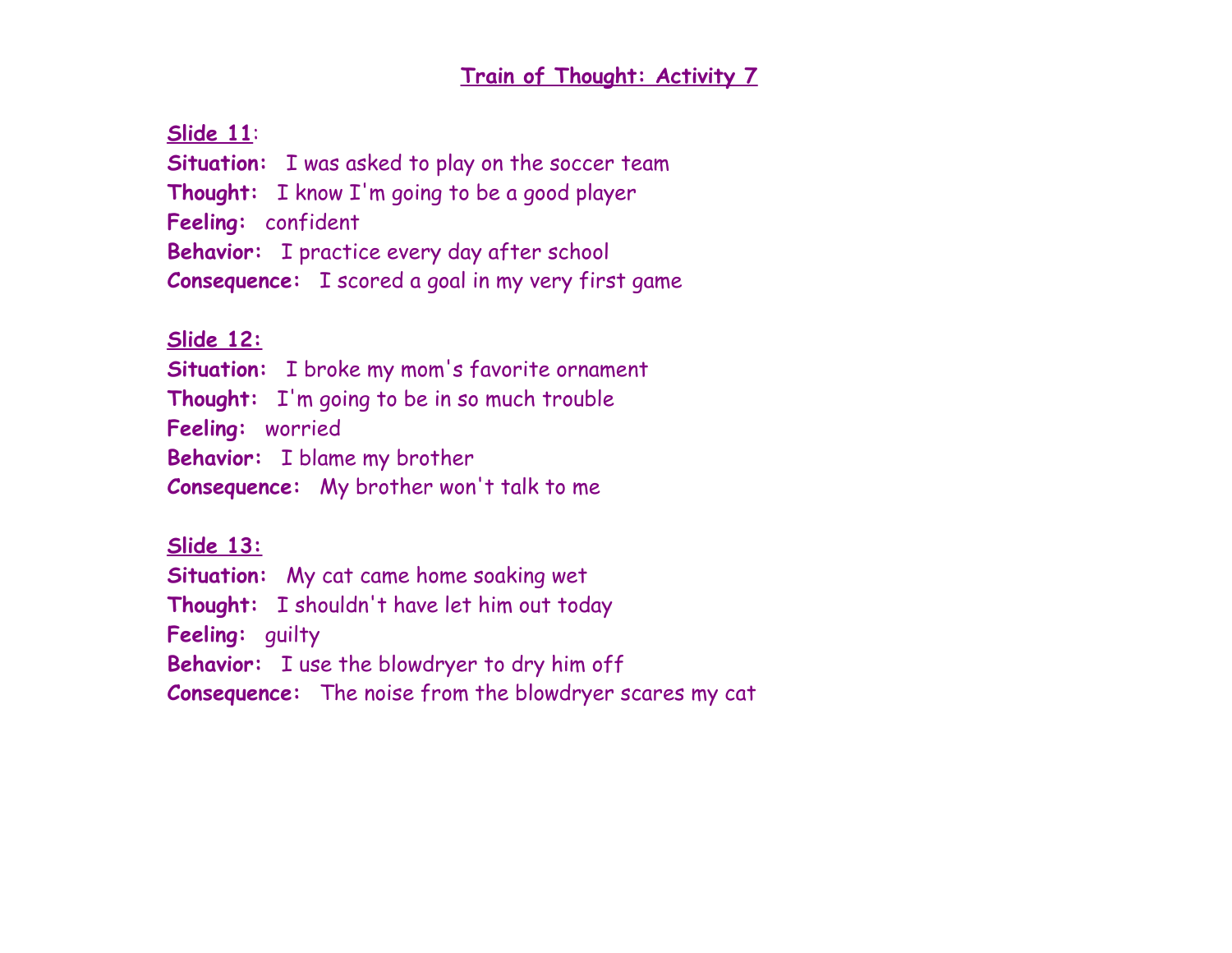## **Slide 14**:

**Situation:** There are 7 days until the holidays begin **Thought:** My cousins may come over this year **Feeling:** hopeful **Behavior:** I call my uncle **Consequence:** He reassures me that they will come to my house

## **Slide 15:**

**Situation:** I have a dentist appointment today

**Thought:** I know he's going to tell me I have cavities

**Feeling:** worried

**Behavior:** I tell my mom that I'm not feeling well and can't keep my appointment

**Consequence:** She reschedules an appointment for me for next week

**Slide 16: Situation:** I bought a new outfit **Thought:** I know everyone will like it **Feeling:** excited **Behavior:** I put on my new outfit and race to school **Consequence:** Everyone asked me where I bought my clothes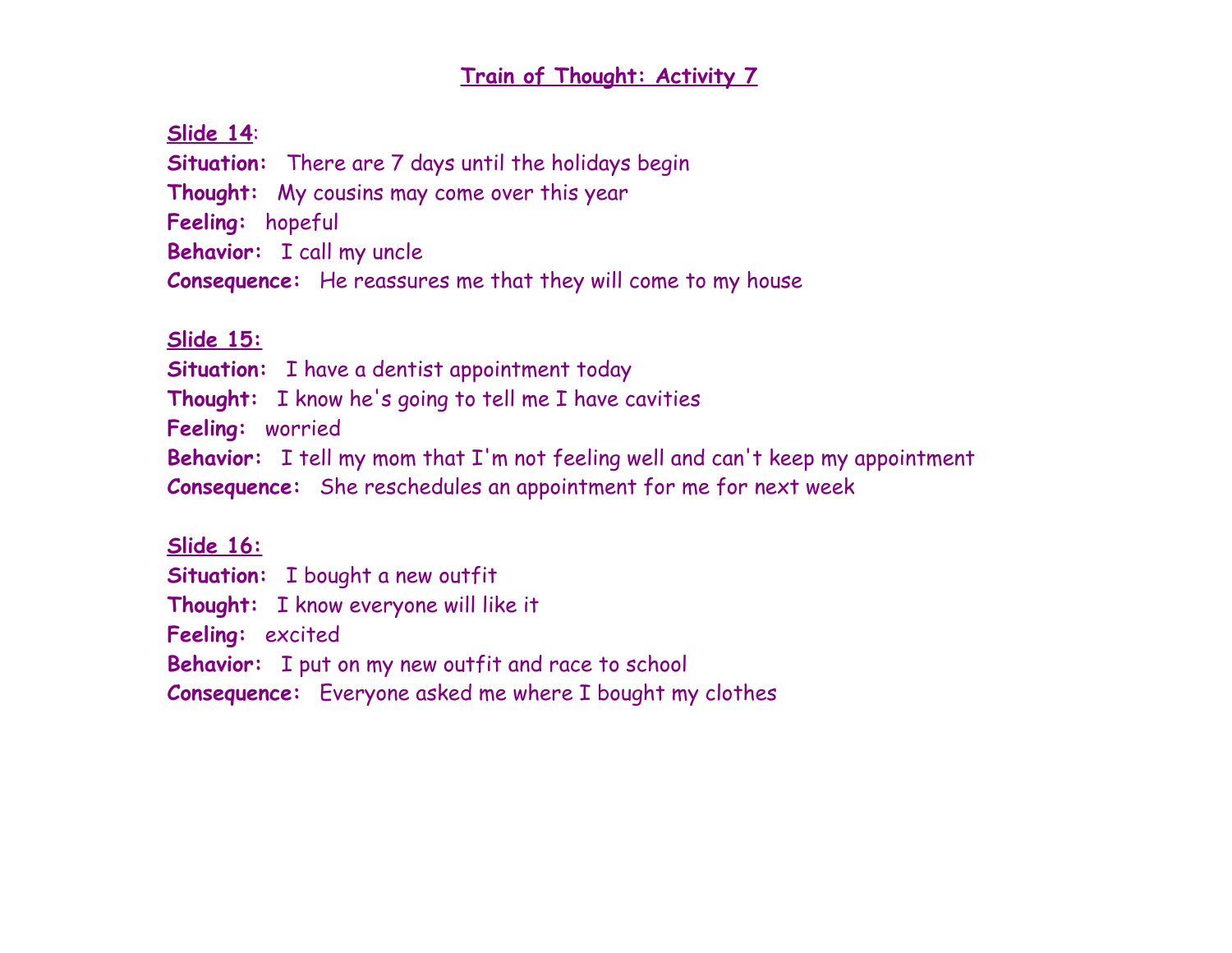**Slide 17**:

**Situation:** People laugh at my jokes **Thought:** I'm really funny **Feeling:** amused **Behavior:** I practice my comedy routine **Consequence:** I'm voted class clown

## **Slide 18:**

**Situation:** My mom's cooking dinner **Thought:** I'm looking forward to it **Feeling:** happy **Behavior:** I set the table **Consequence:** I get served first

**Slide 19: Situation:** I forgot my locker combination **Thought:** I can't do anything right **Feeling:** helpless **Behavior:** I sit and wait for a custodian to help me **Consequence:** I'm late for class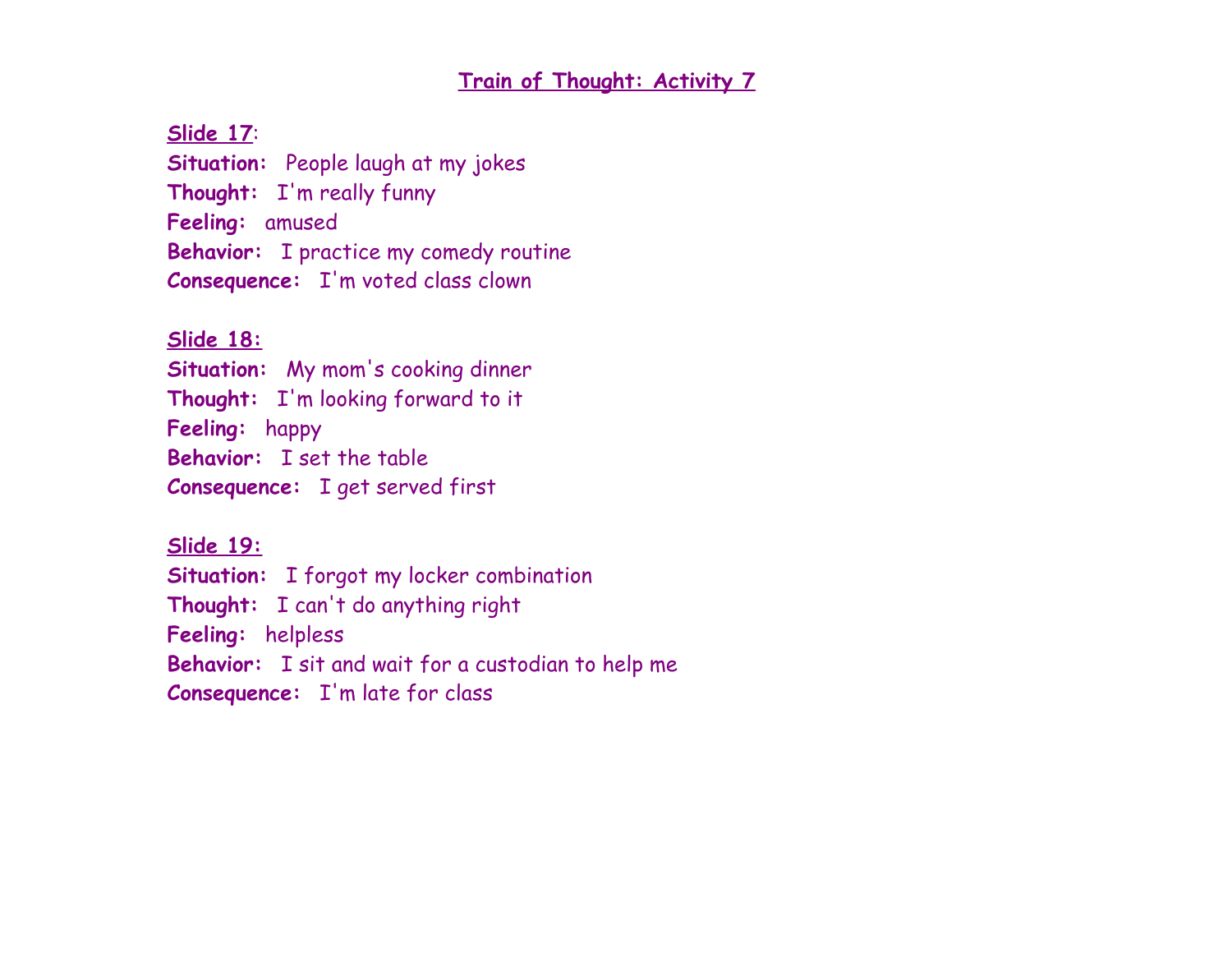## **Train of Thought: Activity 7**

## **Slide 20**:

Situation: It's raining **Thought:** There's nothing to do **Feeling:** disappointed **Behavior:** I ignore my mom's advice to clean my room **Consequence:** I have to clean it the next day when it's sunny out

## **Slide 21:**

**Situation:** They finally released the video game I wanted

**Thought:** My parents should buy it for me

**Feeling:** arrogant

**Behavior:** I tell my parents to give me money to buy it

**Consequence:** My parents tell me that I have to save my money to buy it myself

### **Slide 22:**

**Situation:** My friend isn't answering her phone

**Thought:** I wonder if she's okay

**Feeling:** worried

**Behavior:** I keep calling until someone answers

**Consequence:** My friend's mom said she was on an important call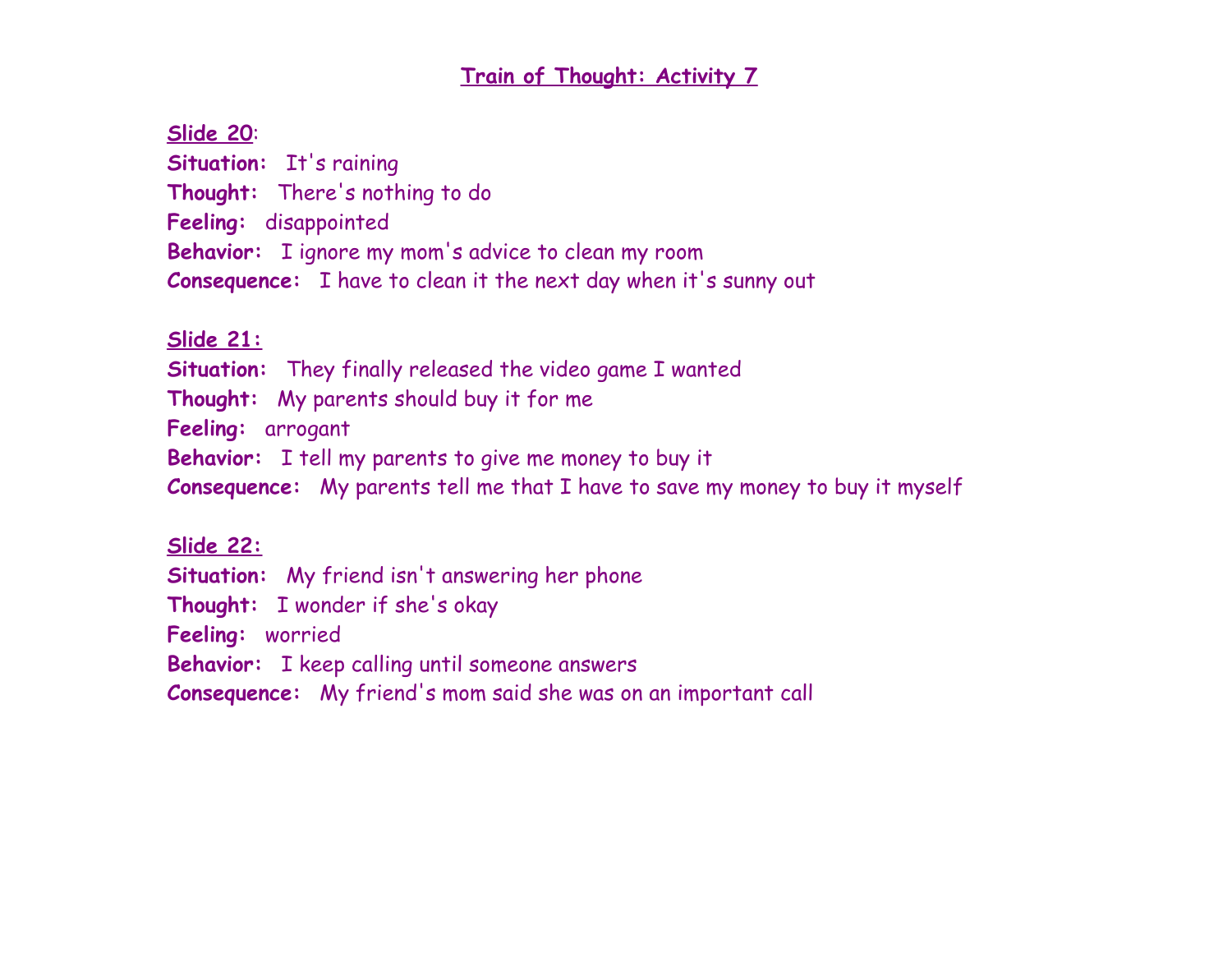#### **Slide 23**:

**Situation:** My dog had puppies **Thought:** I'm going to find a home for them **Feeling:** confident **Behavior:** I call all my friends **Consequence:** I find a good home for each puppy

#### **Slide 24:**

**Situation:** My dad got us season tickets to the game **Thought:** This is the best gift ever **Feeling:** excited **Behavior:** I tell all my friends **Consequence:** They ask me to bring them souvenirs

#### **Slide 25:**

**Situation:** My t.v. doesn't work **Thought:** Now I can't watch my favorite show tonight **Feeling:** disappointed **Behavior:** I complain to my mom **Consequence:** She tells me that I watch too much t.v. anyway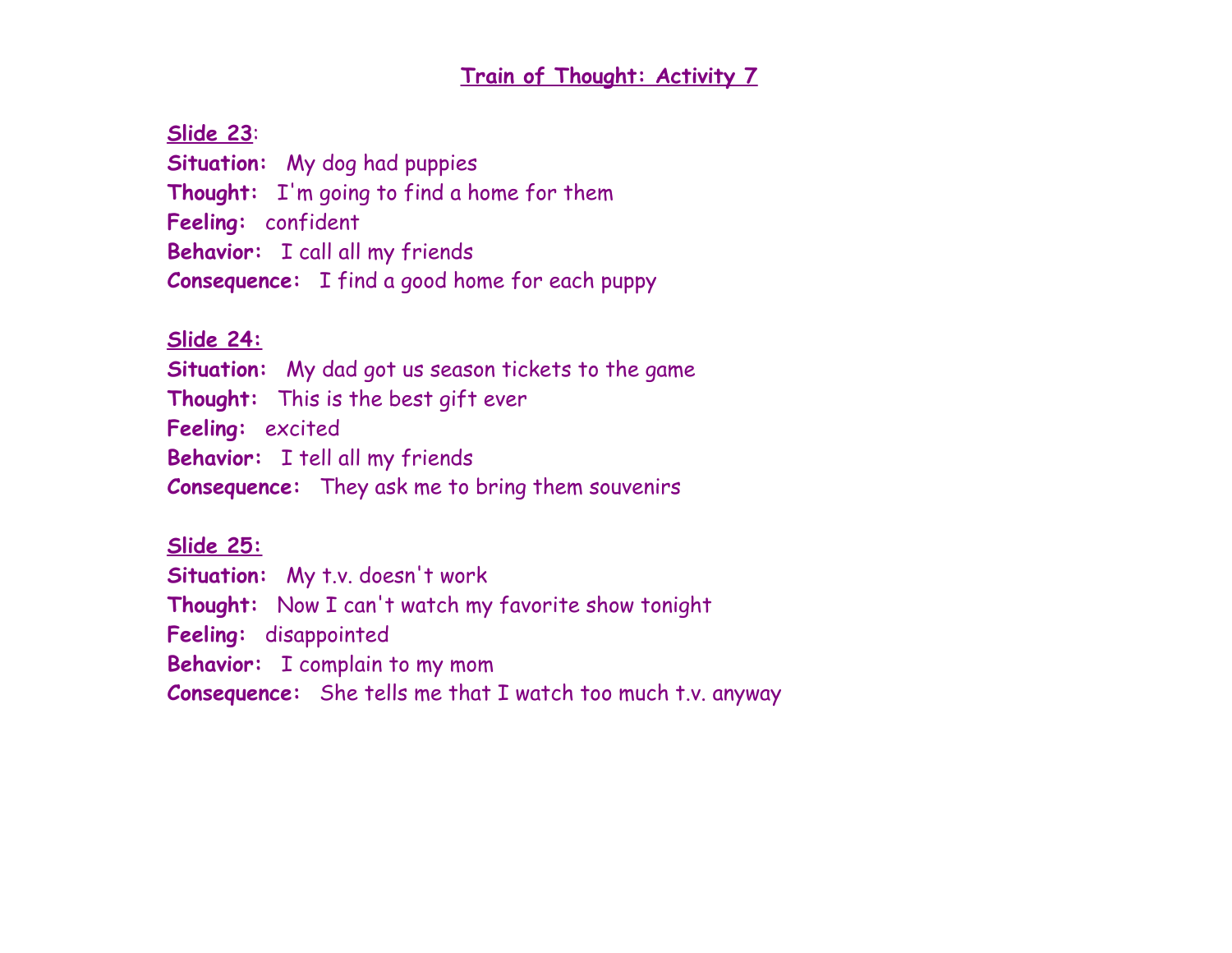**Slide 26**:

**Situation:** I was on the phone with my friend until 11 p.m.

**Thought:** I know I'm going to get into trouble

**Feeling:** worried

**Behavior:** I lay awake all night

**Consequence:** I fall asleep in school the next day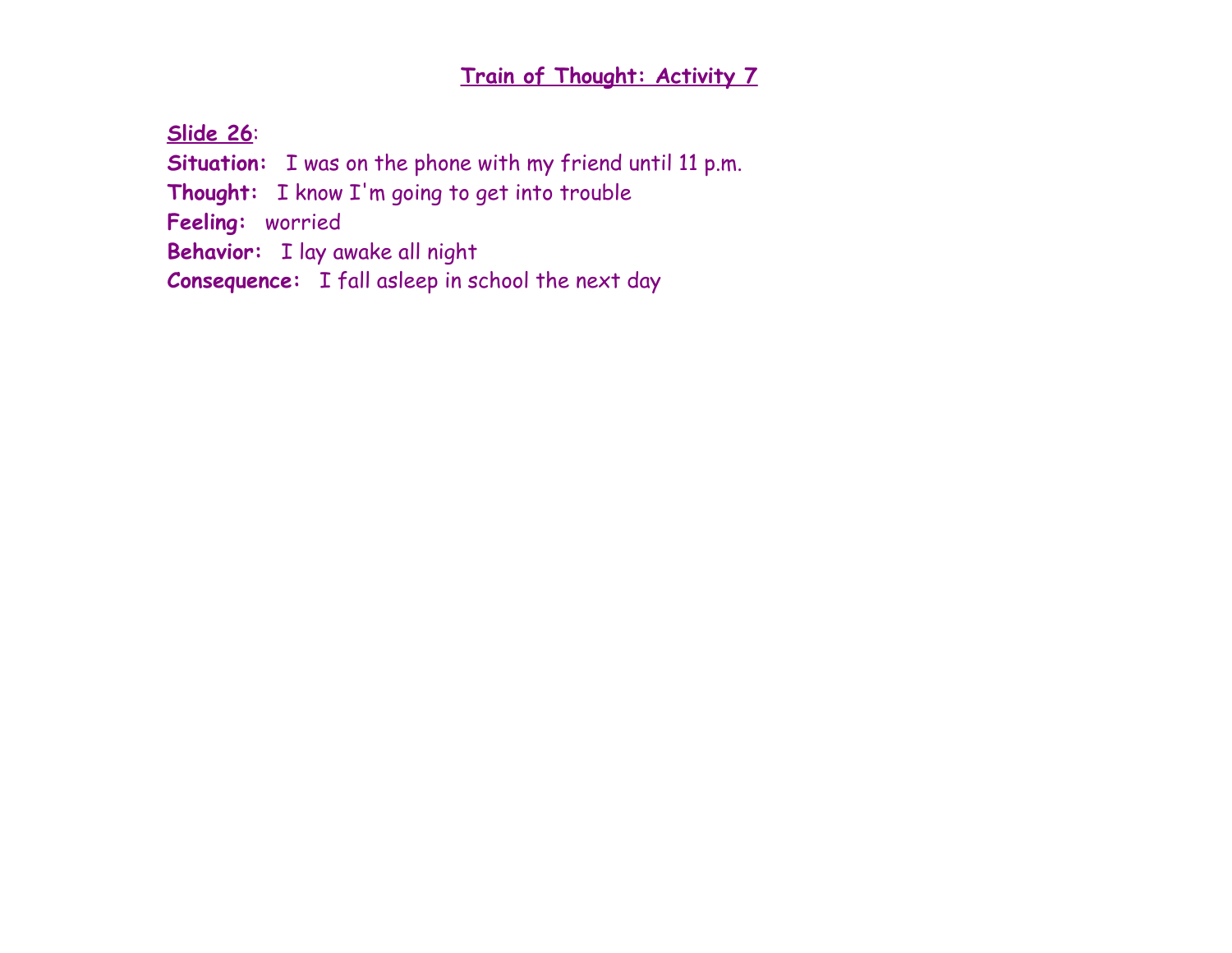**situation (for all 4): thought/feeling/behavior/consequence (separated by color) Slide 2**:

**situation: I miss the soccer goal and my team loses**

green star: I'm such a fool/embarrassed/I leave right away/I miss out on hearing the coach's pep talk

blue star: I'm trying my best/proud/I walk around with my head held high/My coach says that he likes my attitude

light blue: I'm the worst soccer player ever/angry/I kick the ball really hard/It breaks a car window

dark pink: I thought we scored more goals than them/surprised/I ask the referee how many points our team has/He tells me that we lost by two points

### **Slide 3**:

situation: My mom's late picking me up from school

green star: She's picking up my favorite dinner/excited/I talk with another student while waiting for my mom/I make a new friend

blue star: She's forgetting all about me/sad/I start to cry/My mom asks me why my eyes are so red when she picks me up

light blue: I wonder where she could be?/confused/I stare out the window until she picks me up/I wasted the time that I could have used to play with my friends

dark pink: She never picks me up on time/angry/I yell at her when she picks me up/I can't watch t.v. tonight because I yelled at my mom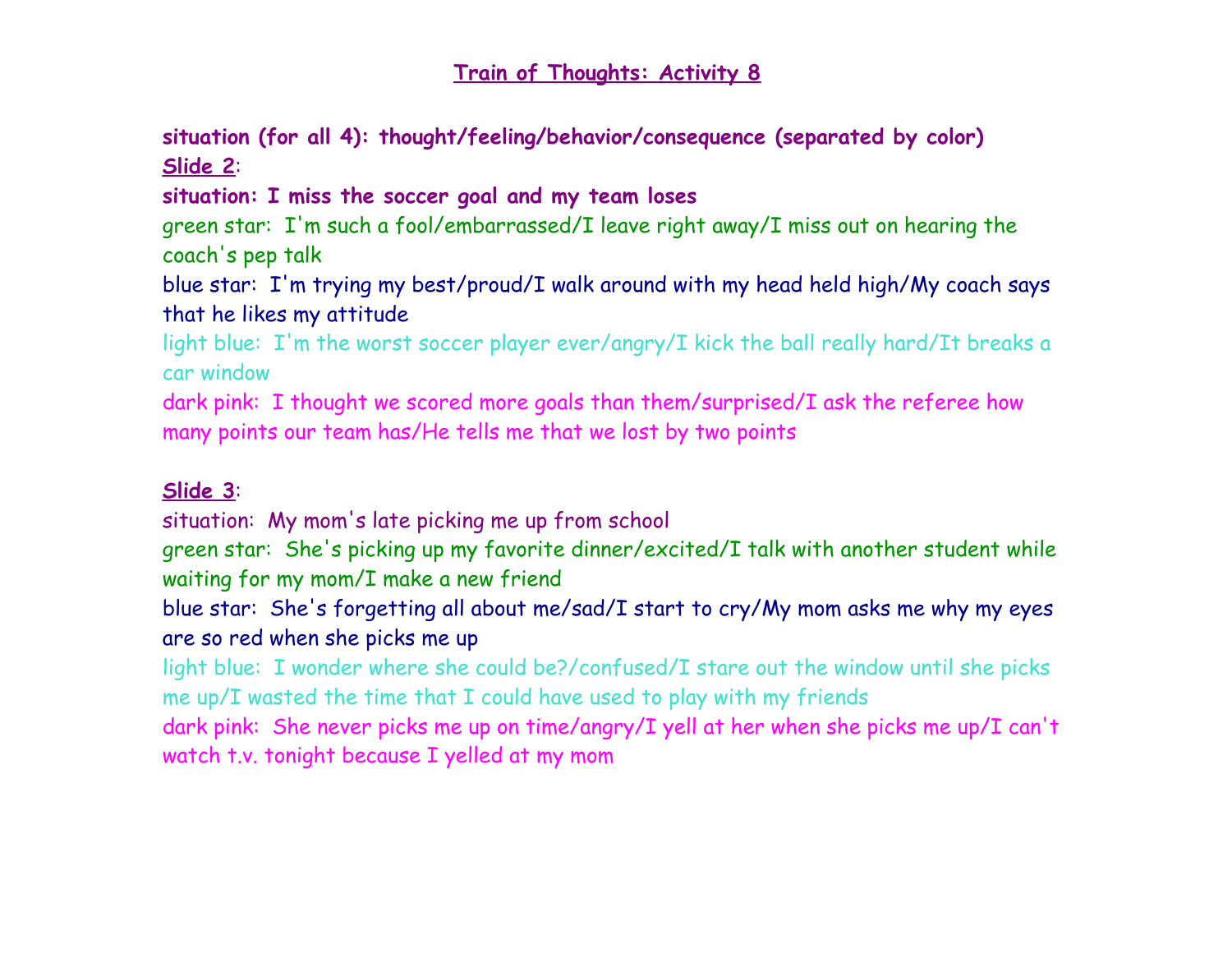**situation (for all four):thought/feeling/behavior/consequence (separated by color) Slide 4**:

**situation: I didn't do my homework**

green star: I should know better/shameful/I put my head down on the desk/The student next to me asks me what's wrong

blue star: I think the teacher will understand/hopeful/I tell my teacher that I forgot/ She says, "It's ok, do it tonight."

light blue: Now the teacher is going to like Laura better than me/jealous/I try to copy her homework/The teacher sees me and sends me to the principal's office

dark pink: I'm going to be in so much trouble/worried/I lay awake all night/I fall asleep in class the next day.

### **Slide 5**:

## **situation: Jessica & Brian are whispering and looking at me**

green star: Could they be talking about me?/doubtful/I approach them and ask, "What are you talking about?"/They say, "A party, want to come?"

blue star: Maybe they're telling each other the joke I told in class/amused/I walk over and tell them another joke/They laugh

light blue: I need to know what they're saying/impatient/I squeeze in between them/ They tell me that I'm being rude

dark pink: They're just stupid/arrogant/I call them insulting names behind their back/ They tell the teacher on me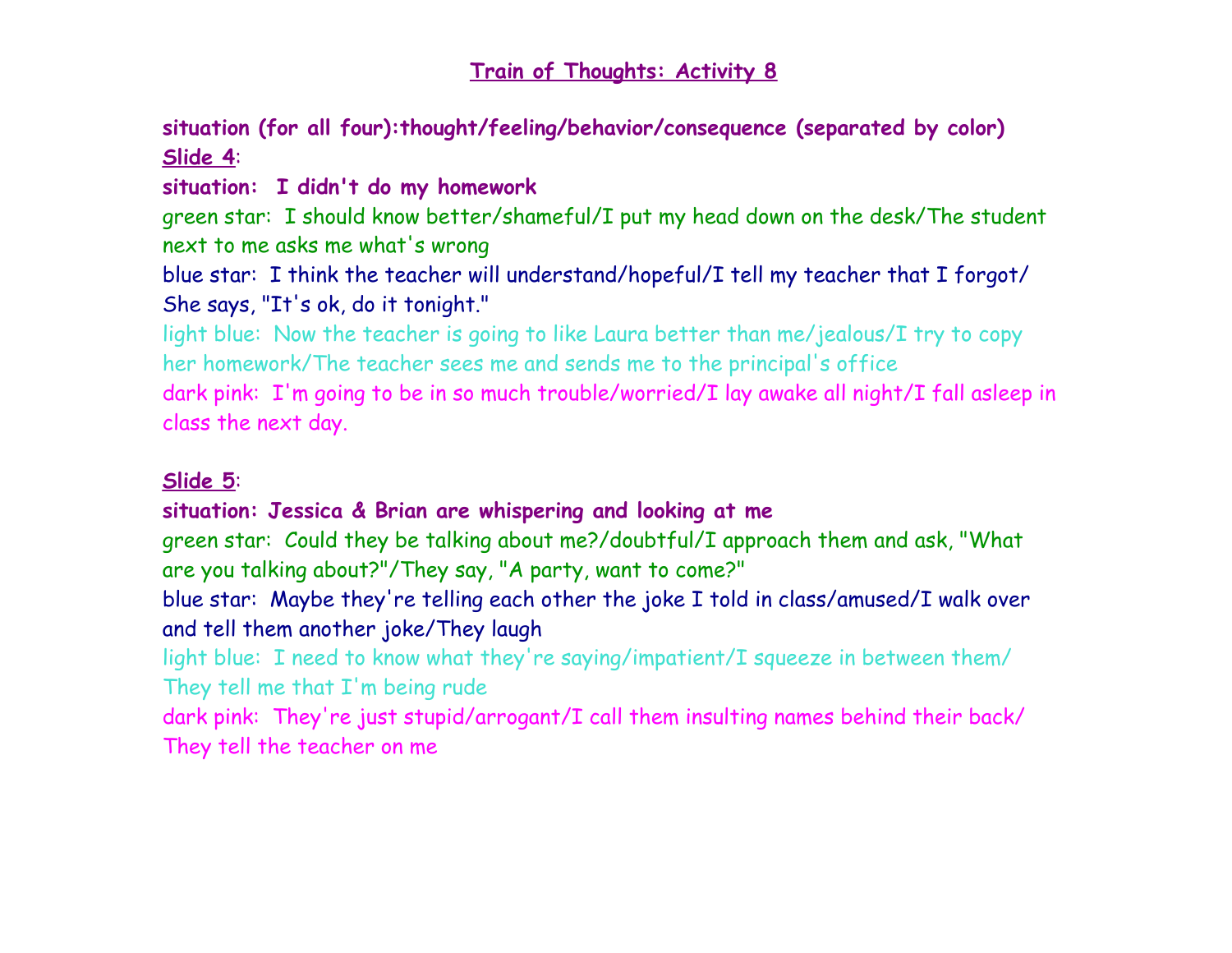**situation (for all four):thought/feeling/behavior/consequence (separated by color) Slide 6**:

**situation: My mom is making broccoli with dinner**

green star: I thought she was making corn/confused/I ask her why she made broccoli/ She reminds me that my dad likes it

blue star: I'm so hungry/impatient/I keep asking mom, "When will dinner be ready?"/She tells me to be patient and put the dishes on the table while I'm waiting

light blue: That's my favorite vegetable/happy/I eat a lot of it/Mom & dad are happy that I'm eating my vegetables

dark pink: She never makes what I like/angry/I refuse to eat/I go to bed hungry

#### **Slide 7**:

#### **situation: The teacher tells me to stop talking in class**

green star: I don't think she likes me/disappointed/I don't go to extra help/I get a low grade on the next test

blue star: They all think I'm stupid/humiliated/I run out of the room/A teacher sees me in the hallway and tells me to go back to class

light blue: But I need to tell my friend about the show I saw last night/impatient/I pass a note to my friend/The teacher catches me and takes it away

dark pink: I know I can do better/confident/I stop talking and pay attention/I get a good grade on the next test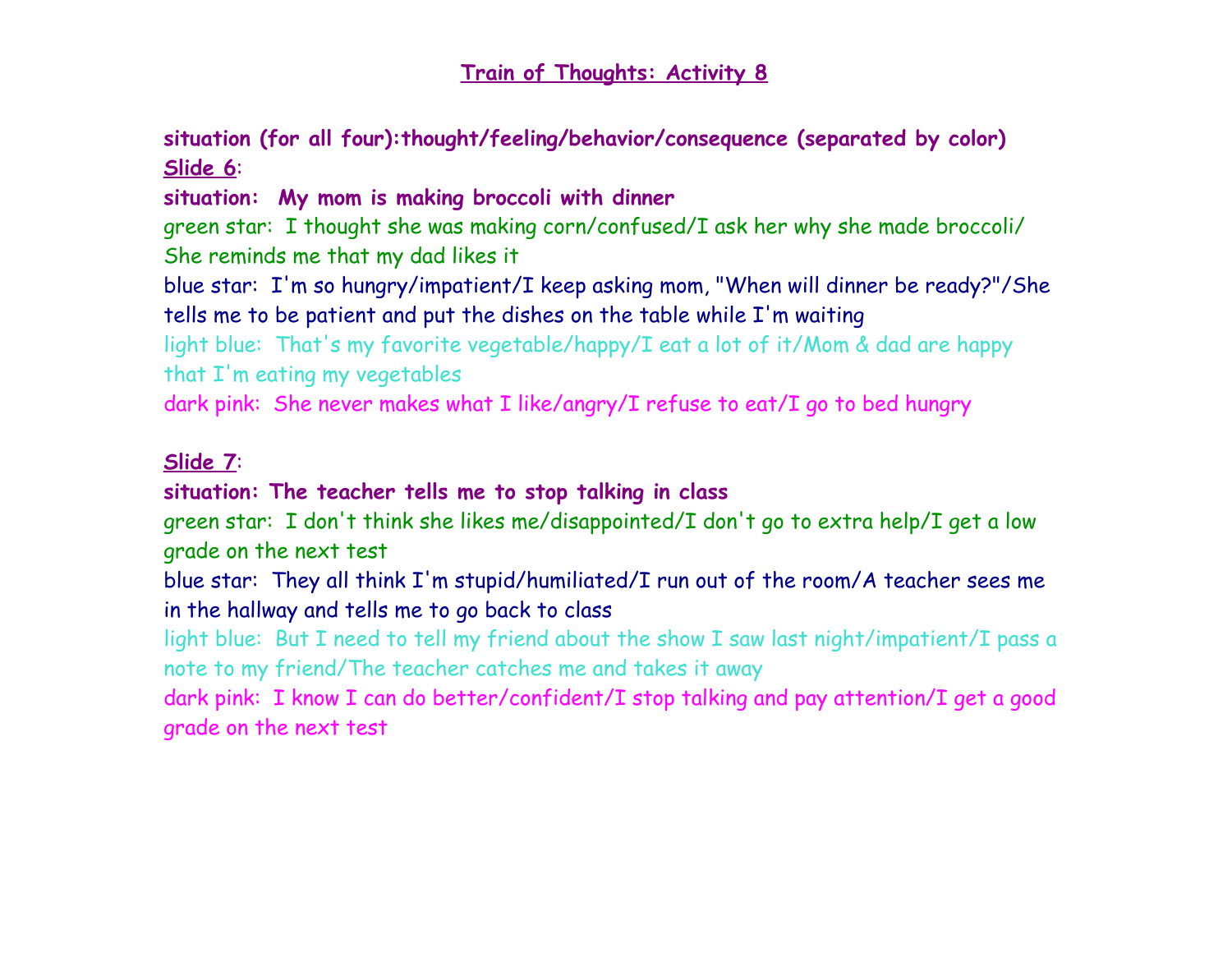**situation (for all four):thought/feeling/behavior/consequence (separated by color) Slide 8**:

### **situation: I fail my math test**

green star: How did this happen?/surprised/I ask the teacher to check/She checks and realizes she made a mistake

blue star: Everyone knows I failed/embarrassed/I grab my books and leave/I don't say goodbye to my friends

light blue: Mom and dad are going to be so upset/sad/I don't eat my lunch/ I get a headache from not eating

dark pink: I can't do anything right/frustrated/I raise my voice when talking to the teacher/She asks to see me after class

### **Slide 9**:

### **situation: My mom takes my brother to the mall without me**

green star: I hate them/angry/I slam my bedroom door/My trophy falls off my desk and breaks

blue star: I get to stay at home with dad/excited/We go to the store/He buys me a new pair of jeans

light blue: She doesn't love me/sad/I cry to my dad/My dad reassures me that mom loves me

dark pink: I can't wait for them to get home/impatient/I keep asking dad, "When are they going to get home?"/Dad tells me to stop asking the same question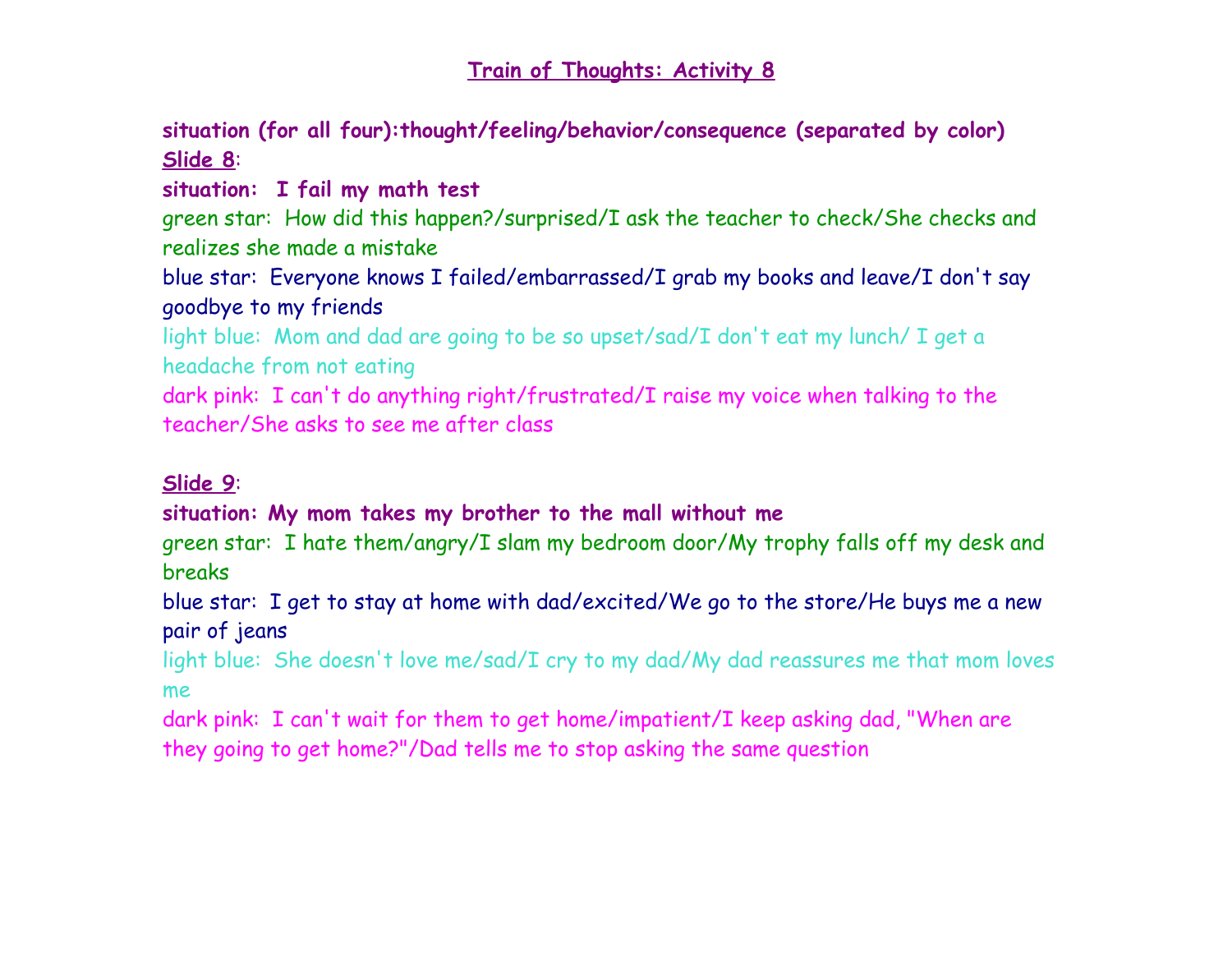**situation (for all four):thought/feeling/behavior/consequence (separated by color) Slide 10**:

### **situation: The school bus leaves without me**

green star: It's my fault I stayed in bed too long/guilty/I go back under the covers/My mom says I'll be grounded this weekend if I don't get out of bed

blue star: Maybe dad will drive me/hopeful/I politely ask dad to take me/He says yes and we stop for a doughnut along the way

light blue: I can't believe this happened/shocked/I stand at the bus stop saying, "I can't believe they left without me"/My mom has to come to the bus stop to get me dark pink: I'll never get to school on time/impatient/I pace back and forth/My brother tells me to relax

### **Slide 11**:

### **situation: My dad didn't come to my school play**

green star: He doesn't care about anything I do/sad/I try to hold back my tears/I start to cry anyway when I see my friend's father in the audience

blue star: What if he was in an accident?/worried/I keep calling his phone/I miss my cue to go on stage

light blue: I didn't think that he had to work late/confused/I ask him what happened when he gets home/He said that he had a deadline to meet

dark pink: I still know he's proud of me/loved/I ask my mom to record it for him/My dad is happy that we bring home a video of my performance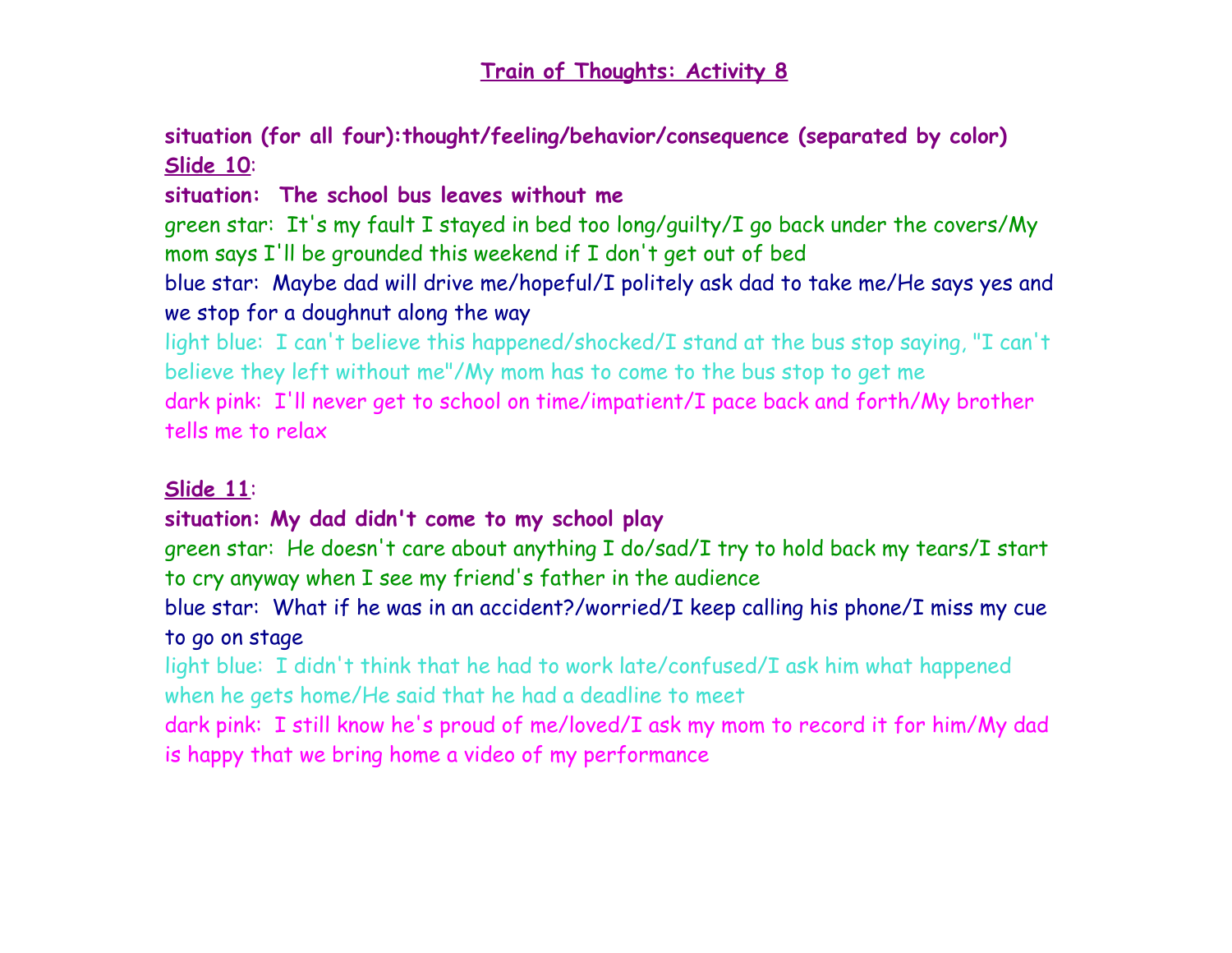**situation (for all four):thought/feeling/behavior/consequence (separated by color) Slide 12:**

**situation: I can't find my favorite video game**

green star: I'll take my brother's game, he has too many anyway/greedy/I put it with the rest of my video game collection/My brother tells our parents that I took another one of his games

blue star: How can I be so careless?/guilty/I confess to my parents/They tell me that I'm being too hard on myself

light blue: I'm sure it's around here somewhere/confident/I look under my bed/I find the game and five dollars too!

dark pink: I know someone took it/angry/I scream at the top of my lungs/I wake up my little brother

#### **Slide 13**:

### **situation: I wasn't invited to Kelly's party**

green star: I'm the only one on the soccer team who wasn't invited/humiliated/I avoid soccer practice for the next 2 weeks/I'm not prepared for the game

blue star: I shouldn't have counted on being invited/disappointed/I sit at the lunch table with my head down/My other friends think that I don't want to talk to them

light blue: She hates me/angry/I slam my book on the desk/The teacher asks to see me after school

dark pink: Perhaps we can get to know each other better/hopeful/I start saying hi to Kelly/She invites me to sit with her at lunch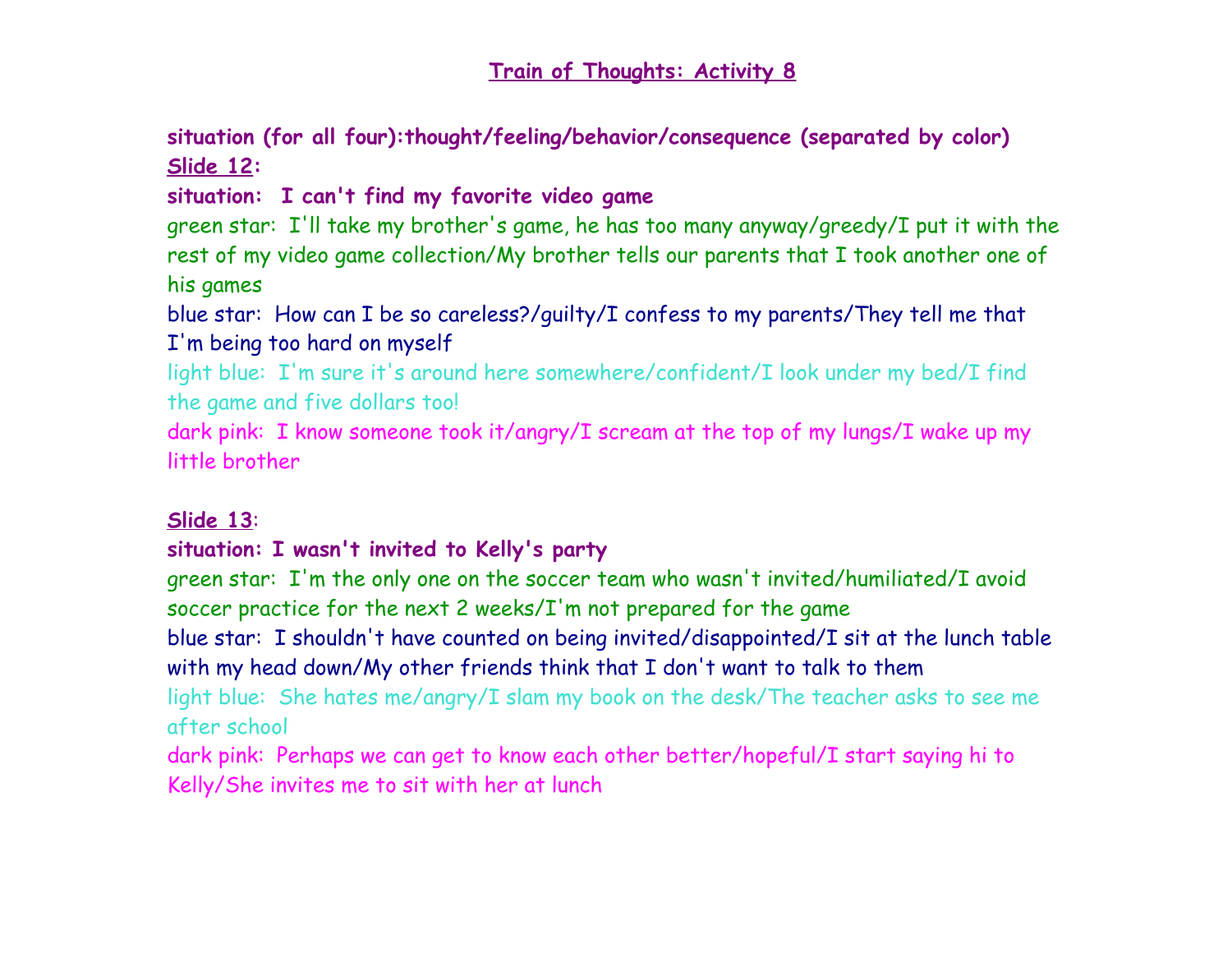**situation (for all four):thought/feeling/behavior/consequence (separated by color) Slide 14**:

**situation: My little sister took my book**

green star: Who does she think she is?/frustrated/I grab it out of her hand/A page tears

blue star: I never thought she would do that without asking me first/surprised/I ask her why she took it/She tells me it looked interesting

light blue: She's just trying to play a trick on me/amused/I play along/My dad tells me that I'm a good sport

dark pink: What if she loses it?/worried/I sit in my room by myself thinking about what she did/I forget to study for tomorrow's test

### **Slide 15**:

#### **situation: Gregory started a rumor about me**

green star: I thought we were friends/disappointed/I don't talk to him for the rest of the day/He cancels our plans for Saturday

blue star: He wants to start a fight with me/worried/I hide in the bathroom/I miss the science test

light blue: I have other friends/proud/I call another friend when I get home from school/ My friend offers me a ride to school the next day

dark pink: I don't know why he would do that to me/confused/I ask him why he said that/ He apologizes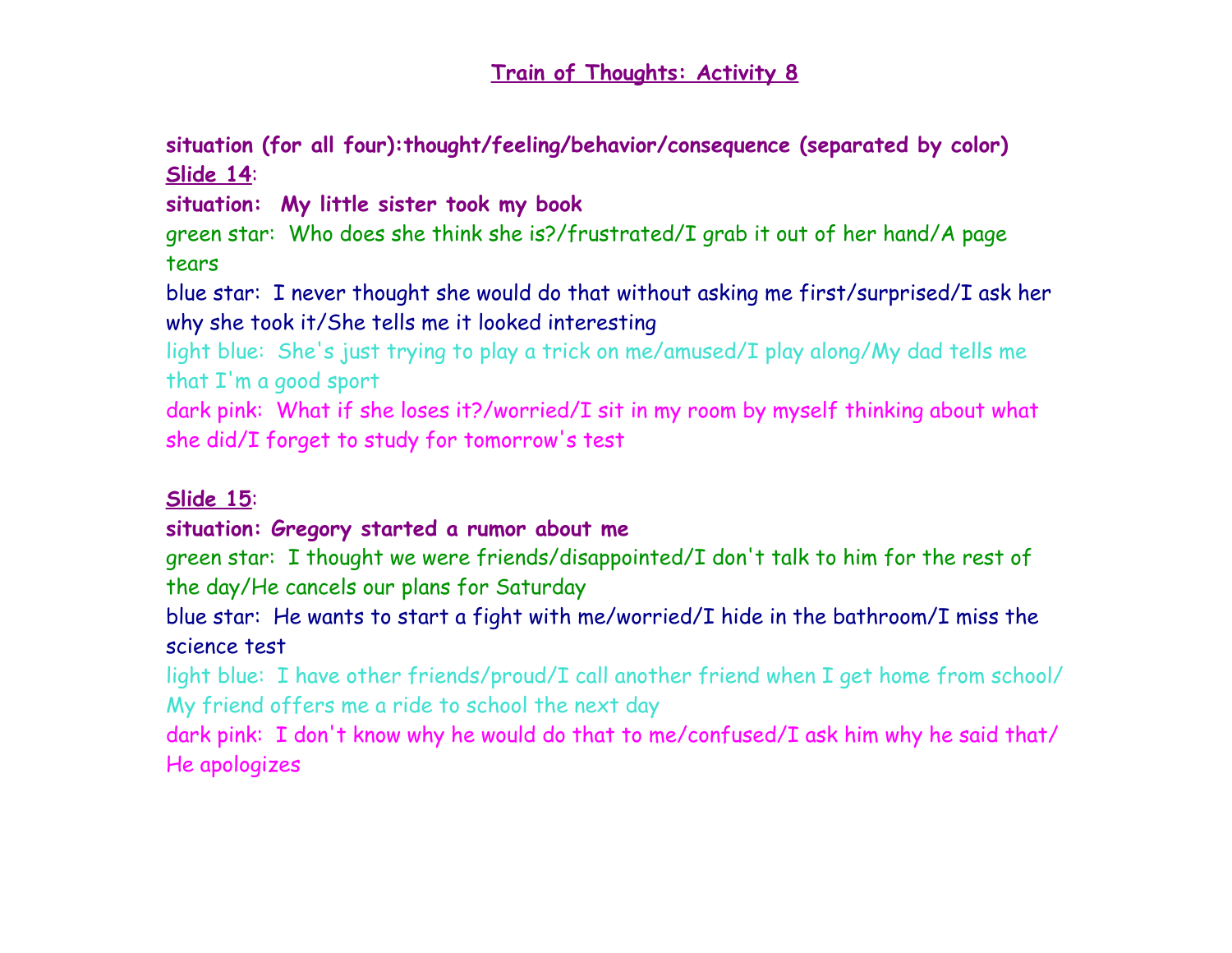**situation (for all four):thought/feeling/behavior/consequence (separated by color) Slide 16**:

**situation: James gave me a dirty look on the lunch line**

green star: Everyone knows he's mad at me/embarrassed/I walk to the back of the line/ When it's my turn to order, there's no more pizza left

blue star: Perhaps he was trying to be funny/amused/I sit with him at lunch/He invites me to the movies this weekend

light blue: Maybe he's still upset that I didn't call him back last night/worried/I apologize to him/He tells me that he forgives me

dark pink: He's such a loser/frustrated/I start talking about him behind his back/The other kids tell me I'm being mean

#### **Slide 17**:

### **situation: My sister came home with a bad report card**

green star: I think mom will understand/hopeful/I tell mom that my sister really tried/ My sister thanks me for being so supportive

blue star: I should have given my sister more help with her studies/guilty/I confess to my parents that I could have helped her more/My parents tell me that it wasn't my fault

light blue: She deserved it because she never studied anyway/arrogant/I tell my dad before she does/My dad tells me to mind my own business

dark pink: But I usually see her studying and doing her homework/surprised/I ask her what happened/She tells me the tests were harder than she thought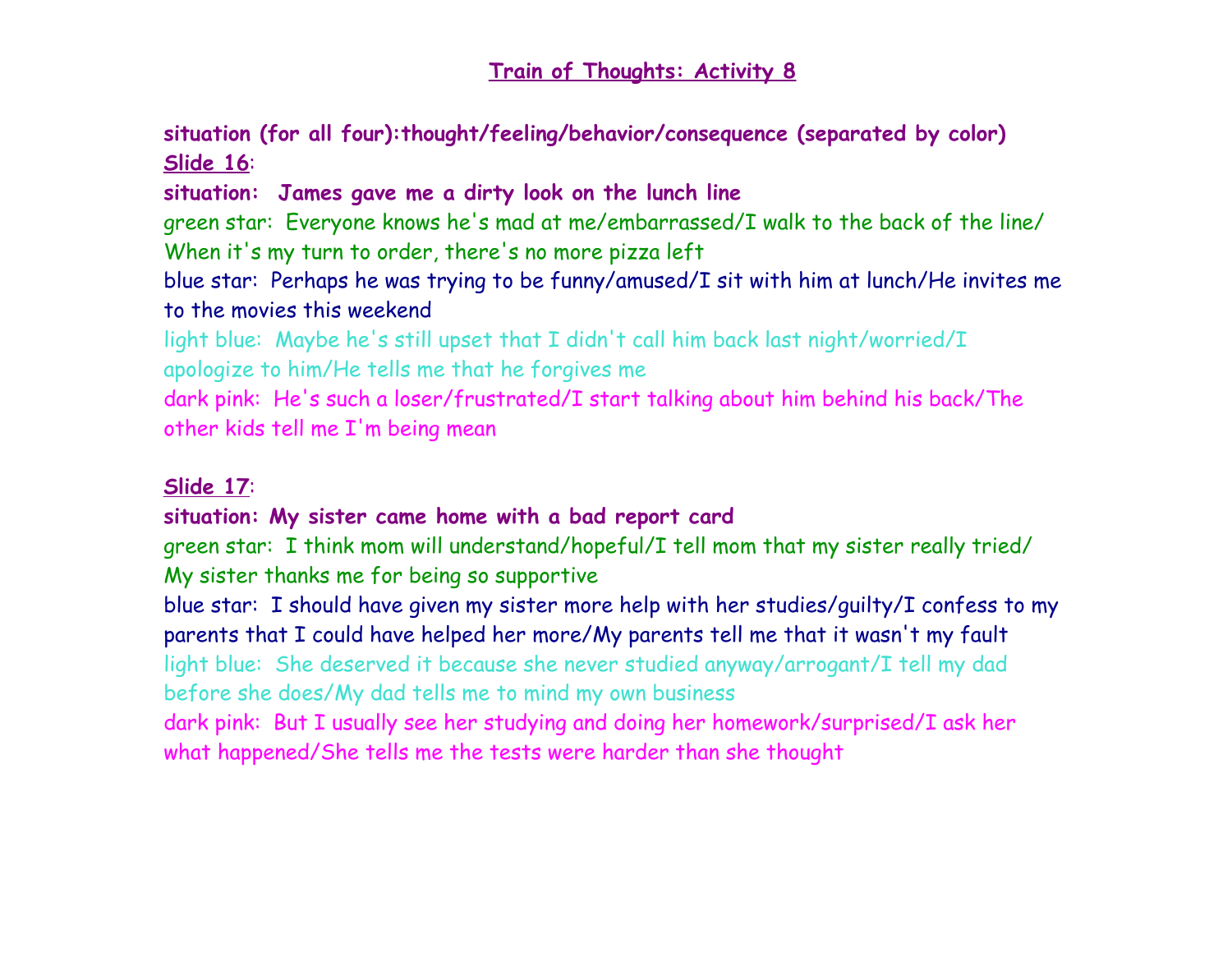**situation (for all four):thought/feeling/behavior/consequence (separated by color) Slide 18**:

**situation: My brother invited me to the amusement park with him and his friends** green star: I know mom is making him ask me/disappointed/I reluctantly go/I don't have any fun

blue star: Why would he ask me if he's still mad at me?/confused/I shrug my shoulders instead of answering him/My brother doesn't think I want to go

light blue: We're going to have a lot of fun/excited/I get up early and make us breakfast/My brother buys me lunch at the amusement park

dark pink: It's such a big place, I'm going to get lost/worried/I lay awake most of the night wondering if we will get separated /They're all waiting for me because I overslept

#### **Slide 19**:

### **situation: Matt cut in front of me**

green star: No one ever notices me/angry/I push him/I'm sent to the principal's office blue star: There's nothing I can do about it/helpless/I stand there until the bell rings/ I'm late for class

light blue: I know we are still friends/confident/I turn around and talk to my friend in back of me/My friend invites me to the movies this weekend

dark pink: Why would he do that to me?/confused/I ask him why he cut in front of me/He said the teacher asked him to move up in line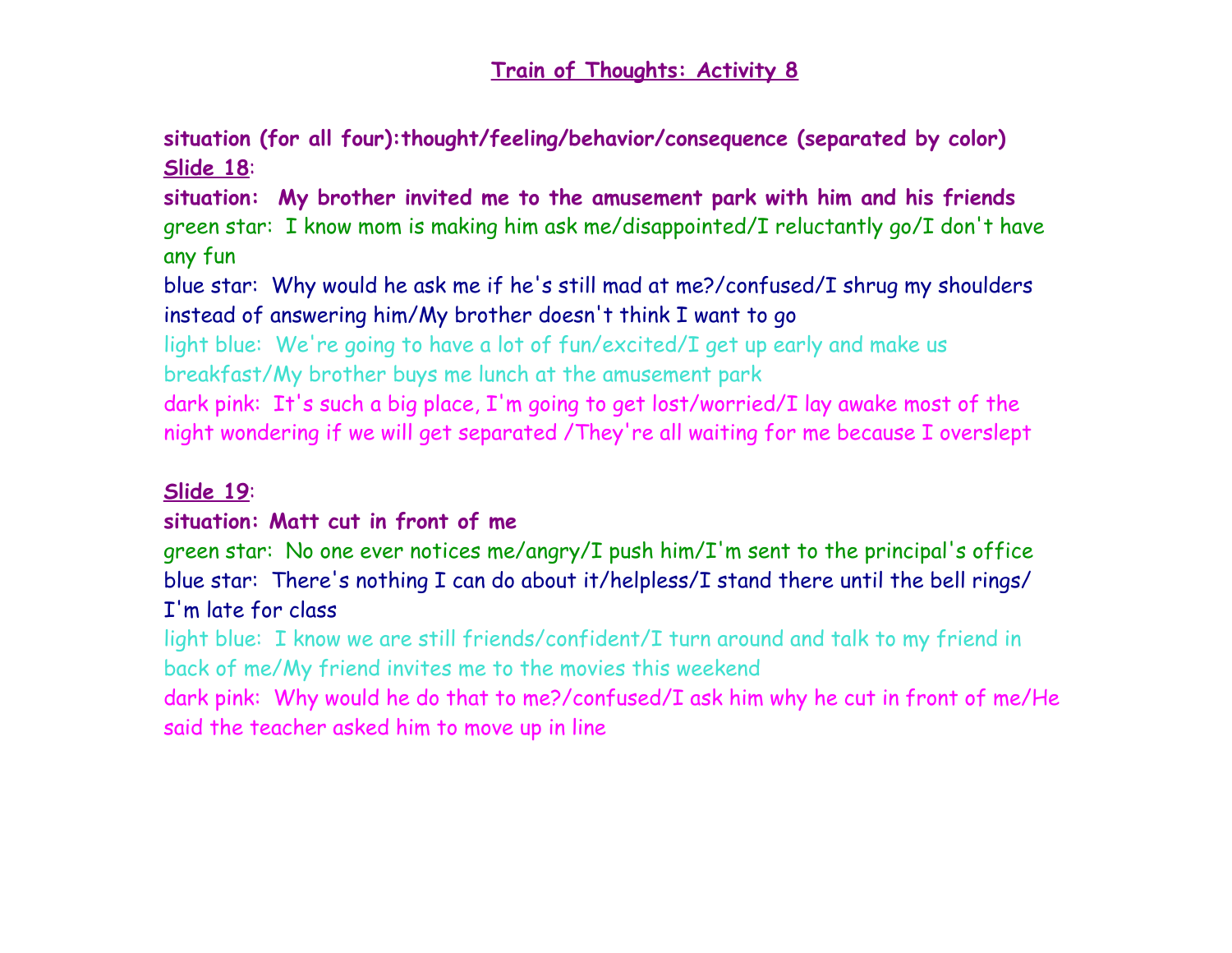**situation (for all four):thought/feeling/behavior/consequence (separated by color) Slide 20**:

## **situation: I lock my brother and I out of the house**

green star: There's no one around to help us/helpless/I sit on the front step until my mom gets home/After two hours, mom finally gets home

blue star: My mom knows that accidents happen/confident/I call my mom, tell her what happened and apologize/She says that she'll find a hiding spot for a spare key

light blue: I can't wait for mom to come home/impatient/I try to get in through the window/I break the window

dark pink: I remember mom said that she hid the spare key under the step/grateful/I look under the step/I find the spare key

## **Slide 21**:

## **situation: Our dog gets out of the backyard**

green star: He's gone forever/worried/I run around the neighborhood in a panic/My sister takes her time and finds him first

blue star: I'm sure he's close by/confident/I look for him in one of his favorite spots/I find him at the park

light blue: I don't know what to do/helpless/I give up on looking for him/My brother yells at me for not helping

dark pink: It's my brother's fault/frustrated/I complain about my brother to my parents/They tell me to calm down and apologize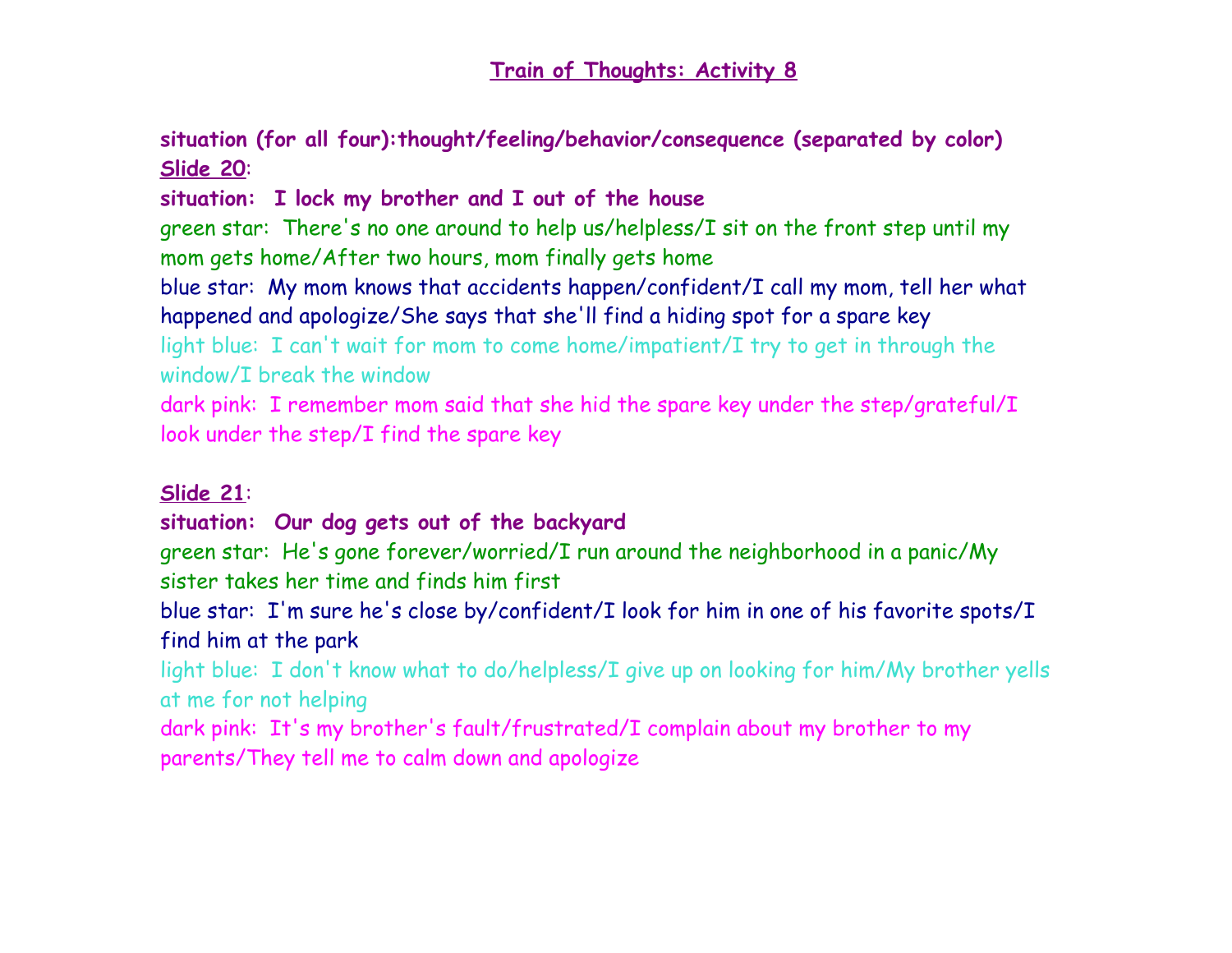### **Iffy Thoughts: Activity 9**

Slide 2: Play Up

Slide 3: Play Down

- Slide 4: Twist Someone's Words
- Slide 5: Jump Off the Deep End
- Slide 6: Paint Everyone with the Same Brush
- Slide 7: Read Someone Like a Book
- Slide 8: The Handwriting is On the Wall
- Slide 9: One Track Mind

Slide 10: Do a 180

- Slide 11: On Someone's Back
- Slide 12: Lumping Everyone Together

Slide 13: Pass the Buck

Slide 14: Left Holding the Bag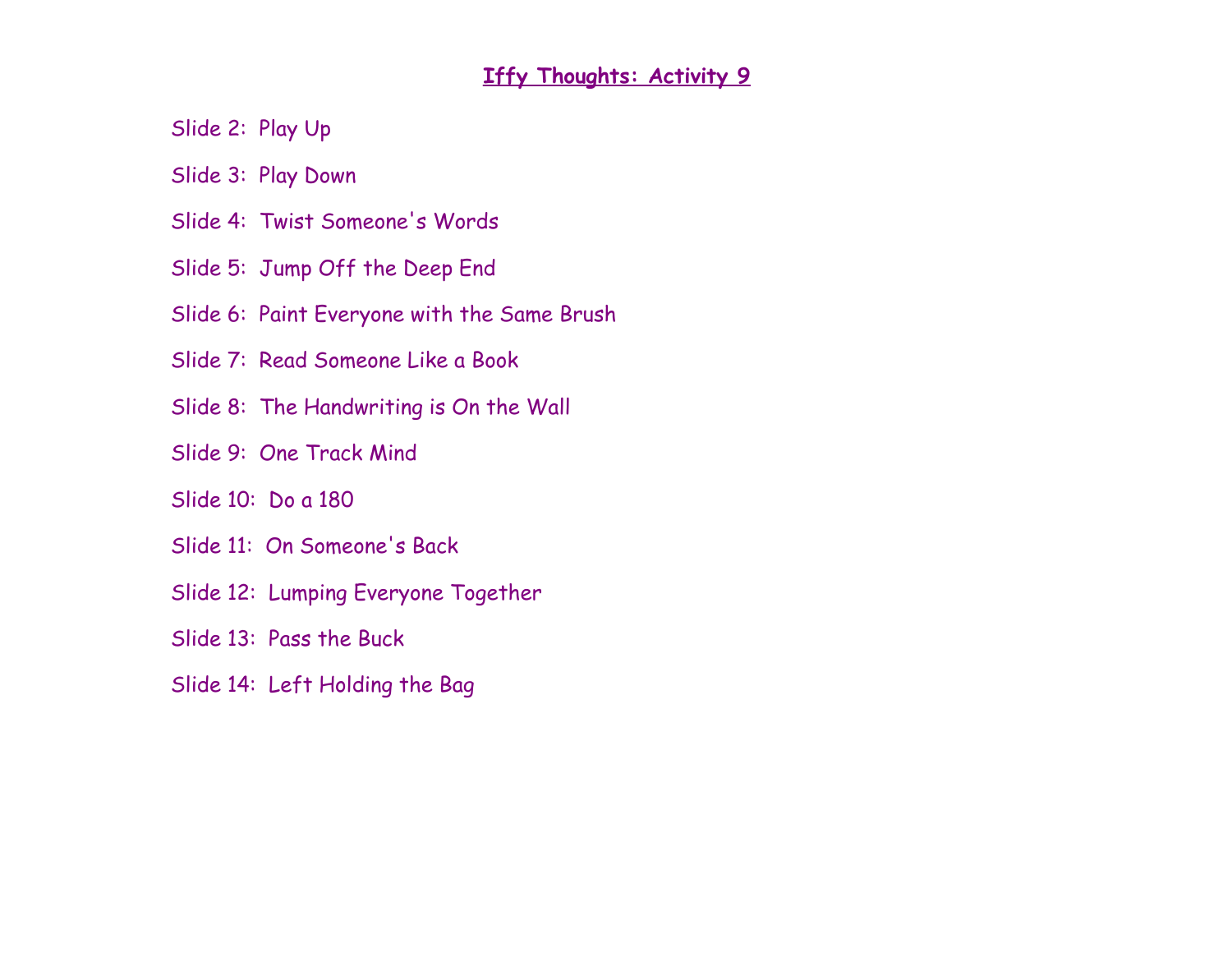#### **Targeting Iffy Thoughts: Activity 10**

#### **Title**

Slide 2: Jump Off the Deep End

Slide 3: Play Up

Slide 4: Paint Everyone With the Same Brush

Slide 5: Pass the Buck

Slide 6: Do a 180

Slide 7: On Someone's Back

Slide 8: Left Holding the Bag

Slide 9: One Track Mind

Slide 10: Lumping Everyone Together

Slide 11: The Handwriting is on the Wall

Slide 12: Play Down

Slide 13: Twist Someone's Words

Slide 14: Read Someone Like a Book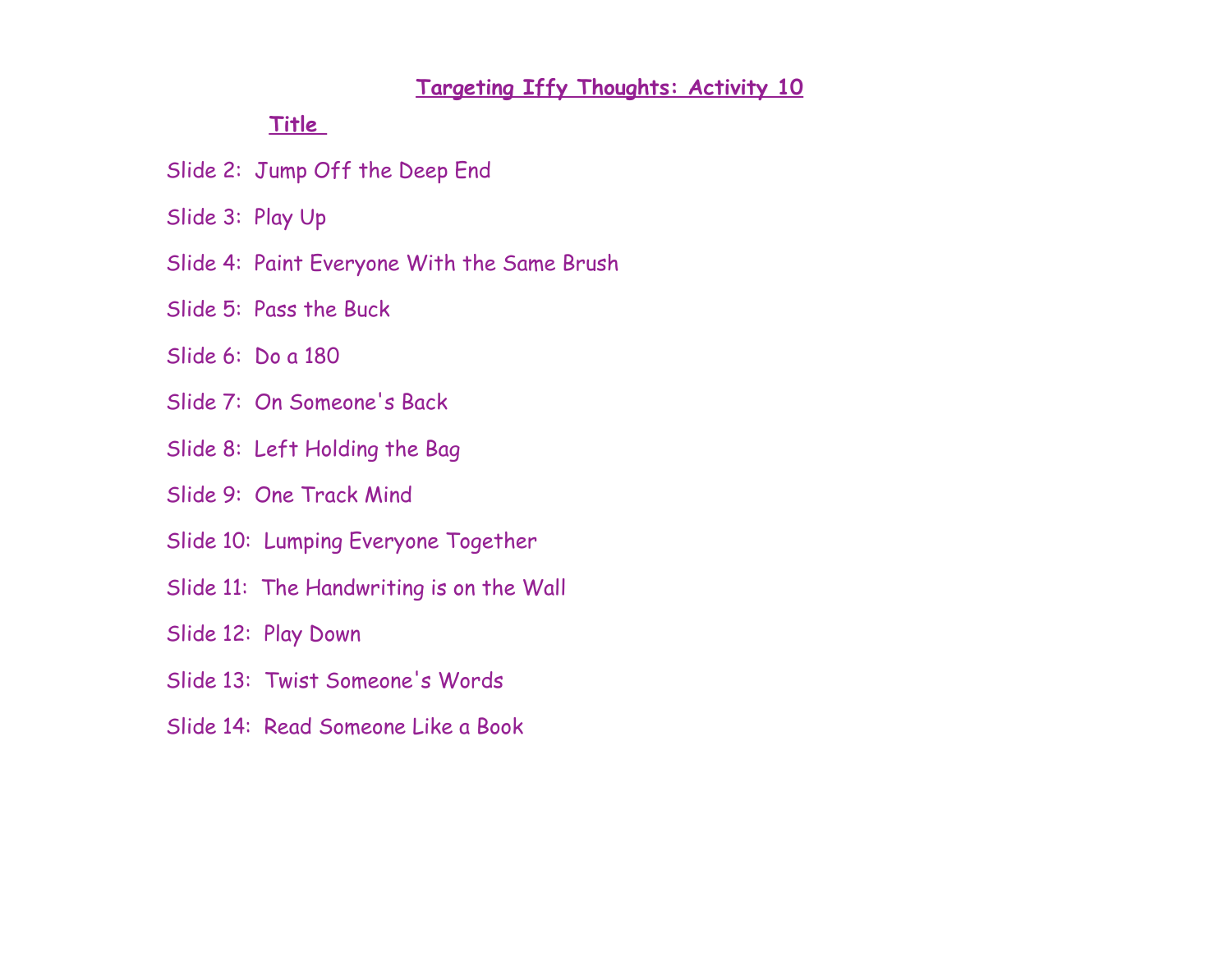#### **Targeting Iffy Thoughts: Activity 10**

#### **Definition**

- Slide 2: Attaching a negative label to yourself and/or others based on an experience
- Slide 3: Make it worse than what it is
- Slide 4: Negative feelings lead to negative thoughts
- Slide 5: Believing your achievements aren't important
- Slide 6: Conclude with little information
- Slide 7: Believing that someone is thinking negatively about you
- Slide 8: Explaining away your positive experiences
- Slide 9: Thinking the outcome will be negative
- Slide 10: Take all the blame
- Slide 11: Use extreme words
- Slide 12: Use demanding words
- Slide 13: Constantly repeating a negative thought
- Slide 14: Take none of the blame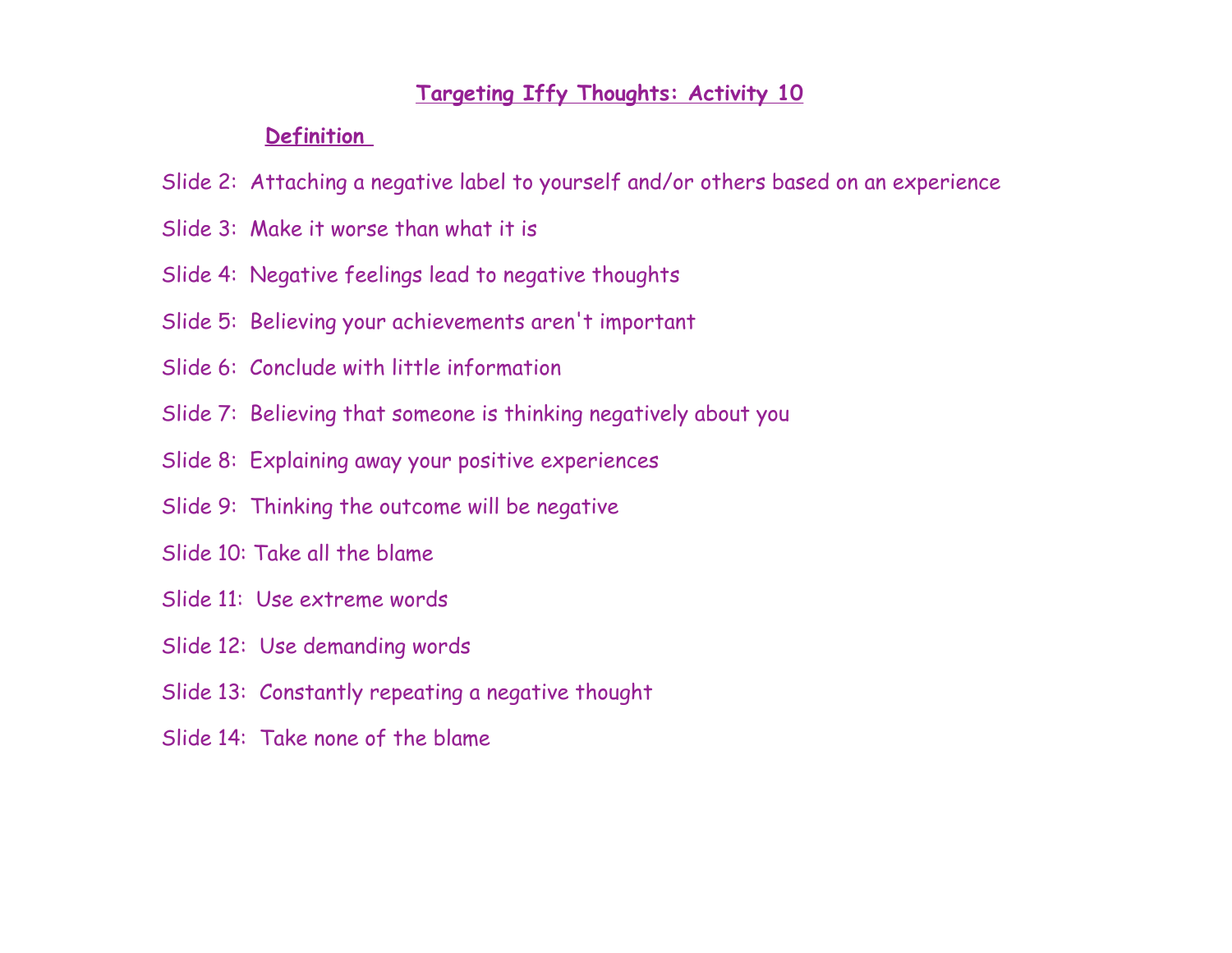#### **Targeting Iffy Thoughts: Activity 10**

#### **Example**

Slide 2: I'm going to lose the race

Slide 3: The teacher thinks I cheated

Slide 4: I lied, I lied, I lied

Slide 5: I won because they let me

Slide 6: This is the second kid in my class named Danny who interrupts so I know that all boys named Danny interrupt

Slide 7: He made me late for school

Slide 8: She's such a fool

Slide 9: It's my fault we argued

Slide 10: I don't deserve an award

Slide 11: First she likes me, then she doesn't

Slide 12: This is the worst day of my life

Slide 13: I feel helpless so I know I can't do it on my own

Slide 14: She has to buy me a gift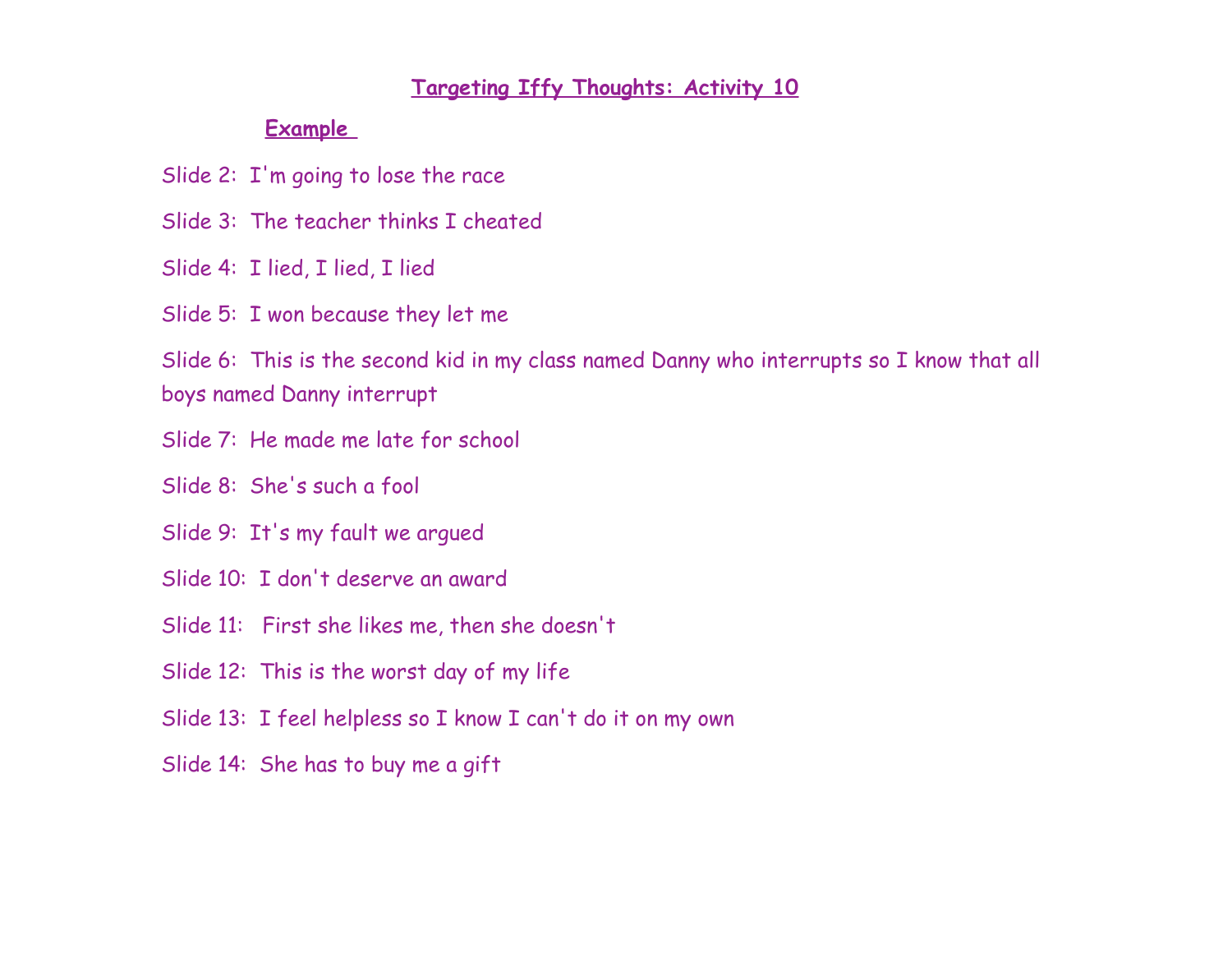#### **Searching for Iffy Thoughts: Activity 11**

- Slide 2: Read Someone Like a Book
- Slide 3: On Someone's Back
- Slide 4: Play Down
- Slide 5: One Track Mind
- Slide 6: Twist Someone's Words
- Slide 7: Read Someone Like a Book
- Slide 8: Paint Everyone with the Same Brush
- Slide 9: Lumping Everyone Together
- Slide 10: The Handwriting is On the Wall
- Slide 11: Jump Off the Deep End
- Slide 12: Paint Everyone with the Same Brush
- Slide 13: The Handwriting is On the Wall
- Slide 14: Jump Off the Deep End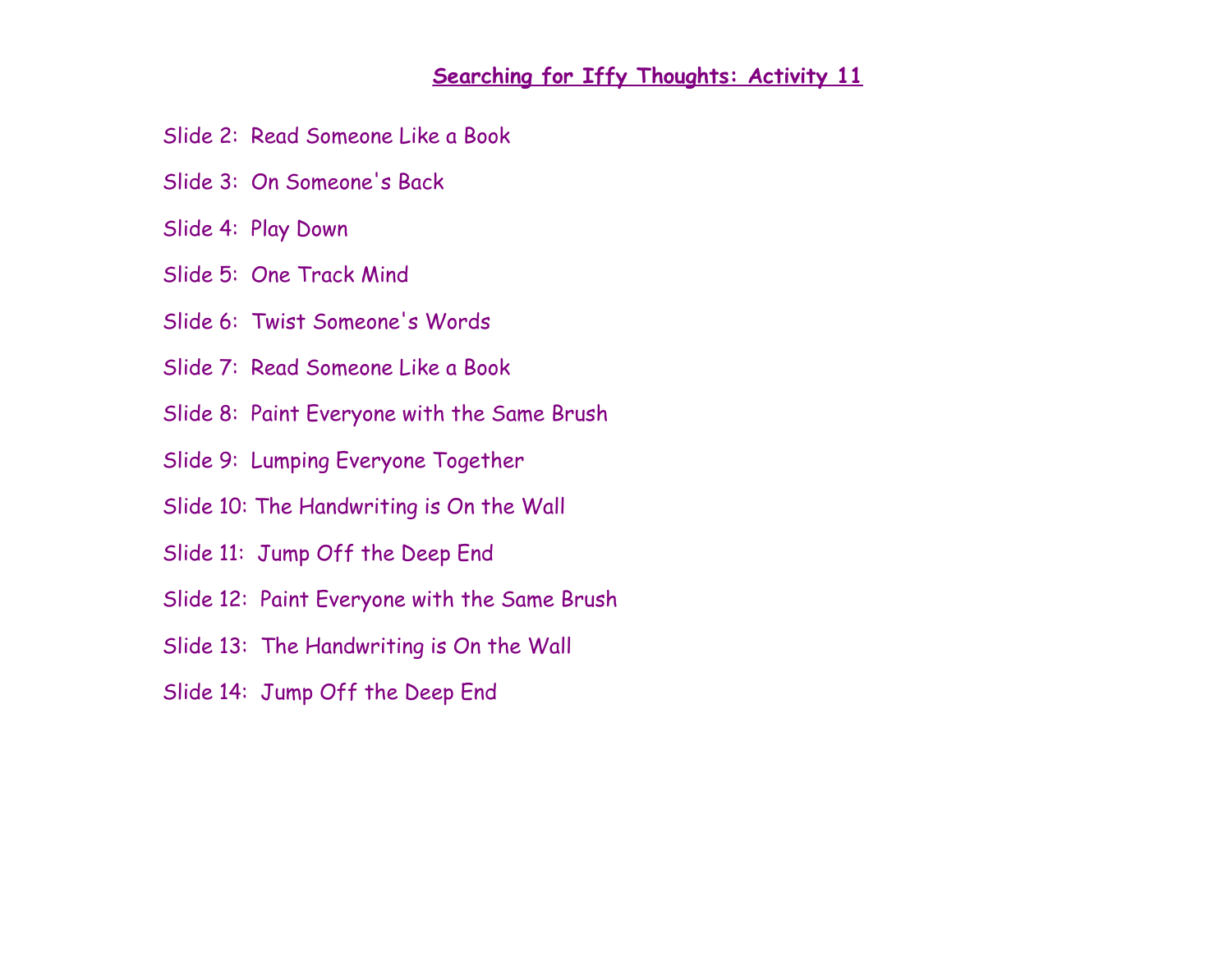#### **Searching for Iffy Thoughts: Activity 11**

Slide 15: Do a 180

Slide 16: Play Down

Slide 17: Lumping Everyone Together

Slide 18: Left Holding the Bag

Slide 19: Paint Everyone with the Same Brush

Slide 20: One Track Mind

Slide 21: The Handwriting is On the Wall

Slide 22: Do a 180

Slide 23: Paint Everyone with the Same Brush

Slide 24: Play Up

- Slide 25: Lumping Everyone Together
- Slide 26: Read Someone Like a Book

Slide 27: Pass the Buck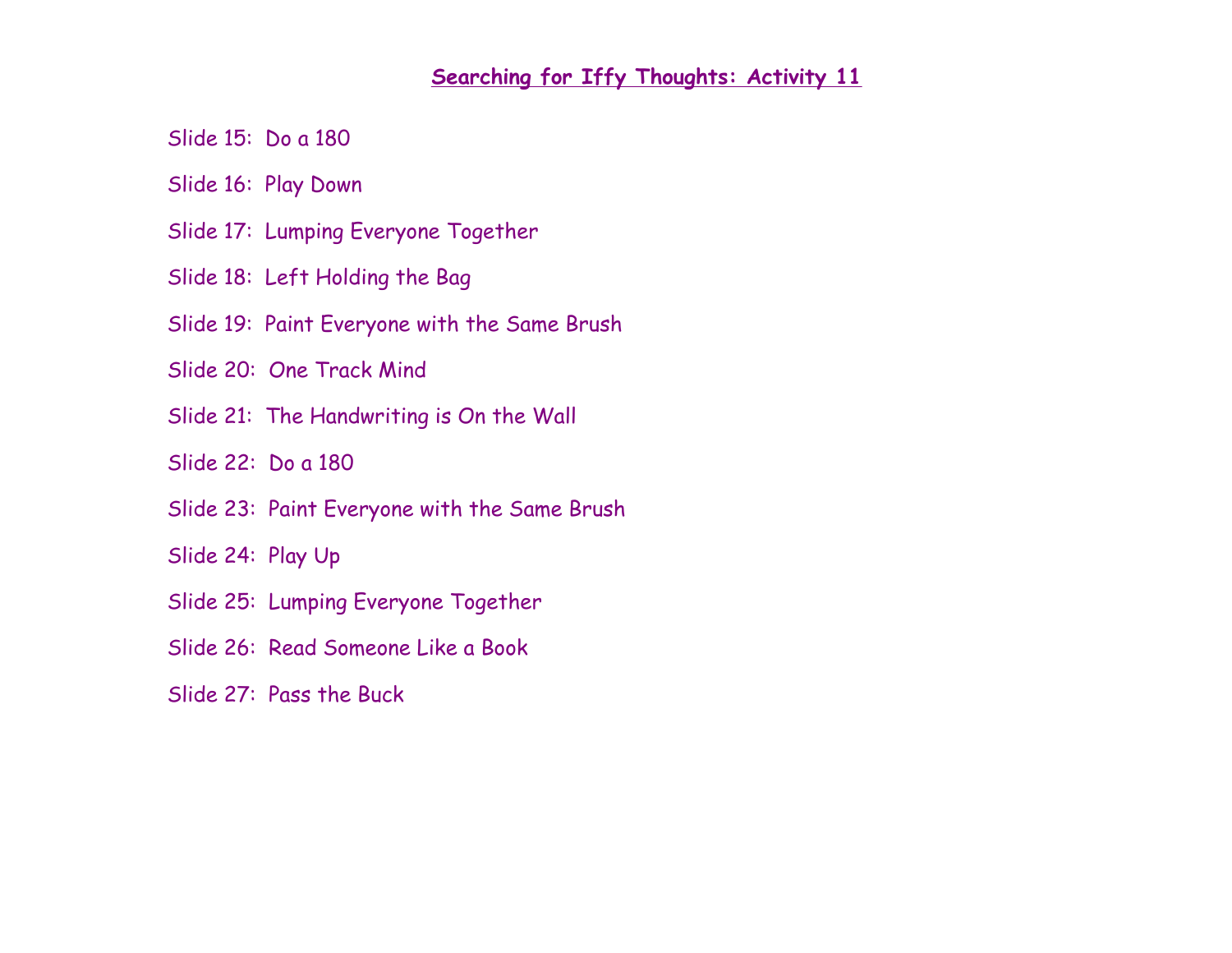## **Searching for Iffy Thoughts: Activity 11**

Slide 28: Read Someone Like a Book

- Slide 29: On Someone's Back
- Slide 30: One Track Mind
- Slide 31: Jump off the Deep End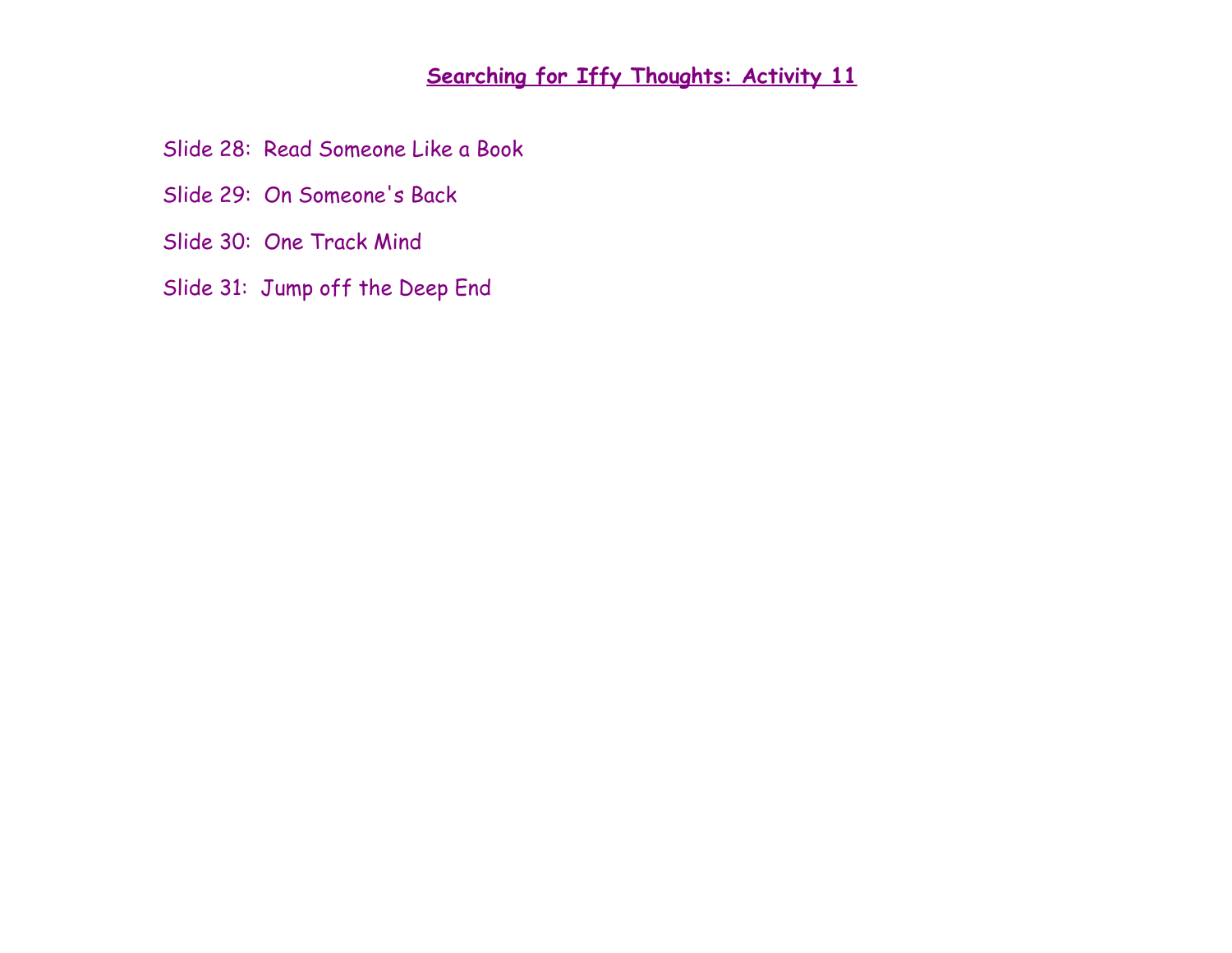#### **Expanding Your View of Iffy Thoughts: Activity 12**

Slide 2: Jump Off the Deep End

Slide 3: Paint Everyone with the Same Brush

Slide 4: One Track Mind

Slide 5: Read Someone Like a Book

Slide 6: Pass the Buck

Slide 7: Lumping Everyone Together

Slide 8: Play Down

Slide 9: Left Holding the Bag

Slide 10: The Handwriting is On the Wall

Slide 11: Twist Someone's Words

Slide 12: On Someone's Back

Slide 13: Play Up

Slide 14: Do a 180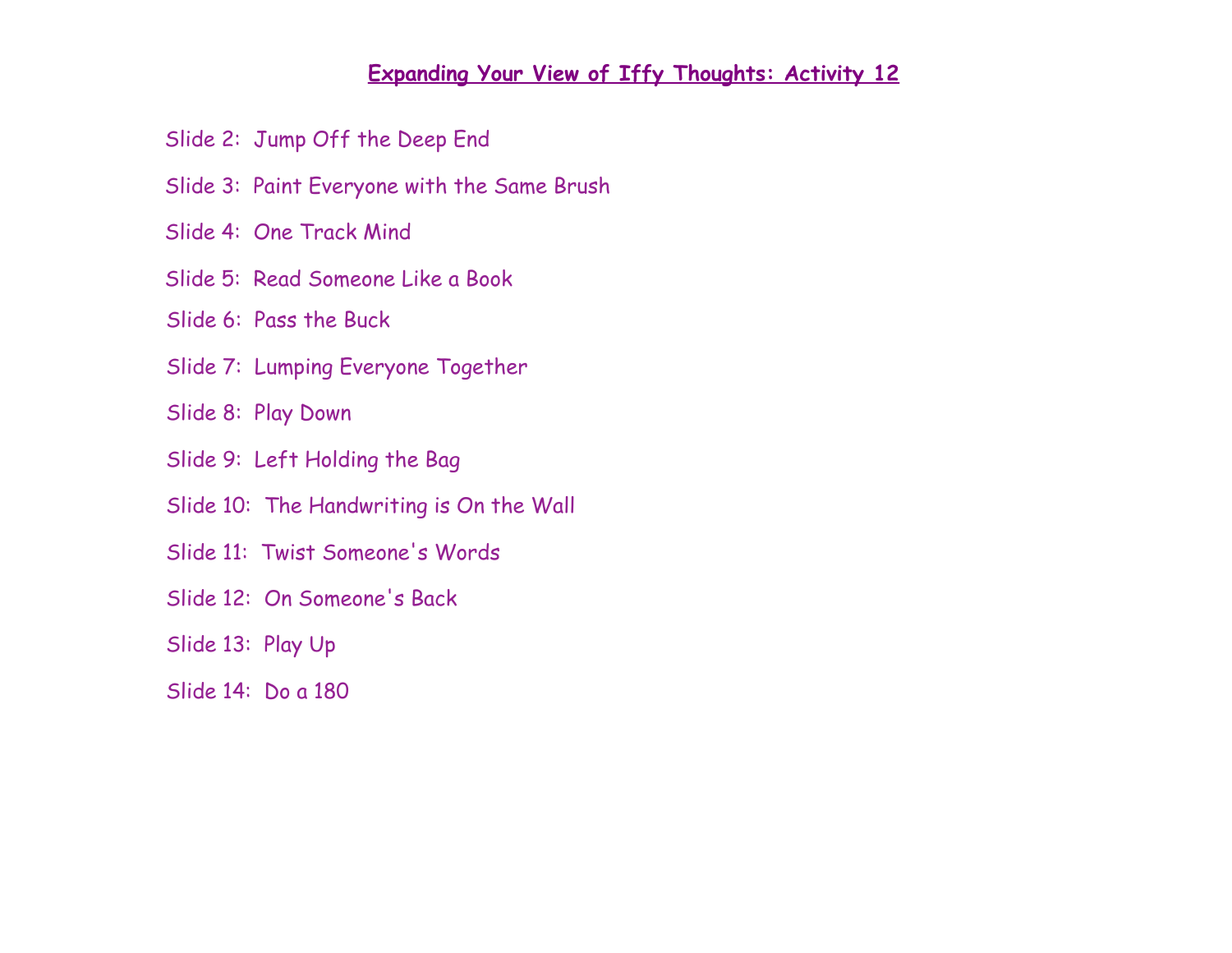#### **Expanding Your View of Iffy Thoughts: Activity 12**

Slide 15: Lumping Everyone Together: When Mike didn't get the answer right, Kelly said that he's a poor student; He hangs out with people that cause trouble so people call him a troublemaker; She's irresponsible; What you do is who you are; He's a loudmouth

Slide 16: Play Up: Magnify your shortcomings; Highlight your errors; Accentuate your weaknesses; Maximize your flaws; Emphasize your mistakes

Slide 17: One Track Mind: Preoccupied with a concern; Repeating a haunting thought; Obsess on a troublesome thought; Mull over a defeat; Dwell on the unfavorable

Slide 18: Jump Off the Deep End: A gut feeling; Guided by your emotions; Act on your feelings; I feel guilty so I know I did something wrong; Feeling equals fact

Slide 19: Play Down: Diminish your strong points; It doesn't matter; Make too little of your attempts; Shrink your achievements; Underestimate your abilities

Slide 20: Paint Everyone with the Same Brush: A few kids in class were acting up but the teacher kept us all in at recess; One size fits all; You come to a quick conclusion; When my dad told my sister that she couldn't go to her friend's house, she shouted, "You never let me do anything!"; It rained last Monday, so I know it always rains on Mondays

Slide 21: Read Someone Like a Book: Mind reader; You don't have to tell me what you're thinking, I know that you don't like my new glasses; They laughed as I walked by, so I know they don't like my new outfit; I know mom doesn't like the birthday gift I gave her; Just by looking at you, I can tell that you talk about me behind my back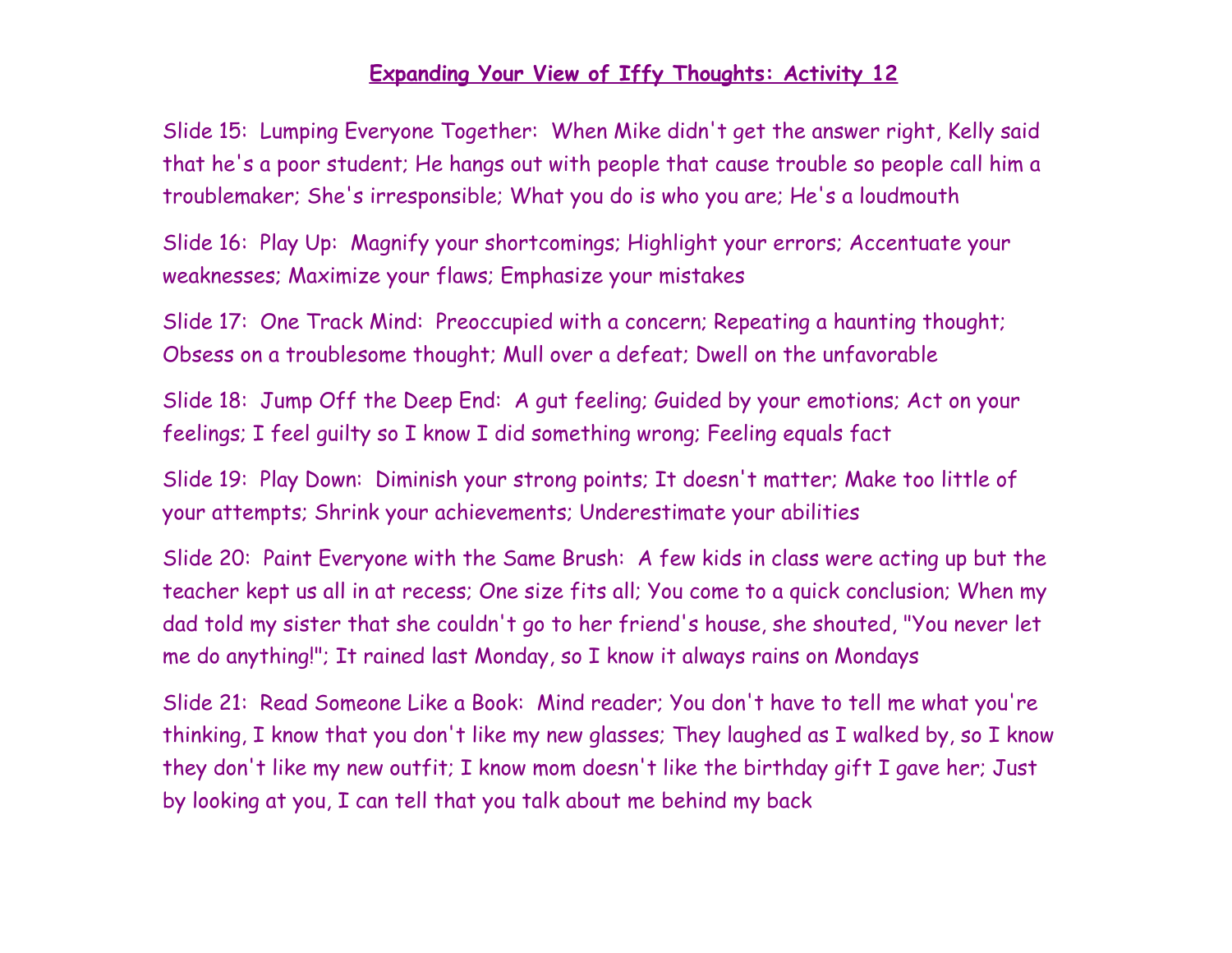#### **Expanding Your View of Iffy Thoughts: Activity 12**

Slide 22: Twist Someone's Words: Convince yourself that good things don't apply to you; Put a "spin" on your favorable moments; Not accepting compliments; Resist a pat on the back; Reject kind words said to you

Slide 23: The Handwriting is On the Wall: Dark clouds ahead; A conclusion of doom; Expecting the worst; Believing in a gloomy future; Cast a dark shadow

Slide 24: Left Holding the Bag: Give myself a bum rap; Hold myself accountable; When something goes wrong, all eyes are on me; The burden is mine; I'm to blame

Slide 25: Do a 180: Pass or Fail; Extremes; This or That; All or Nothing; Right or Wrong

Slide 26: On Someone's Back: Demand; Nag; Insist; Pushy; Command

Slide 27: Pass the Buck: Accuse them; Give him a bum rap; Hold her responsible; He's to blame; Ask him about the mess in the living room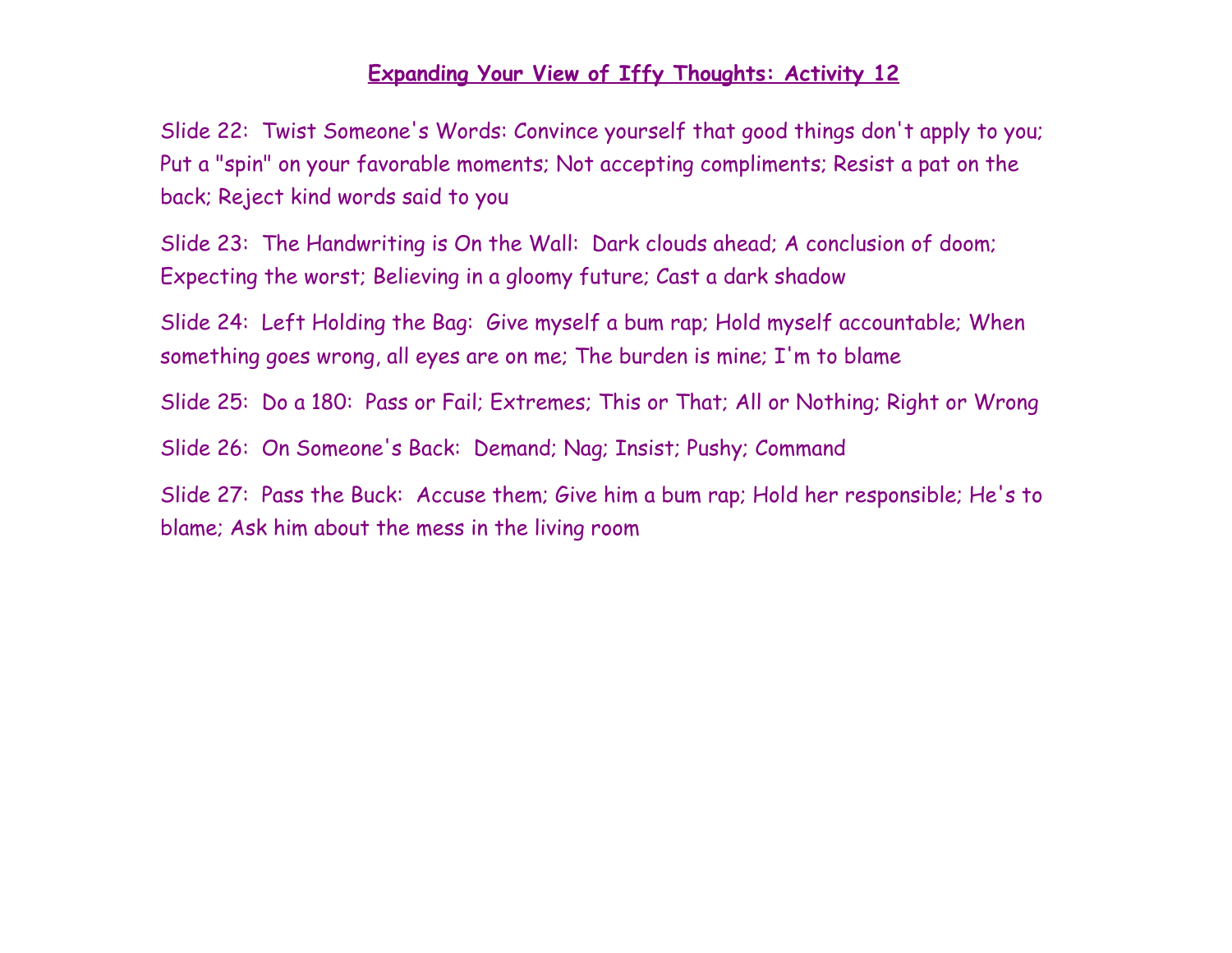### **Witty Thoughts: Activity 13**

Slide 2: Come to One's Senses

- Slide 3: Earn Brownie Points
- Slide 4: Collect One's Thoughts
- Slide 5: Go On a Fishing Expedition
- Slide 6: Put Yourself in Someone Else's Shoes
- Slide 7: Tip the Scales
- Slide 8: Strike a Balance
- Slide 9: Cut Someone Some Slack
- Slide 10: Burning Questions
- Slide 11: It Takes Two to Tango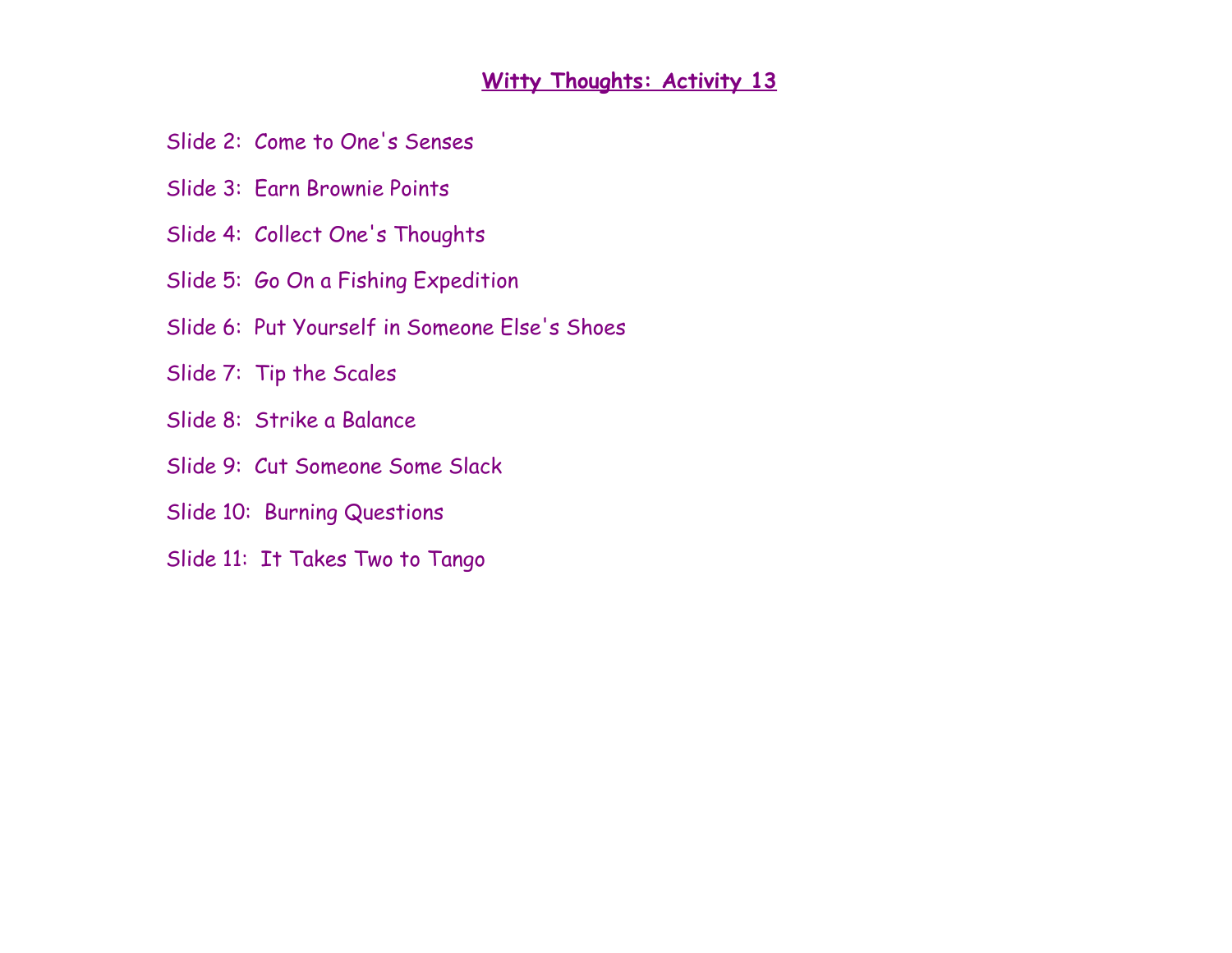#### **Targeting Witty Thoughts: Activity 14**

#### **Title**

Slide 2: Strike a Balance

- Slide 3: It Takes Two to Tango
- Slide 4: Tip the Scales
- Slide 5: Come to One's Senses
- Slide 6: Collect One's Thoughts
- Slide 7: Burning Questions
- Slide 8: Earn Brownie Points
- Slide 9: Cut Someone Some Slack
- Slide 10: Put Yourself in Someone Else's Shoes
- Slide 11: Go On a Fishing Expedition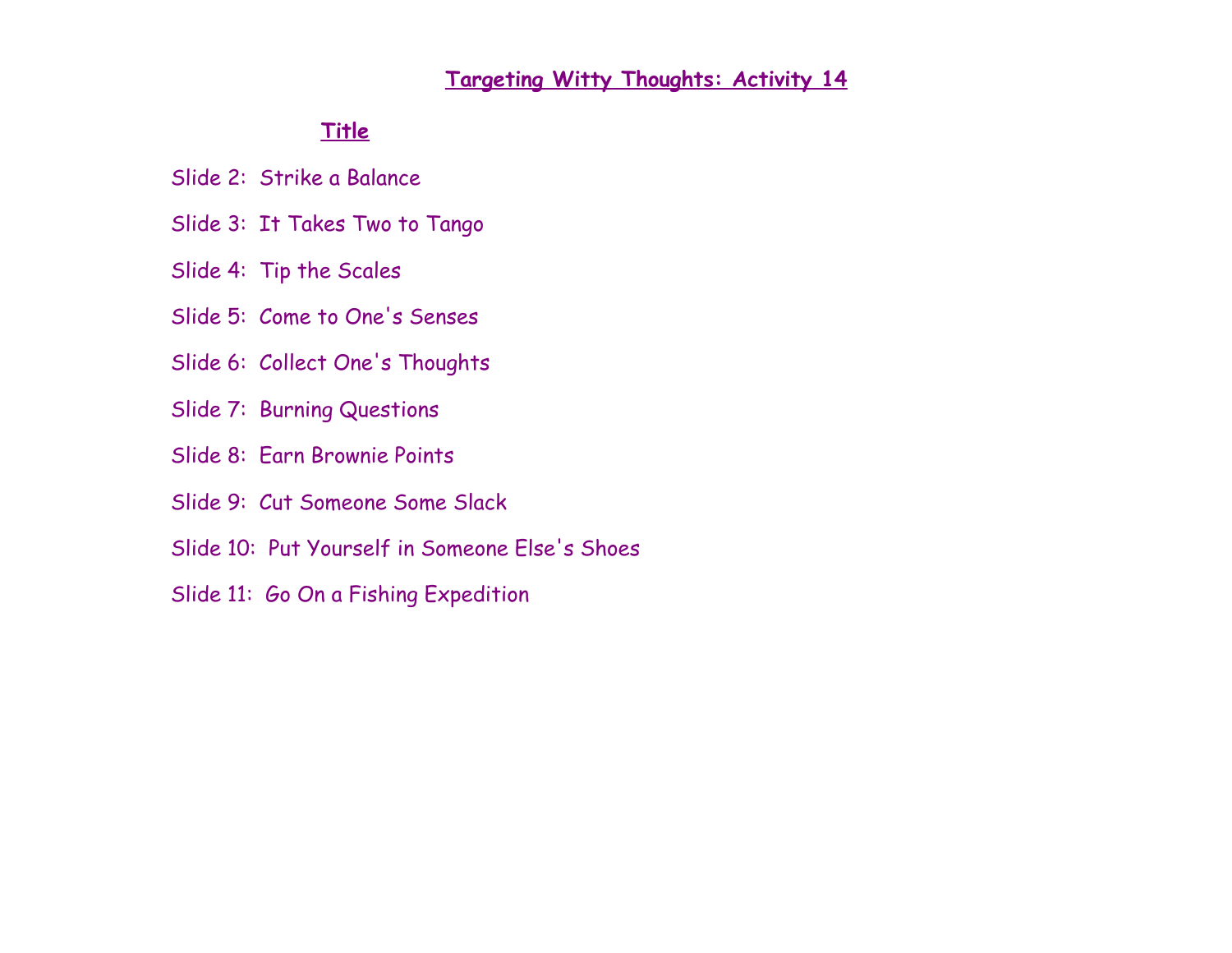#### **Targeting Witty Thoughts: Activity 14**

#### **Definition**

- Slide 12: Use less demanding words
- Slide 13: Behavior affects outcome
- Slide 14: Give yourself credit
- Slide 15: Ask/answer "wh" questions
- Slide 16: Use your senses to think clearly
- Slide 17: Use less extreme words
- Slide 18: Ask yourself, "What am I thinking"
- Slide 19: Share responsibility
- Slide 20: More evidence leads to wittier thinking
- Slide 21: Ask yourself, "What might he/she think?"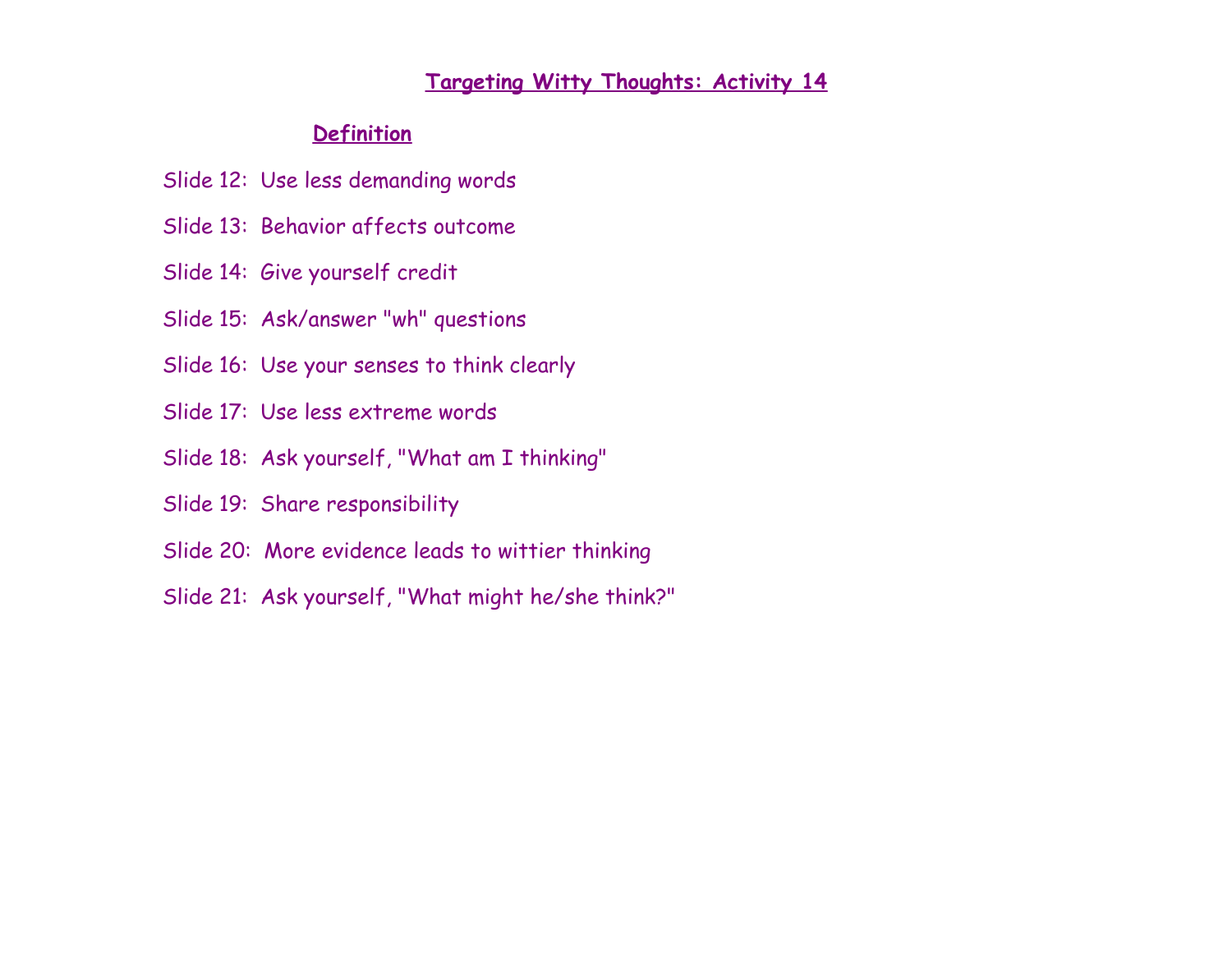#### **Targeting Witty Thoughts: Activity 14**

#### **Example**

Slide 22: He's not a bad student, he's my friend who had to stay after school yesterday because he forgot to hand in his homework every day this week

Slide 23: Perhaps I'll win the spelling bee

Slide 24: I ate dinner, it's likely I'll get dessert

Slide 25: He invited me because I'm a lot of fun

Slide 26: Sometimes you win, sometimes you lose

Slide 27: I heard she had to leave because she got a call from her mother

Slide 28: You were shouting too

Slide 29: I thought the school trip was canceled because not enough parents signed up as chaperones until I found out that we are going to have a snow storm

Slide 30: She might think that he's just tired

Slide 31: Tomorrow is the first day of school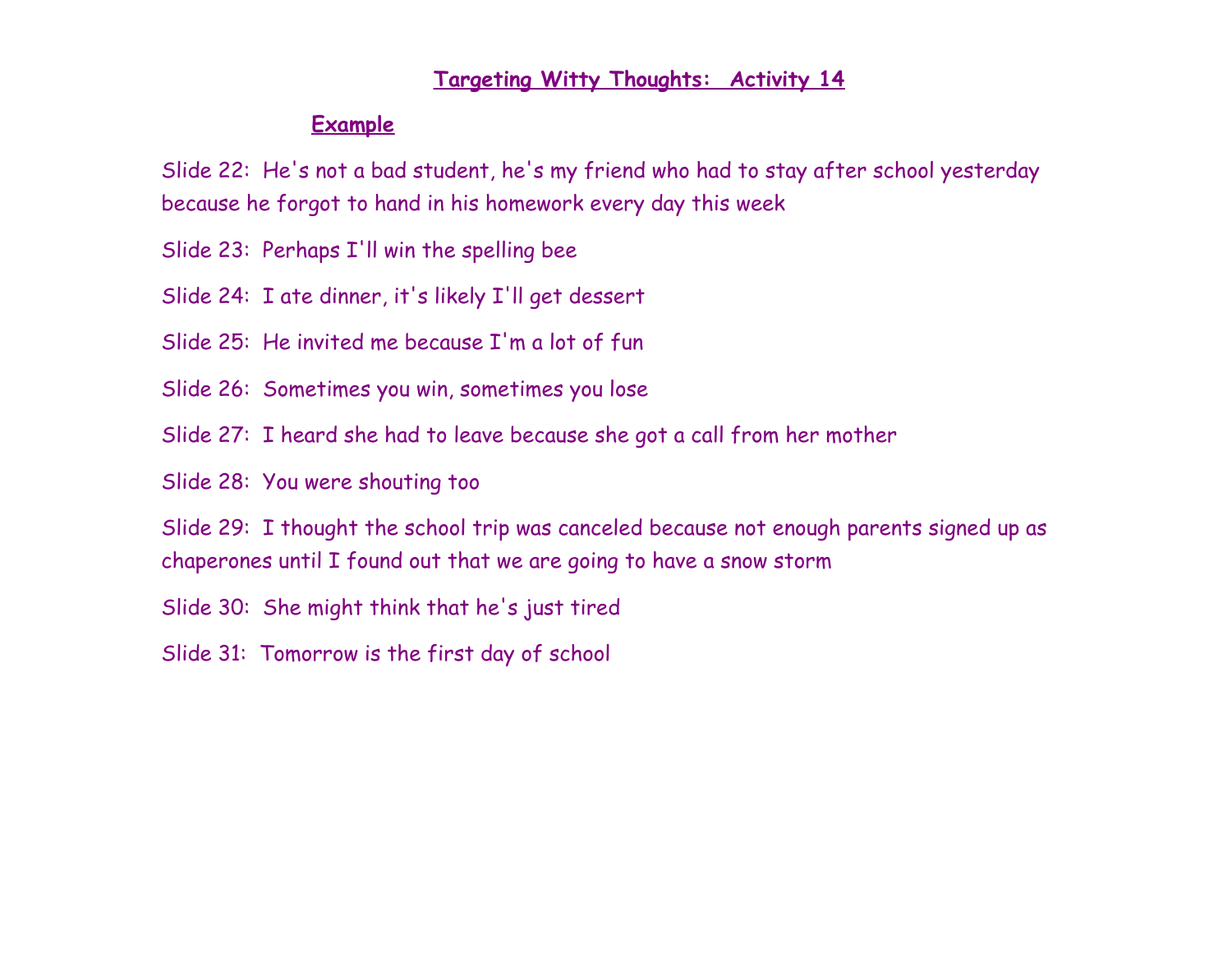#### **Exploring Witty Thoughts: Activity 15**

Slide 2: Put Yourself in Someone Else's Shoes

- Slide 3: Cut Someone Some Slack
- Slide 4: Tip the Scales
- Slide 5: Burning Questions
- Slide 6: Go On a Fishing Expedition
- Slide 7: Earn Brownie Points
- Slide 8: It Takes Two to Tango
- Slide 9: Go On a Fishing Expedition
- Slide 10: Collect One's Thoughts
- Slide 11: Earn Brownie Points
- Slide 12: Go On a Fishing Expedition
- Slide 13: It Takes Two to Tango
- Slide 14: Strike a Balance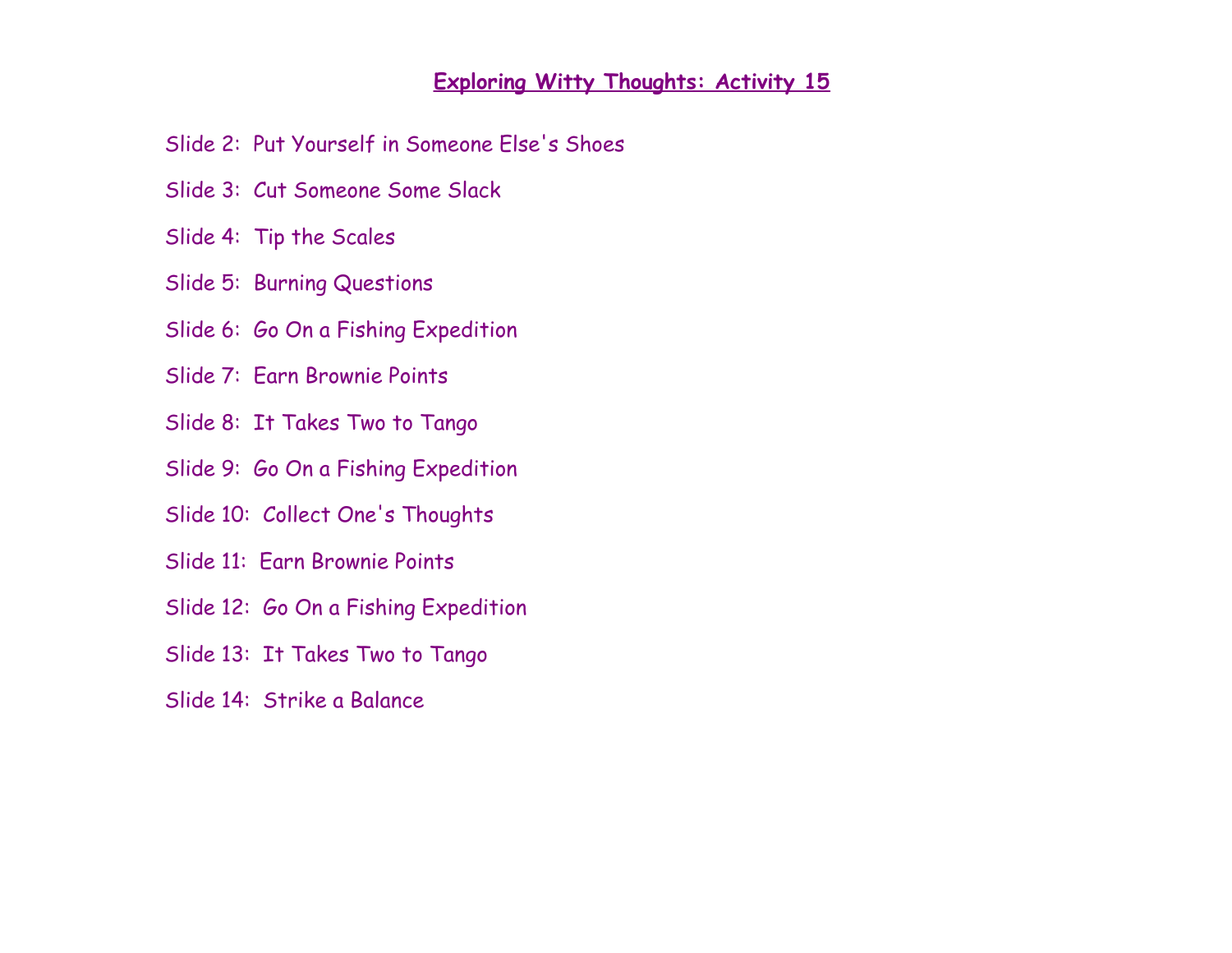#### **Exploring Witty Thoughts: Activity 15**

Slide 15: Put Yourself in Someone Else's Shoes

- Slide 16: Cut Someone Some Slack
- Slide 17: Come to One's Senses
- Slide 18: Collect One's Thoughts
- Slide 19: Tip the Scales
- Slide 20: Earn Brownie Points
- Slide 21: Burning Questions
- Slide 22: Collect One's Thoughts
- Slide 23: Burning Questions
- Slide 24: Cut Someone Some Slack
- Slide 25: Come to One's Senses
- Slide 26: Earn Brownie Points
- Slide 27: Go On a Fishing Expedition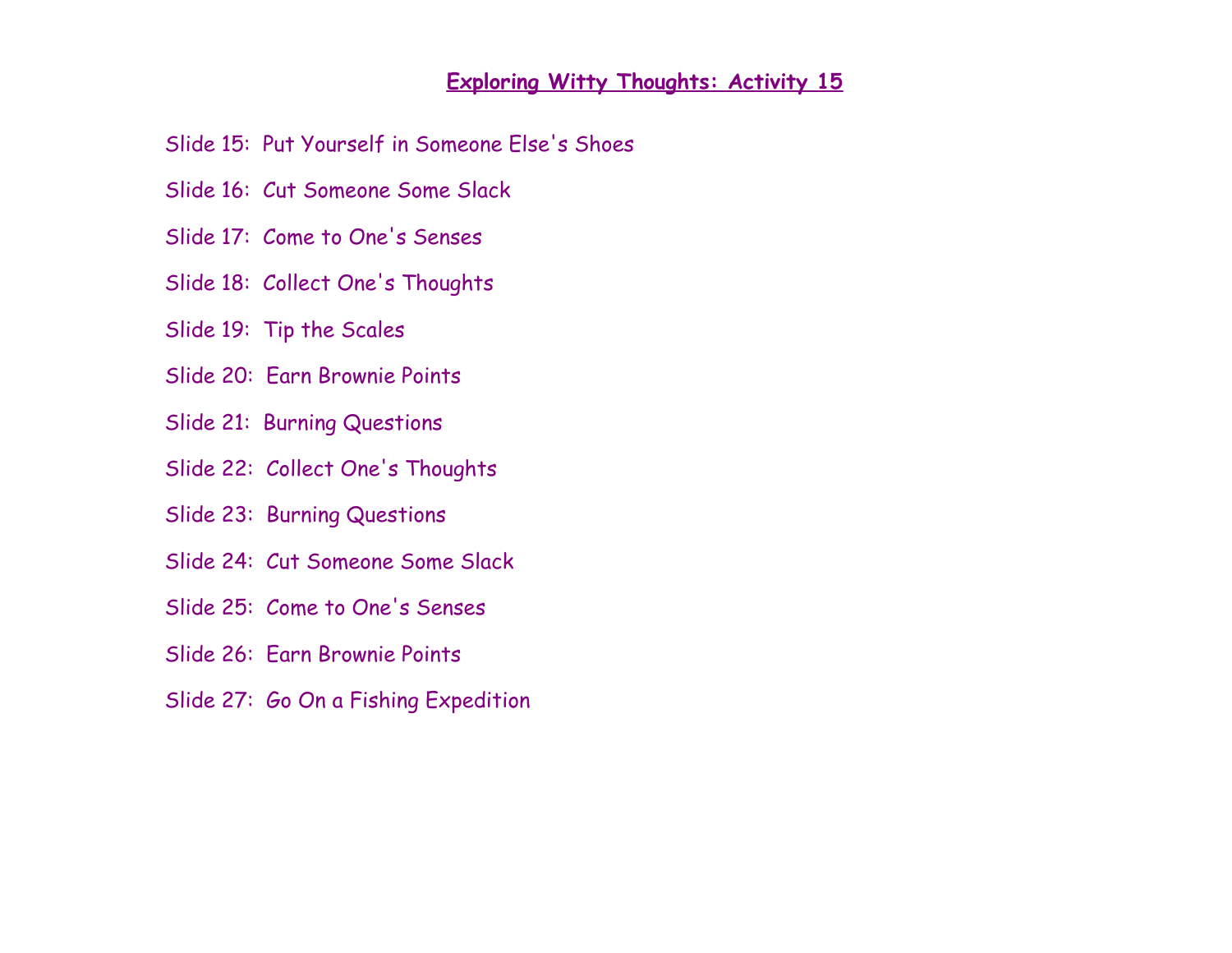## **Exploring Witty Thoughts: Activity 15**

Slide 28: It Takes Two to Tango

Slide 29: Put Yourself in Someone Else's Shoes

Slide 30: Strike a Balance

Slide 31: Tip the Scales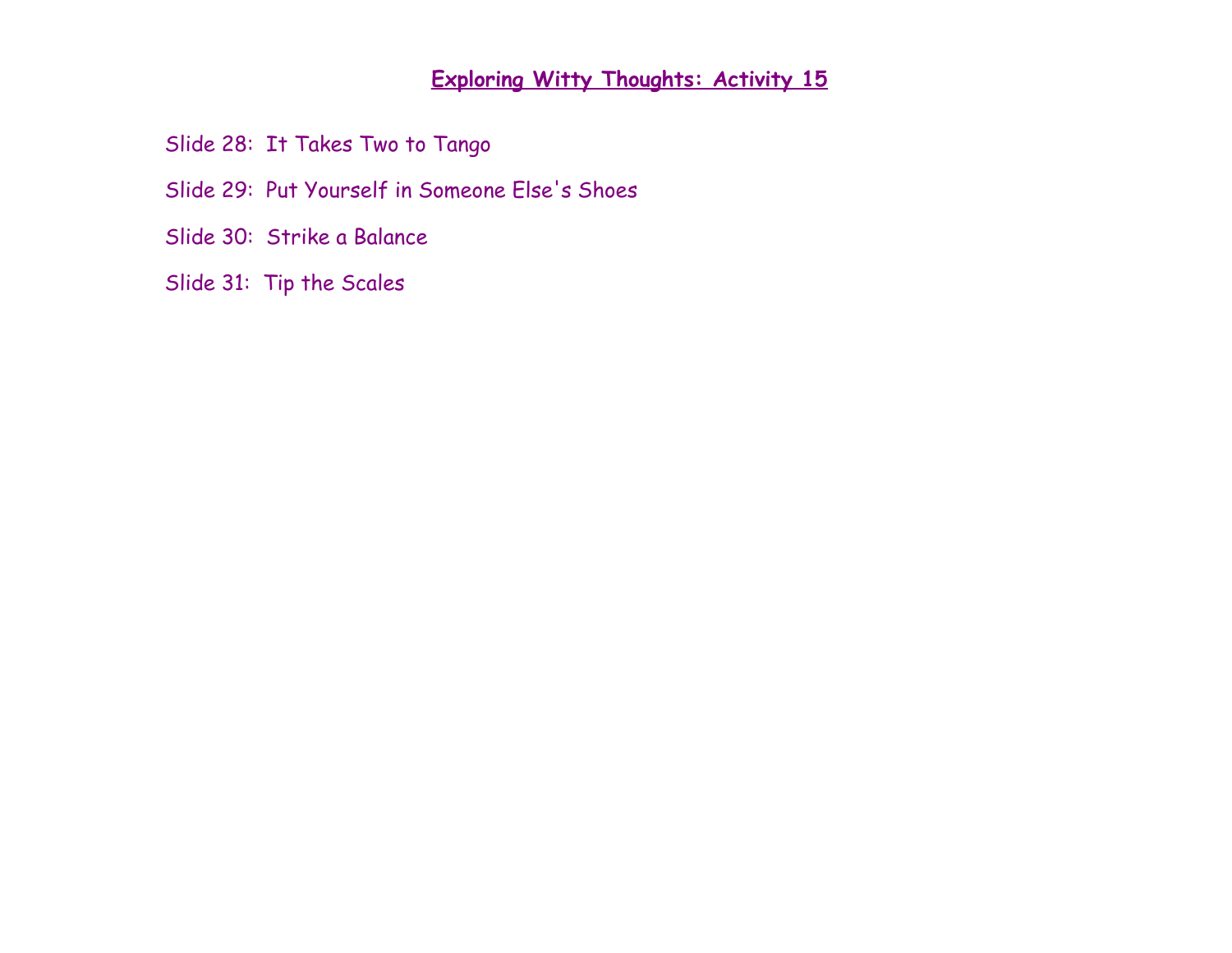#### **Witty Quotes: Activity 16**

- Slide 2: Cut Someone Some Slack
- Slide 3: Burning Questions
- Slide 4: Come to One's Senses
- Slide 5: Tip the Scales
- Slide 6: Collect One's Thoughts
- Slide 7: Earn Brownie Points
- Slide 8: Cut Someone Some Slack
- Slide 9: It Takes Two to Tango
- Slide 10: Put Yourself in Someone Else's Shoes
- Slide 11: Strike a Balance
- Slide 12: Collect One's Thoughts
- Slide 13: Earn Brownie Points
- Slide 14: Burning Questions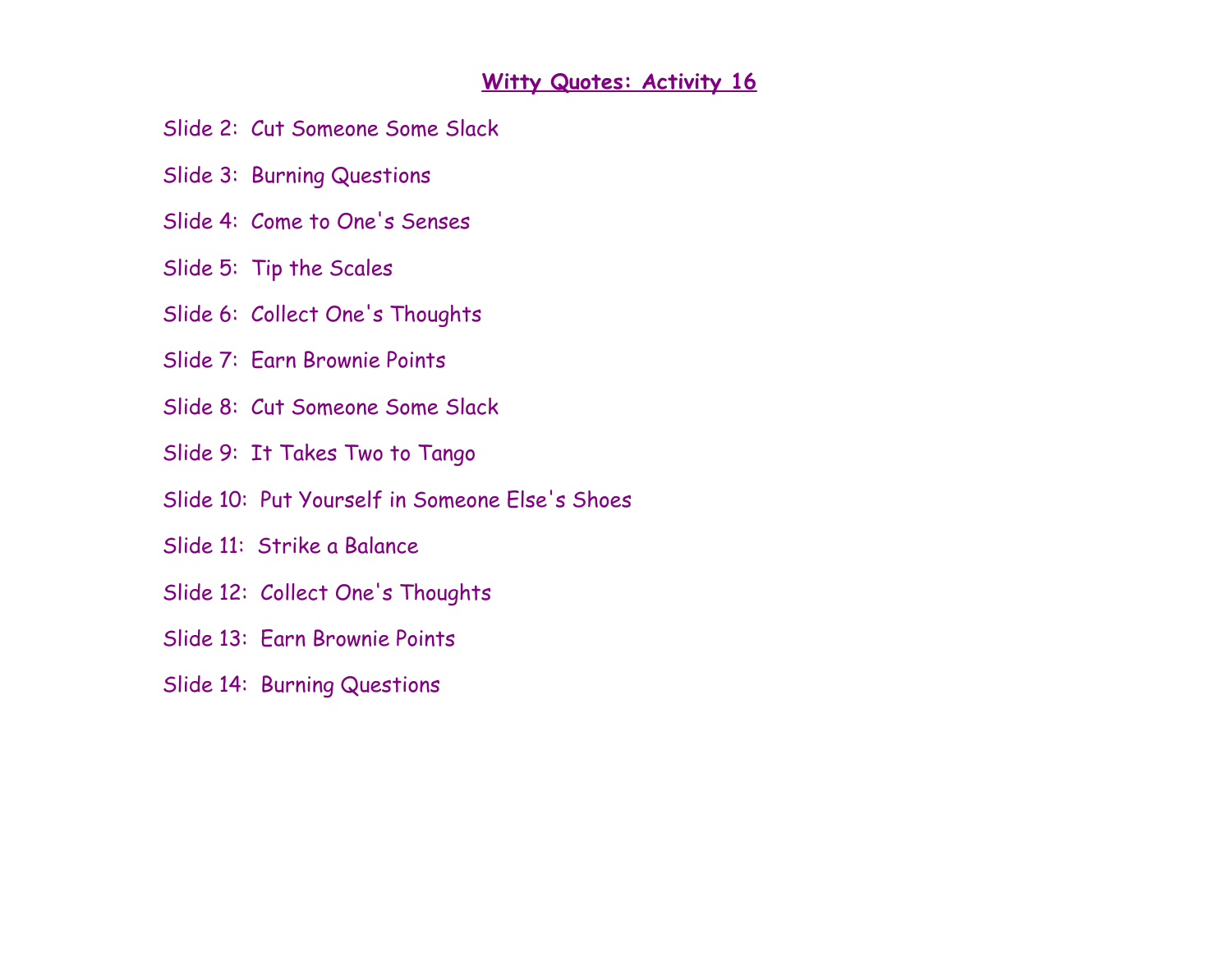#### **Witty Quotes: Activity 16**

- Slide 15: It Takes Two to Tango
- Slide 16: Go On a Fishing Expedition
- Slide 17: Tip the Scales
- Slide 18: Cut Someone Some Slack
- Slide 19: Go On a Fishing Expedition
- Slide 20: Put Yourself in Someone Else's Shoes
- Slide 21: Strike a Balance
- Slide 22: Come to One's Senses
- Slide 23: Go On a Fishing Expedition
- Slide 24: Come to One's Senses
- Slide 25: Earn Brownie Points
- Slide 26: It Takes Two to Tango
- Slide 27: Come to One's Senses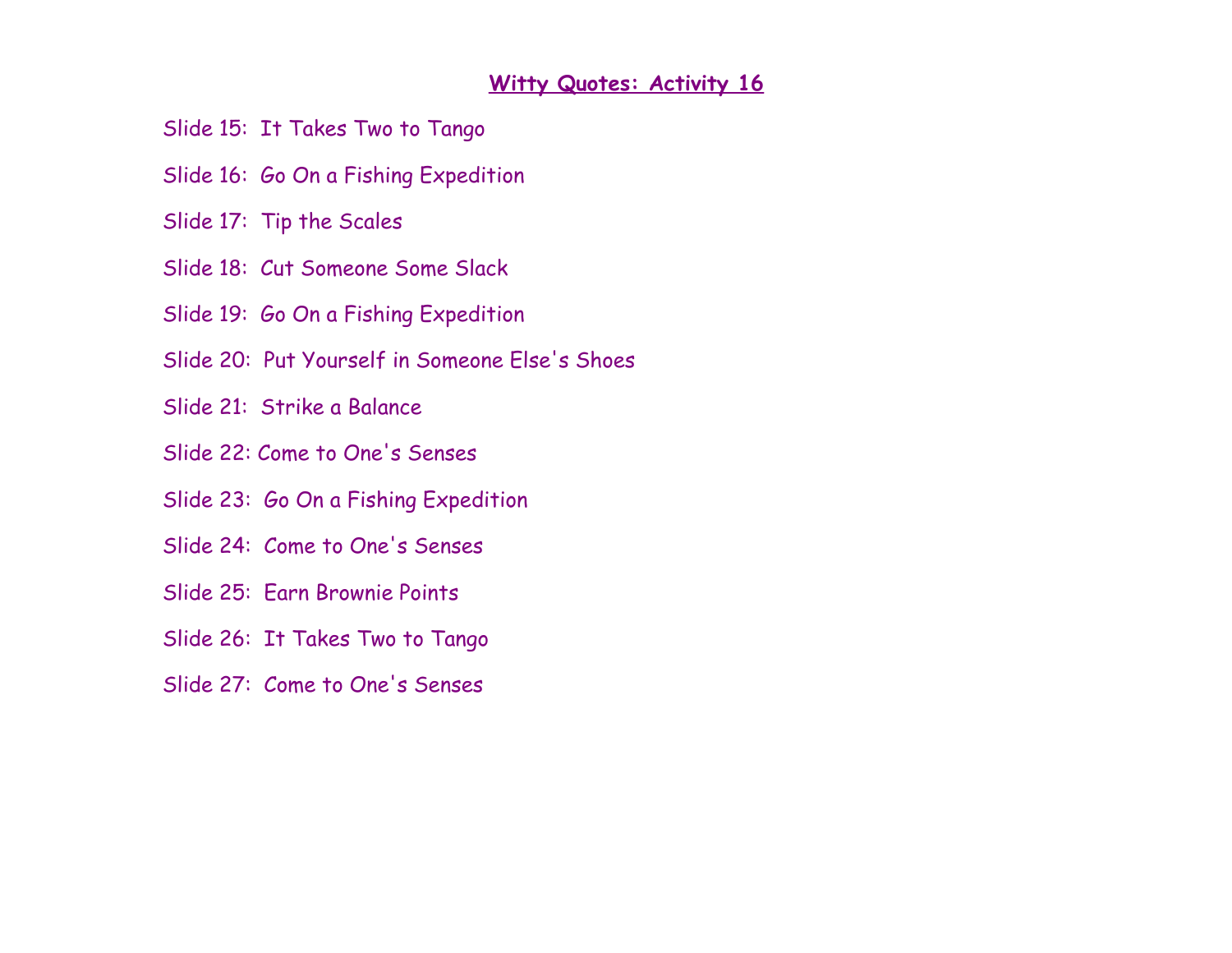## **Witty Quotes: Activity 16**

Slide 28: Strike a Balance

Slide 29: Burning Questions

Slide 30: Put Yourself in Someone Else's Shoes

Slide 31: Collect One's Thoughts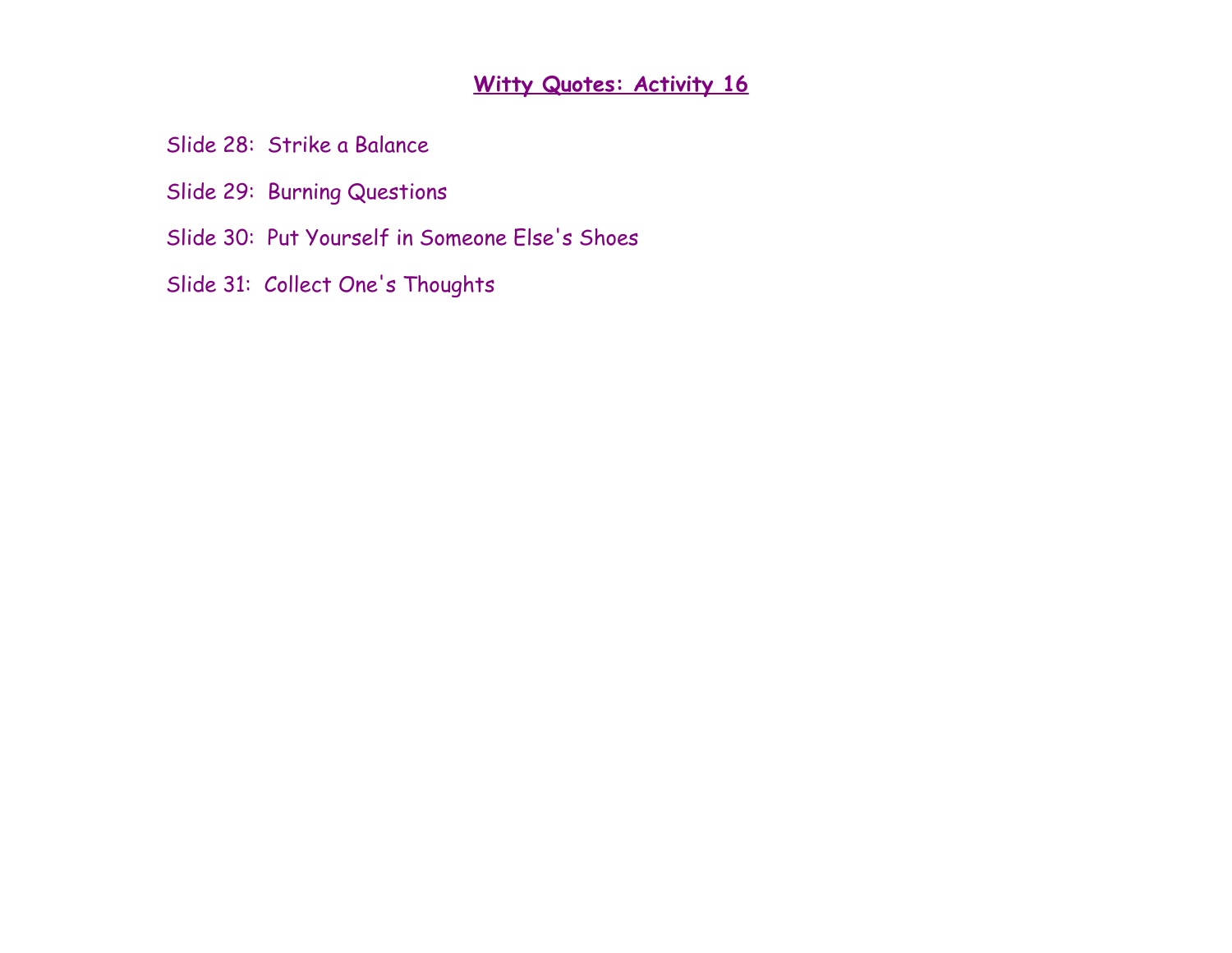#### **Iffy and Witty Thoughts: Activity 17**

Slide 2: Iffy Thoughts/Thinking that your achievements are no big deal/Play Down

Slide 3: Iffy Thoughts/Attaching a negative label to yourself and-or others based on an experience/Lumping Everyone Together

Slide 4: Witty Thoughts/More evidence leads to wittier thinking/Go On a Fishing Expedition

Slide 5: Witty Thoughts/Your behavior influences the outcome/Tip the Scales

Slide 6: Iffy Thoughts/Explaining away your positive experiences/Twist Someone's Words

Slide 7: Witty Thoughts/Give yourself credit for your efforts/Earn Brownie Points

Slide 8: Iffy Thoughts/Thinking the outcome will be negative/The Handwriting is On the Wall

Slide 9: Witty Thoughts/Use less demanding words/Cut Someone Some Slack

Slide 10: Witty Thoughts/Ask yourself what someone else might think about the situation/Put Yourself in Someone Else's Shoes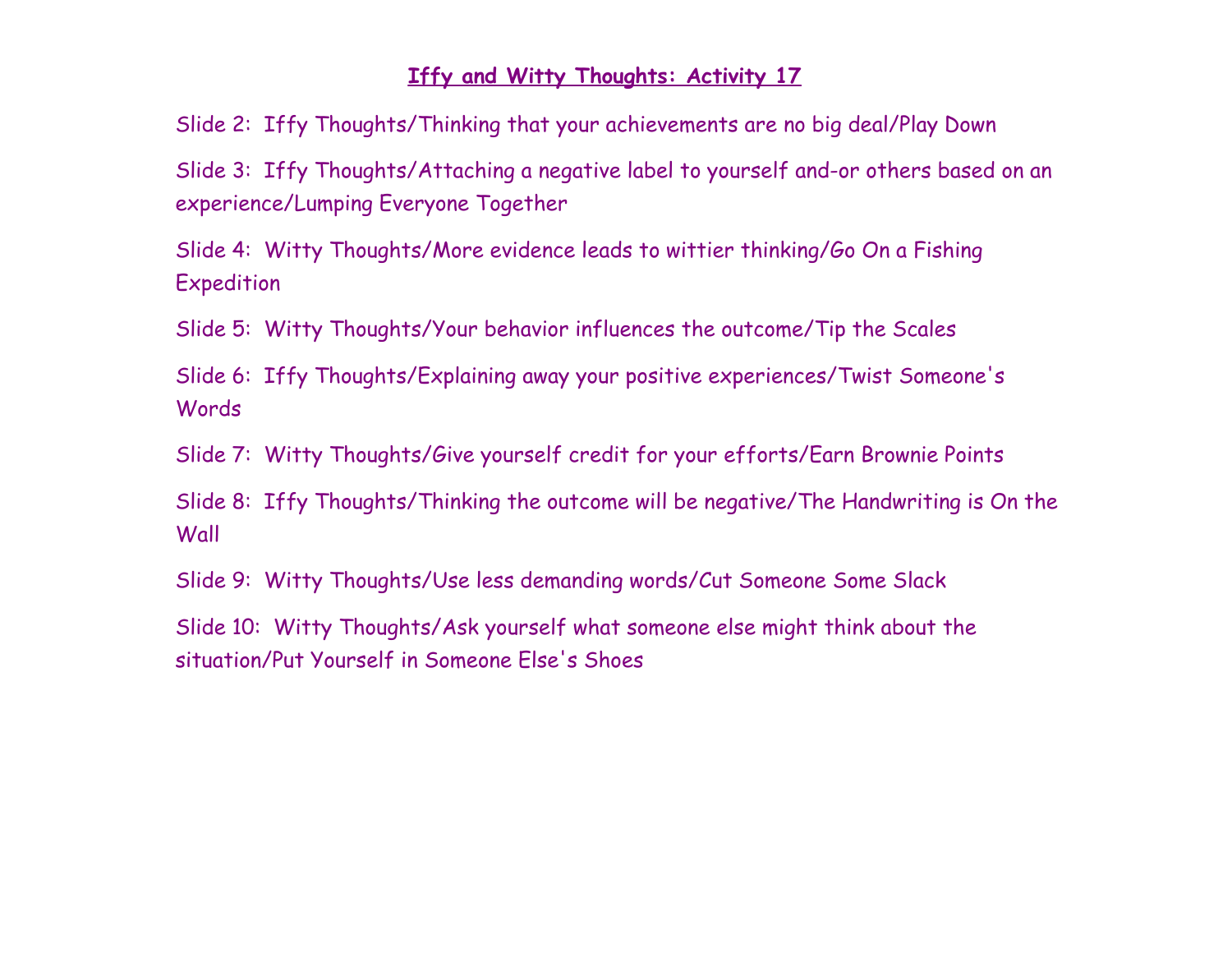#### **Iffy and Witty Thoughts: Activity 17**

Slide 11: Witty Thoughts/Use your senses to think more clearly about a situation/Come to One's Senses

Slide 12: Iffy Thoughts/Thinking your problem is worse than it really is/Play Up

Slide 13: Iffy Thoughts/Believing that someone is thinking negatively about you/Read Someone Like a Book

Slide 14: Iffy Thoughts/Taking All of the Blame/Left Holding the Bag

Slide 15: Witty Thoughts/Use less extreme words (sometimes, a few, etc.)/Strike a Balance

Slide 16: Iffy Thoughts/Constantly repeating a negative thought/One Track Mind

Slide 17: Iffy Thoughts/Using demanding words on yourself and-or others/On Someone's Back

Slide 18: Iffy Thoughts/Thinking with extreme words/Do a 180

Slide 19: Witty Thoughts/In any given situation, at least two people share responsibility/It Takes Two to Tango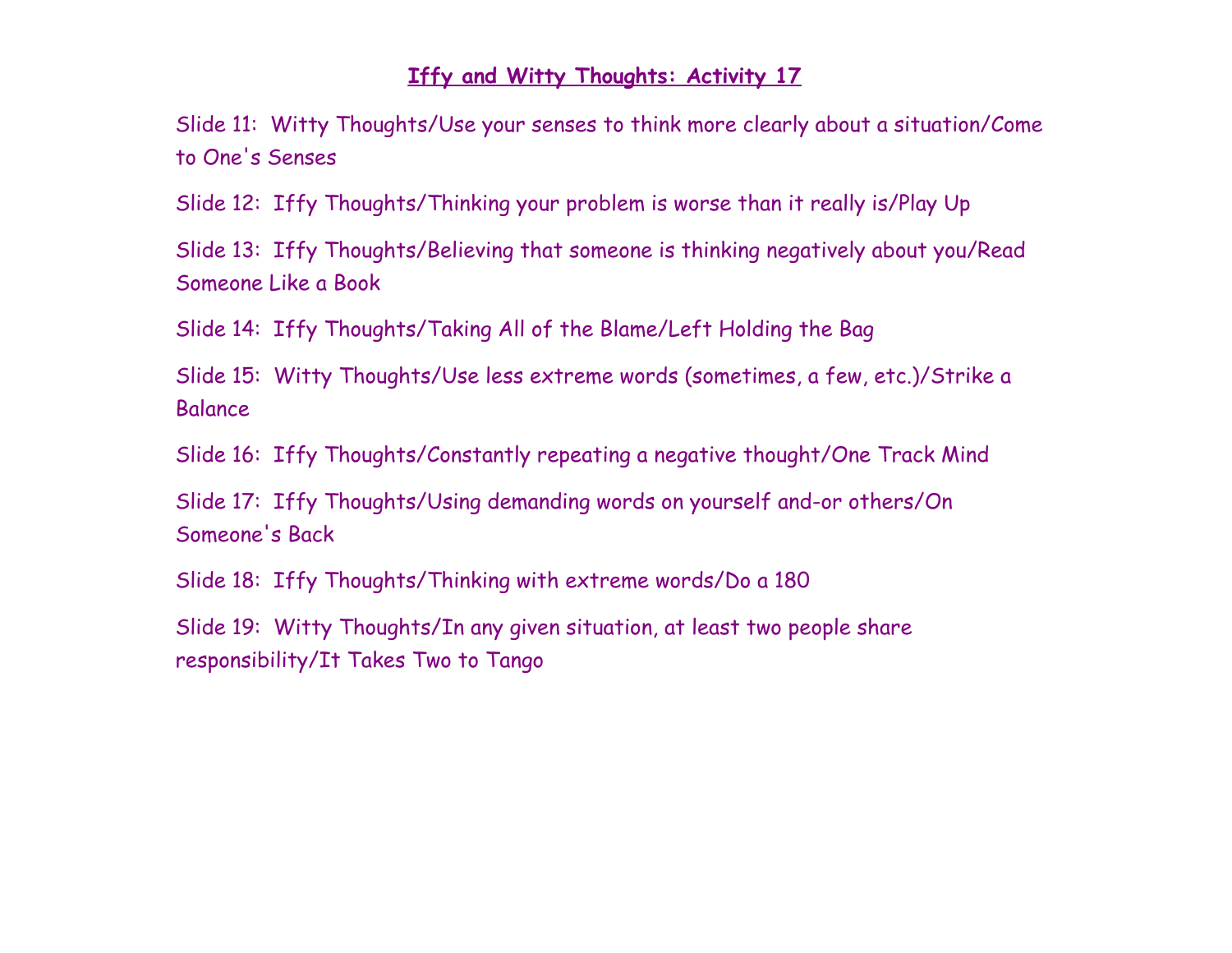#### **Iffy and Witty Thoughts: Activity 17**

Slide 20: Witty Thoughts/Ask-answer the questions: who, what, when and where to determine why/Burning Questions

- Slide 21: Iffy Thoughts/Thinking is based on negative feelings/Jump Off the Deep End
- Slide 22: Iffy Thoughts/Passing the blame on to someone else/Pass the Buck

Slide 23: Iffy Thoughts/With little information, you use words like: all, always and never to form your opinion/Paint Everyone with the Same Brush

Slide 24: Witty Thoughts/Ask yourself, "What am I thinking?"/Collect One's Thoughts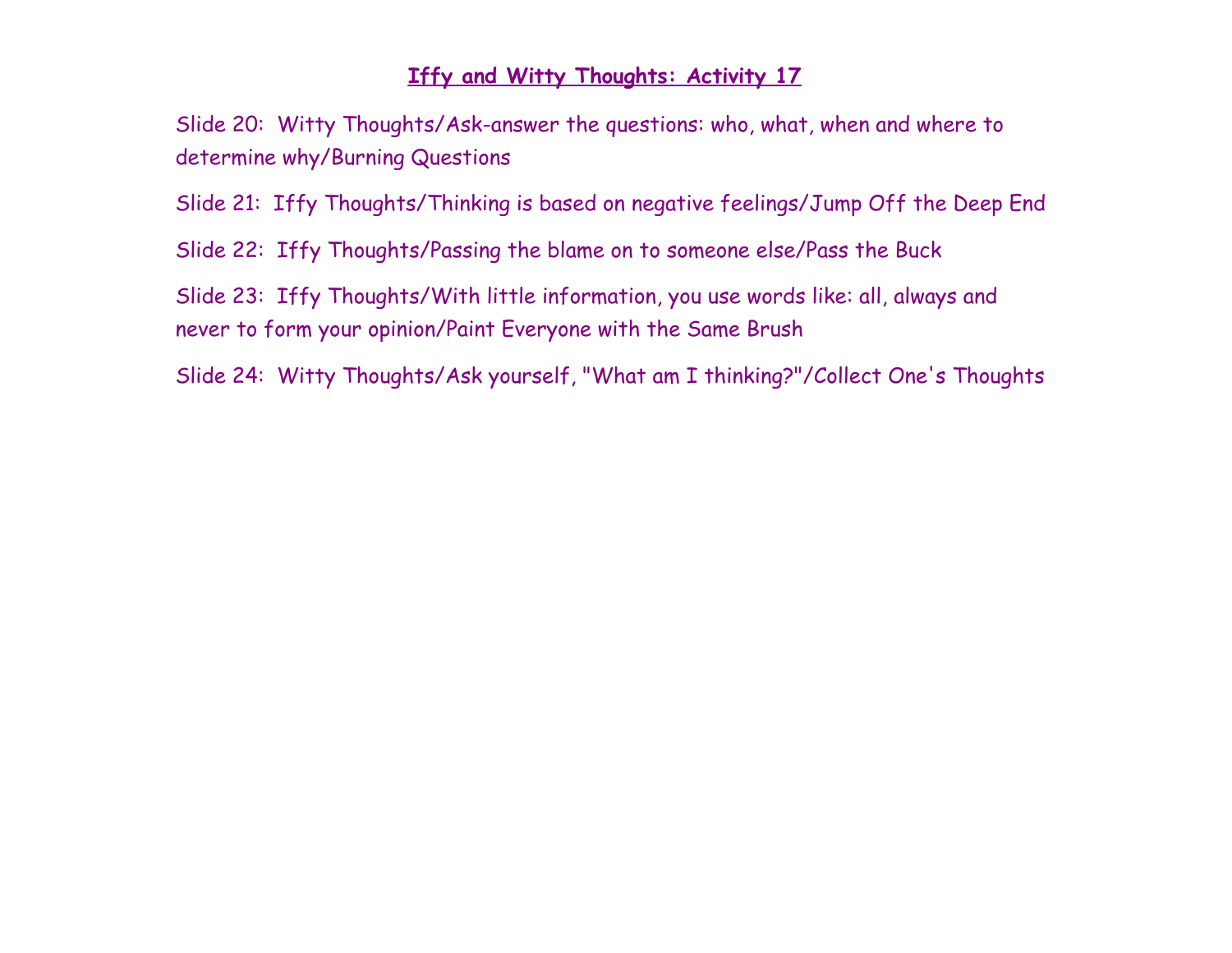# **More Iffy and Witty Thoughts: Activity 18**

| <u>Slides 2 &amp; 3</u>          | <u>Slides 4 &amp; 5</u>                  |
|----------------------------------|------------------------------------------|
| From Twisting Someone's Words to | From thinking that The Handwriting is    |
| <b>Earning Brownie Points</b>    | <u>On the Wall to Tipping the Scales</u> |
| 1. reader                        | 1. wrote                                 |
| 2. funny                         | 2. study                                 |
| 3. thank you                     | 3. helped                                |
| 4. speller                       | 4. run                                   |
| 5. voice                         | $5.$ try                                 |
| 6. student                       | 6. raise                                 |
| 7. likes                         | 7. smile                                 |
| 8. friendly                      | 8. talking                               |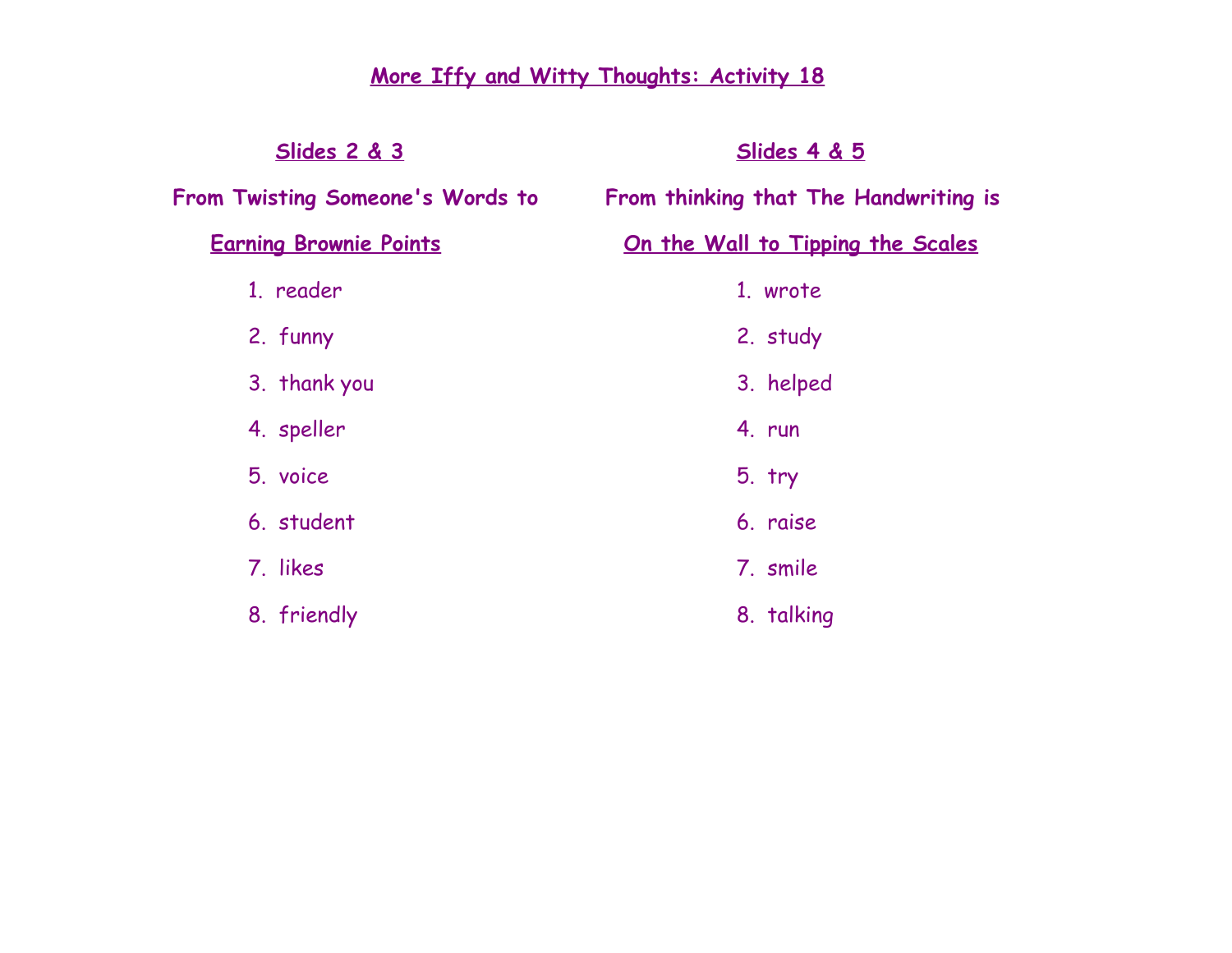| <u>Slides 8 &amp; 9</u>           |
|-----------------------------------|
| From being On Someone's Back to   |
| <b>Cutting Someone Some Slack</b> |
| 1. wish                           |
| 2. would like                     |
| 3. Consider                       |
| 4. hoping                         |
| 5. would be                       |
| 6. suggest                        |
| 7. Can                            |
| 8. may be                         |
|                                   |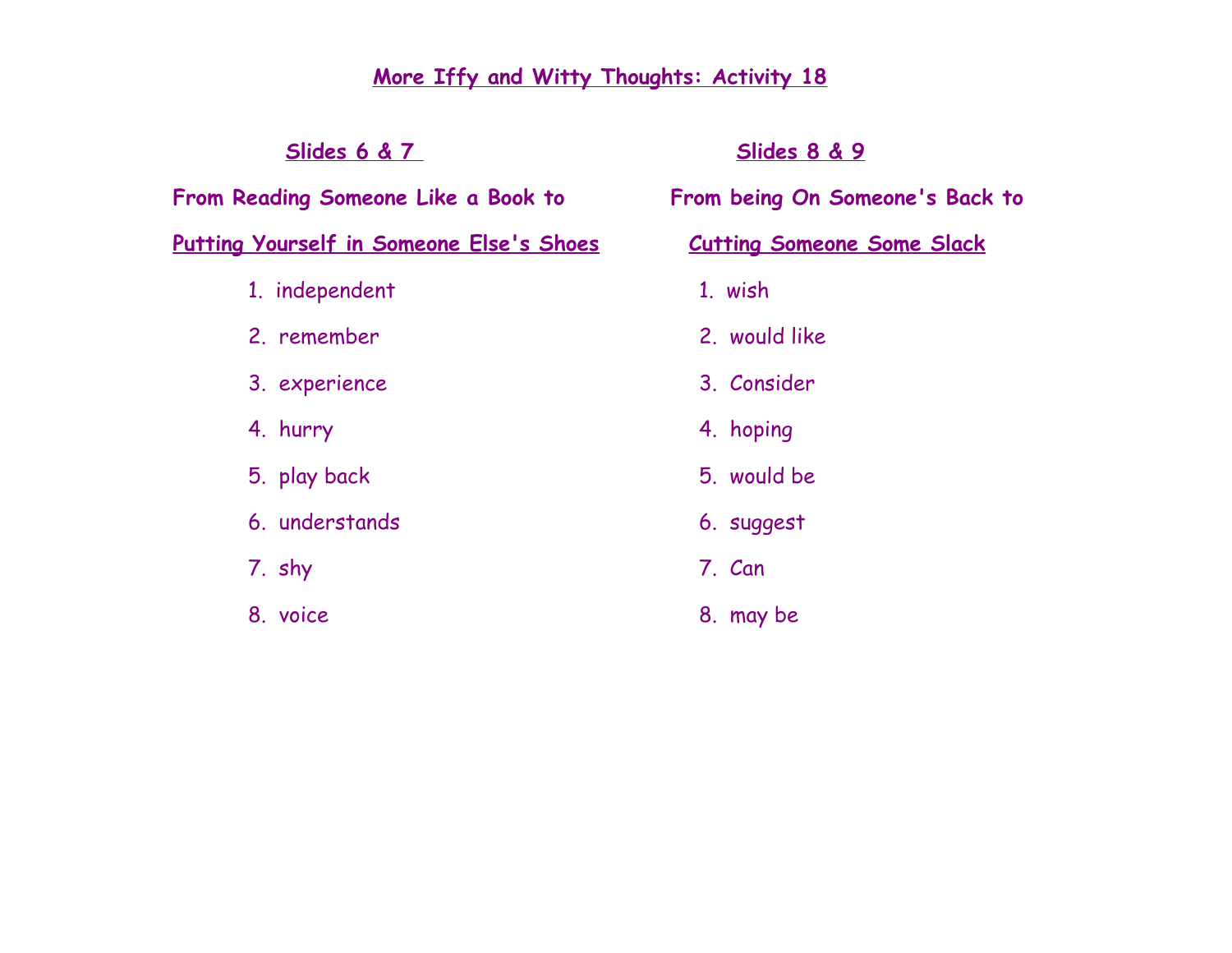| <b>Slides 12 &amp; 13</b>                  |
|--------------------------------------------|
| From Passing the Buck/Left Holding the Bag |
| to realizing that It Takes Two to Tango    |
|                                            |
| 1. She                                     |
| 2. sister                                  |
| 3. we                                      |
| 4. he                                      |
| 5. students                                |
| 6. bus driver                              |
| 7. teacher                                 |
| 8. Lisa                                    |
|                                            |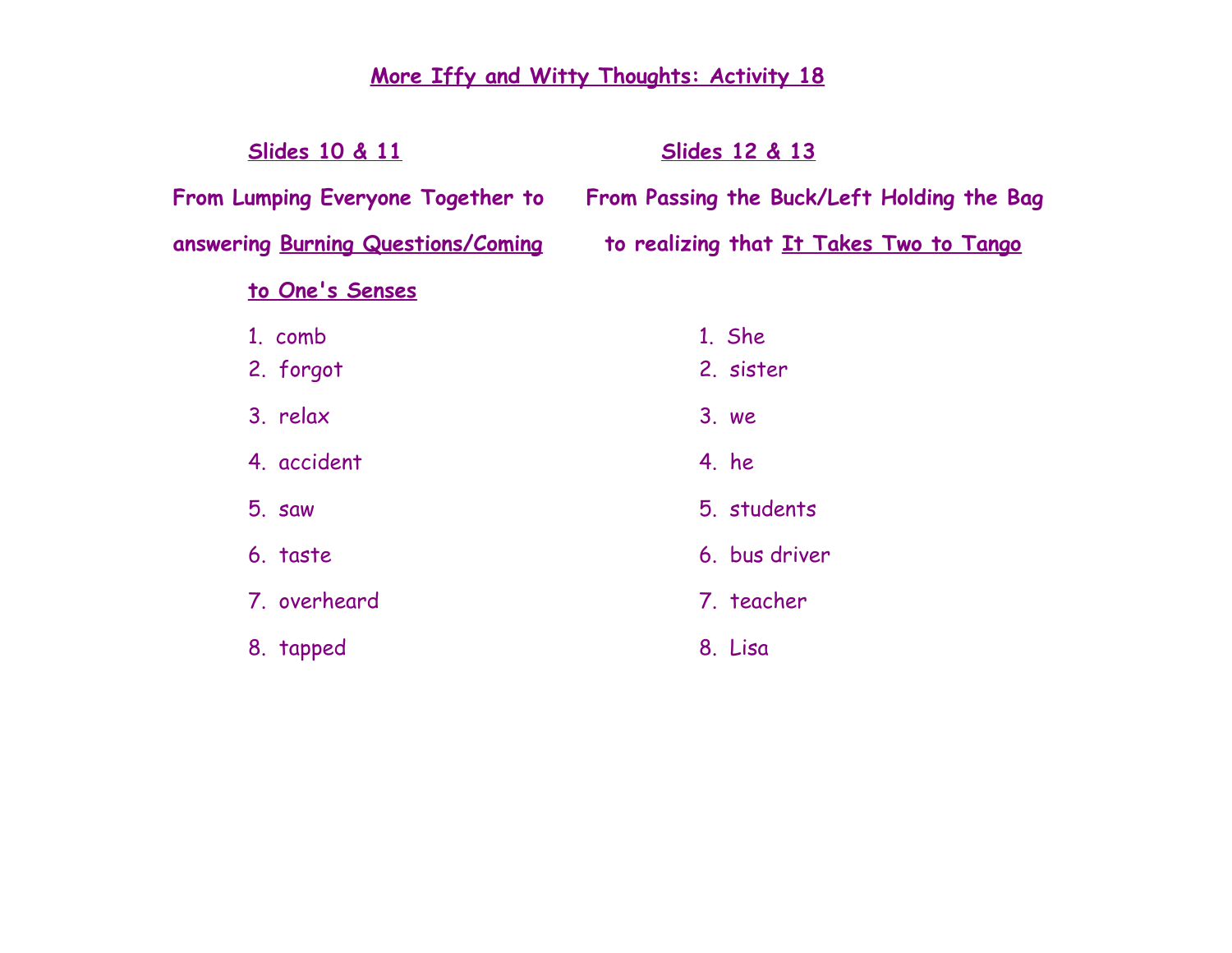#### Slide 2: **Whose Project is it Anyway?**

- 1. jumping off the deep end 2. passing the buck 3. put himself in Alicia's shoes
- 4. it takes two to tango

#### Slide 3: **Only Six Hits and Seven Catches**

- 1. reads Samuel like a book 2. leave himself holding the bag 3. one track mind
- 4. play down 5. earn brownie points

# Slide 4: **Am I Ready for the Advanced Trail?**

1. on their back 2. paint the both of you with the same brush 3. lumping everyone together 4. cut them some slack

#### Page 5: **Zoo Phobia**

1. jumping off the deep end 2. the handwriting on the wall 3. come to your senses

#### Slide 6: **Anyone Can Miss a Goal**

- 1. one track mind 2. playing up the situation 3. twisting their words
- 4. collect your thoughts 5. lump everything together 6. earns brownie points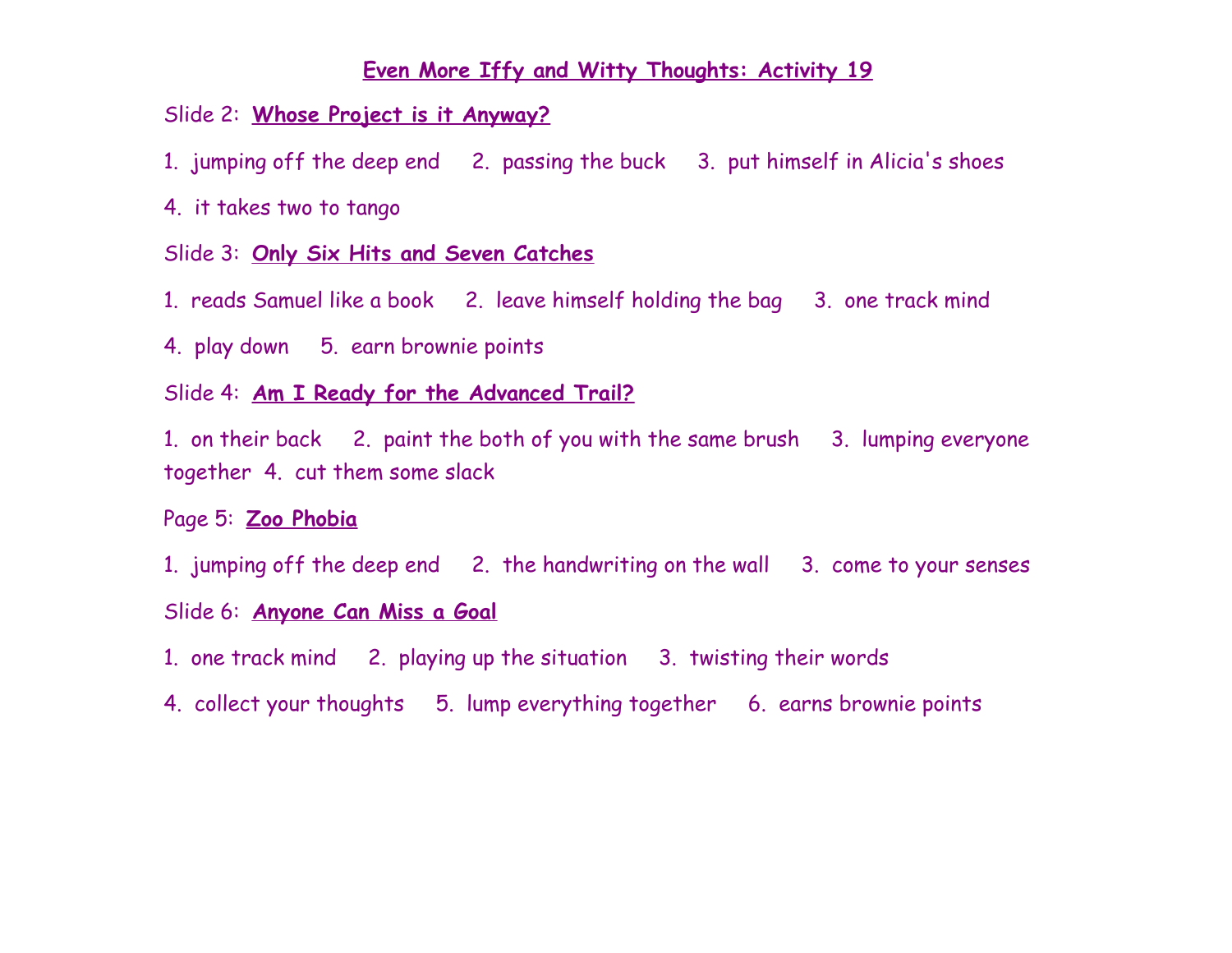# Slide 7: **Classroom Chaos**

1. left holding the bag 2. pass the buck 3. read me like a book 4. one track mind

# 5. burning questions

# Slide 8: **Man's Best Friend**

1. leaving yourself holding the bag 2. it takes two to tango 3. twisting their words

4. earn brownie points

# Slide 9: **Stephen's Audition for the School Play**

1. earn brownie points 2. doing a 180 3. play down 4. puts himself in the audience's shoes

# Slide 10: **Making the Grade**

1. off your back 2. one track mind 3. the handwriting is on the wall 4. jumping off the deep end 5. tipped the scales 6. cut himself some slack

# Slide 11: **For the Love of Puppies**

1. one track mind 2. tipping the scales 3. playing down 4. putting yourself in their shoes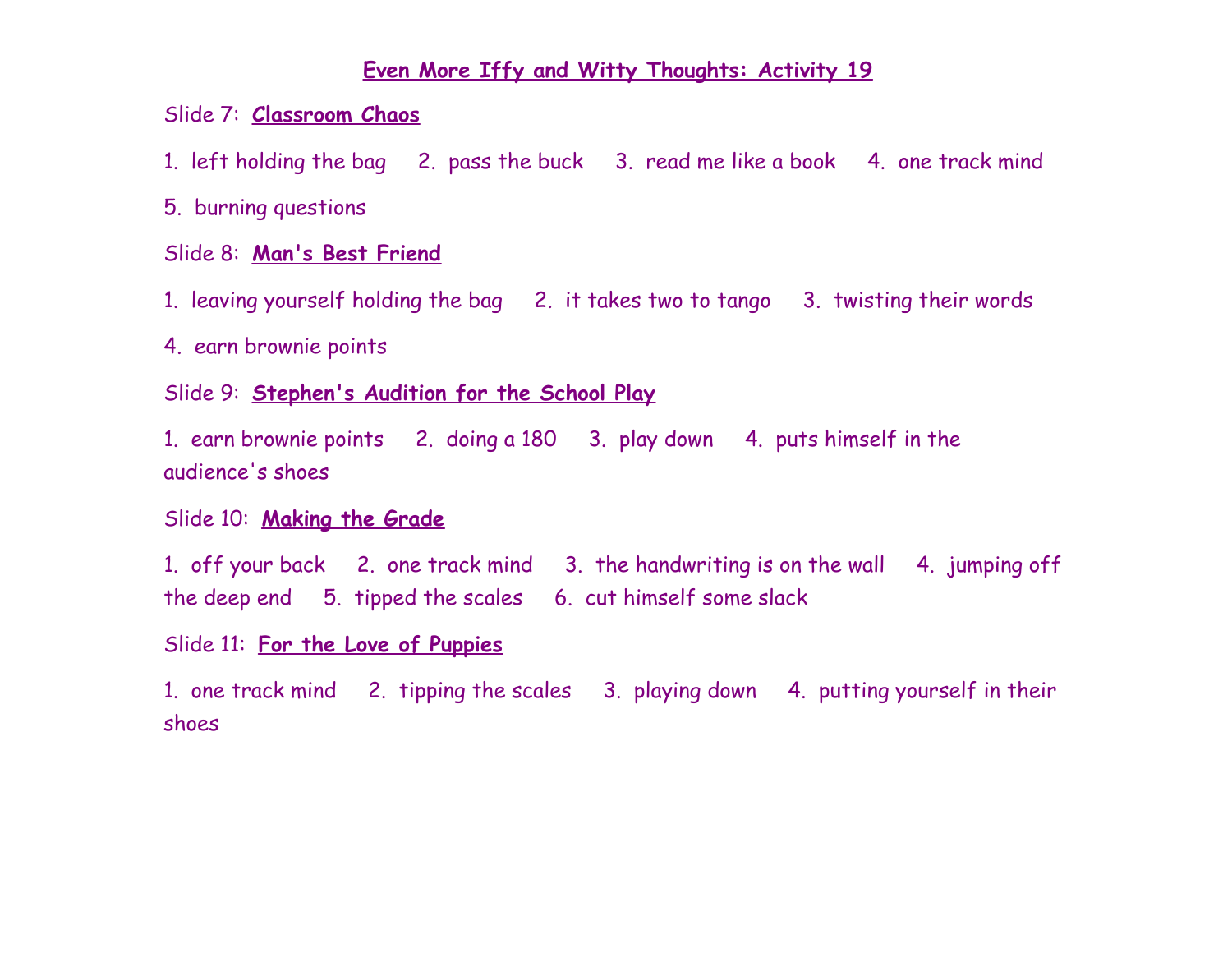## Slide 12: **What Are Sisters for Anyway?**

- 1. doing a 180 2. playing up 3. passing the buck 4. burning questions
- 5. It takes two to tango

#### Slide 13: **What's in a Label?**

- 1. one track mind 2. the handwriting is on the wall 3. cut her some slack
- 4. put myself in her shoes 5. come to my senses

#### Slide 14: **One Week of Free Karate Lessons**

1. collect my thoughts 2. jumping off the deep end 3. tip the scales

# Slide 15: **One More Ticket Left**

1. playing down 2. paint everyone with the same brush 3. go on a fishing expedition

#### Slide 16: **Just One More Chance**

1. cut you some slack 2. playing up the situation 3. tip the scales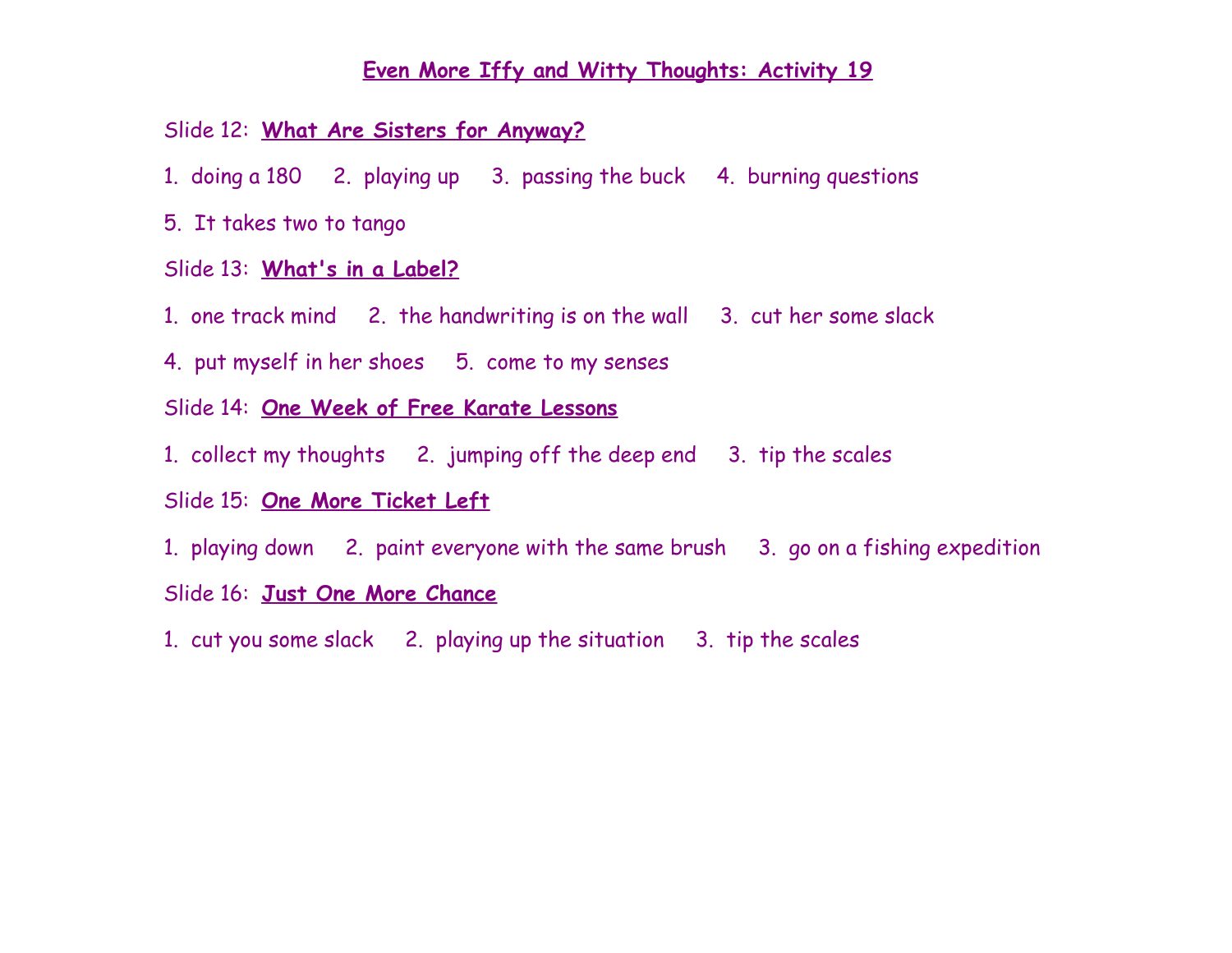#### Slide 17: **What's a Brother for Anyway?**

- 1. playing up 2. passing the buck 3. painting him with the same brush
- 4. it takes two to tango 5. lumping everything together 6. burning questions

### Slide 18: **So Many Chores, So Little Time**

- 1. paint my parents with the same brush 2. reading us like a book
- 3. going on a fishing expedition
- Slide 19: **April Fools'!**
- 1. collecting your thoughts 2. leave you holding the bag 3. burning questions
- 4. come to your senses

## Slide 20: **Mother Knows Best**

- 1. get off her back 2. putting myself in her shoes 3. strike a balance
- Slide 21: **Super Bowl Sunday at my House**
- 1. doing a 180 2. lumping everything together 3. the handwriting is on the wall
- 4. go on a fishing expedition